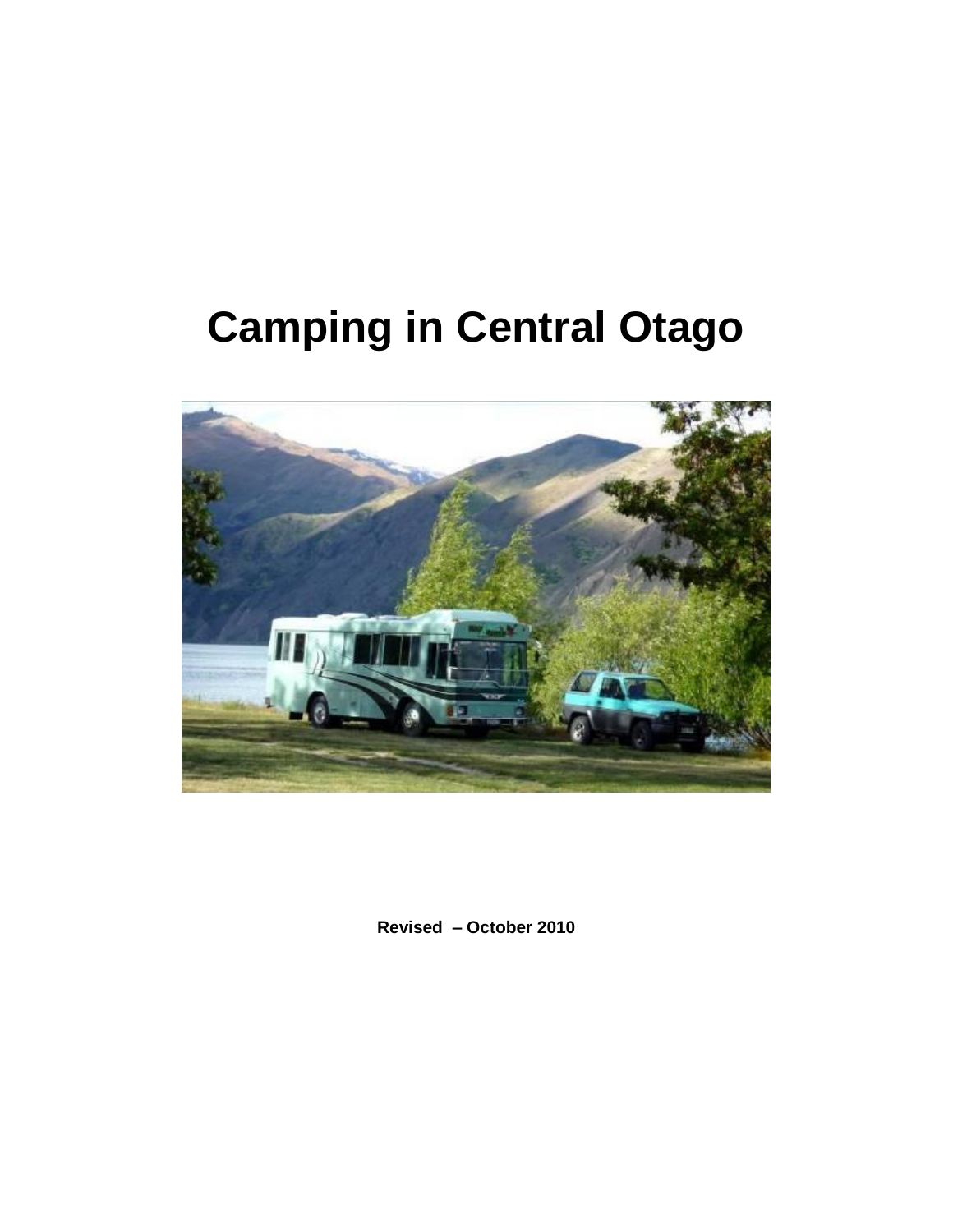# **Contents**

| Appendix One - Review of Camping Opportunities - Department of Conservation (DOC) 22 |
|--------------------------------------------------------------------------------------|
|                                                                                      |
|                                                                                      |
|                                                                                      |
|                                                                                      |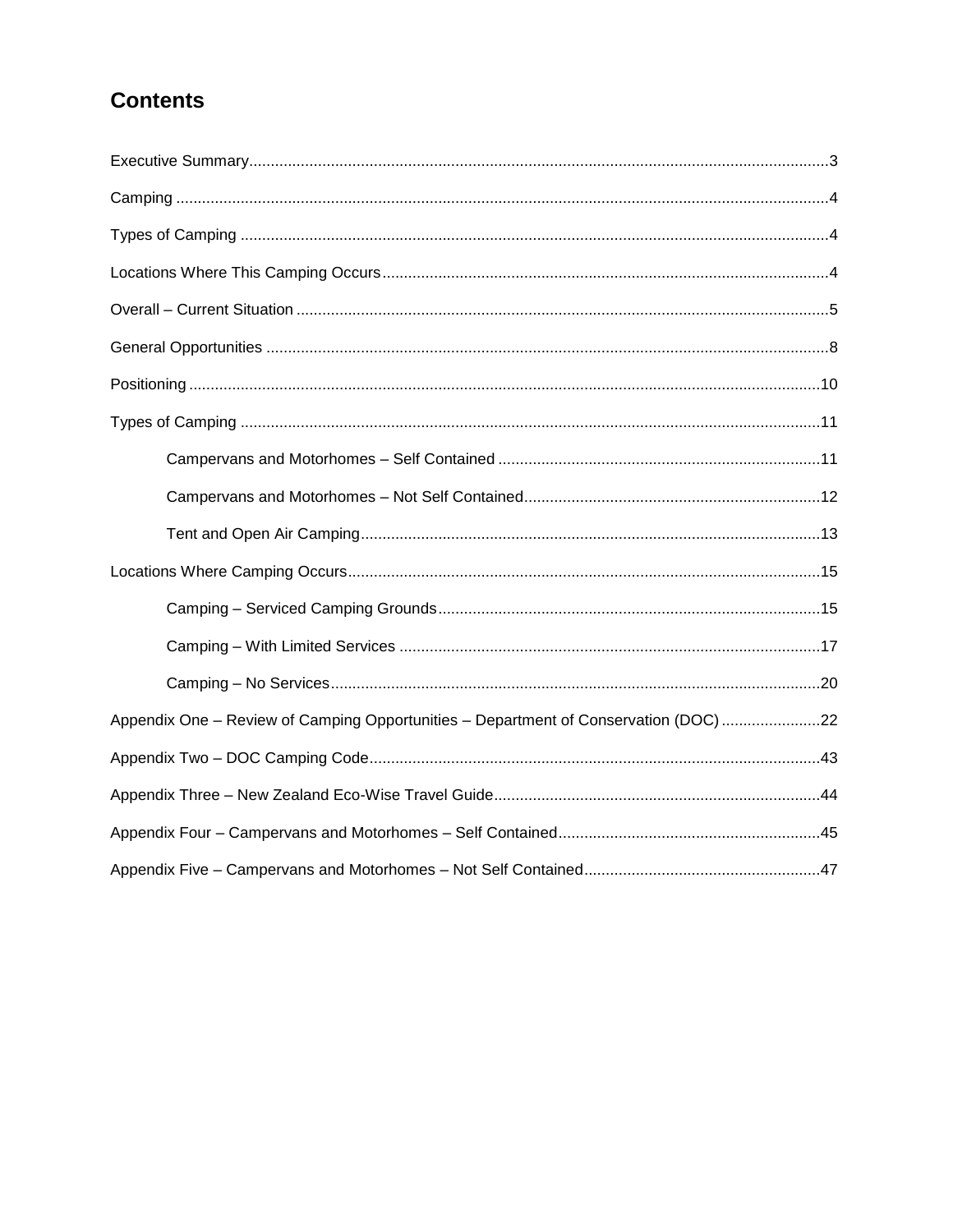# **Executive Summary**

Nationally, camping has been a significant issue over the last few months.

The New Zealand Freedom Camping Forum (the Forum) has recognised the public concerns about freedom camping and developed actions to address those concerns. Campervan hirers are now being told it is unacceptable to camp outside designated camping areas and users of vehicles without on board toilet facilities will be asked not to freedom camp. They will be directed to designated camping areas, such as holiday parks, DOC camp sites or other suitable locations with facilities.

The Forum considers the right to freedom camp is a New Zealand birthright and does not want to see it banned, but proposes action must be taken to protect our environment and our international reputation as a friendly and welcoming destination.

The Forum has brought together rental vehicle operators, the New Zealand Motor Caravan Association (NZMCA), local government and tourism organisations with the aim of improving the behaviour of campers. The Forum has agreed thirty actions to achieve this aim.

In Central Otago, camping in certain locations has been a popular pastime of some families for generations. Central Otago is a favourite destination for camping due to its great climate, lakes for water activities, and ease of access for people from Otago and Southland. The challenge at a local level is to develop a policy that reflects the varying demands for camping, and identifies where suitably it may occur in the area.

There are three types of demand identified for camping. The types are: campervans and motorhomes (self contained); campervans and motorhomes (not self contained); and tent and open air camping.

Locations where camping occurs also varies from serviced or commercial camping grounds, to limited service camps (i.e. those with just water and toilet facilities) to camping with no services.

Central Otago needs to cater for all types of camping. Ensuring services are available to meet the differing demands for camping, and that there are sufficient appropriate locations where camping may occur are both important. So there will be areas where camping can occur (or cannot occur), and information about these areas must be made available to the public, as must information about responsible behaviour regarding rubbish removal, waste disposal and fire safety.

The challenge for this strategy is to develop a co-ordinated approach to camping in Central Otago which will not only benefit those visiting here but will ensure that the local community is comfortable with the type of camping occurring and where it happens.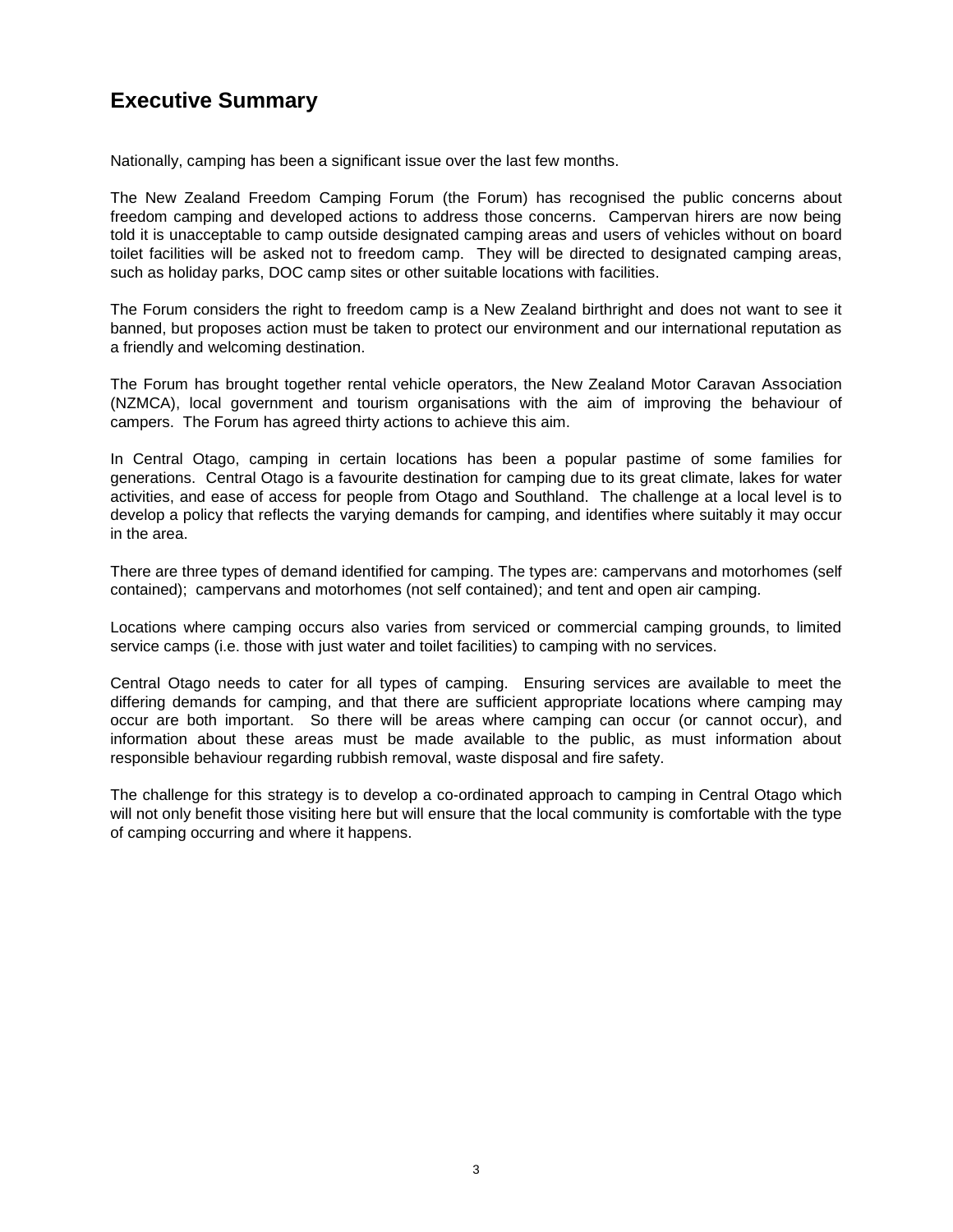# **Camping**

Currently there are three different types of camping in Central Otago, and the region is in the enviable position of being able to cater for a wide range of camping options. The Central Otago Tourism Strategy highlighted camping as a key activity which could be developed as a strong regional selling point.

# **Types of Camping**

The three types of camping identified for Central Otago are:

#### Campervans and motorhomes – self contained

Vehicles that have approved self contained facilities can stay virtually anywhere for up to 3 days as per Council"s policy on self contained camping. It is estimated only about 40% of campervans are self contained. The NZMCA has about 30,000 members nationwide and there are approved spots that are used by members. Often these are not formal camping grounds. Main needs are access to dump sites for waste disposal and to rubbish receptacles for litter. These do not have to be onsite. There is a growing demand as baby boomers sell or rent out their homes and take to the road in mobile homes. The strategic questions for this type are, are we satisfying current demand and what can we do to promote a more rewarding experience?

#### Campervans and motorhomes – not self contained

This type includes vehicles that do not have approved self contained toilets or waste units capable of meeting 3 days storage and also covers camping using cars, and non self contained caravans. These users require toilets and running water, and if they wish to stay more than one night they require access to washing facilities, rubbish disposal and power sources. While restricted due their need for toilet facilities etc they do seek some occasional limited service camping. Demand is expected to increase with both international and national domestic visitors increasingly using this form of travel. Ex rental vehicles are increasingly filtering down into domestic ownership, so allowing a wider range of visitor destinations.

#### Tent and open air camping

This category includes those domestic holiday makers who have come to Central Otago for many years. Popular sites include commercial camping grounds and more remote unserviced/limited service locations.

# **Locations Where This Camping Occurs**

#### Camping – serviced or commercial camping grounds

Caravanning and tent camping in fully serviced facilities with – toilets, showers, kitchen, washing, power and rubbish. Traditional demand has been from the domestic market, for annual summer camping. More recently campervan and motorhomes have added to the mix of users. Lower international demand because of rising fuel costs is likely to be offset by a corresponding increase in domestic demand so that overall levels should remain steady, though extended holiday leave may increase demand slightly. The proximity to towns of some camping grounds and resultant high land values may threaten their retention.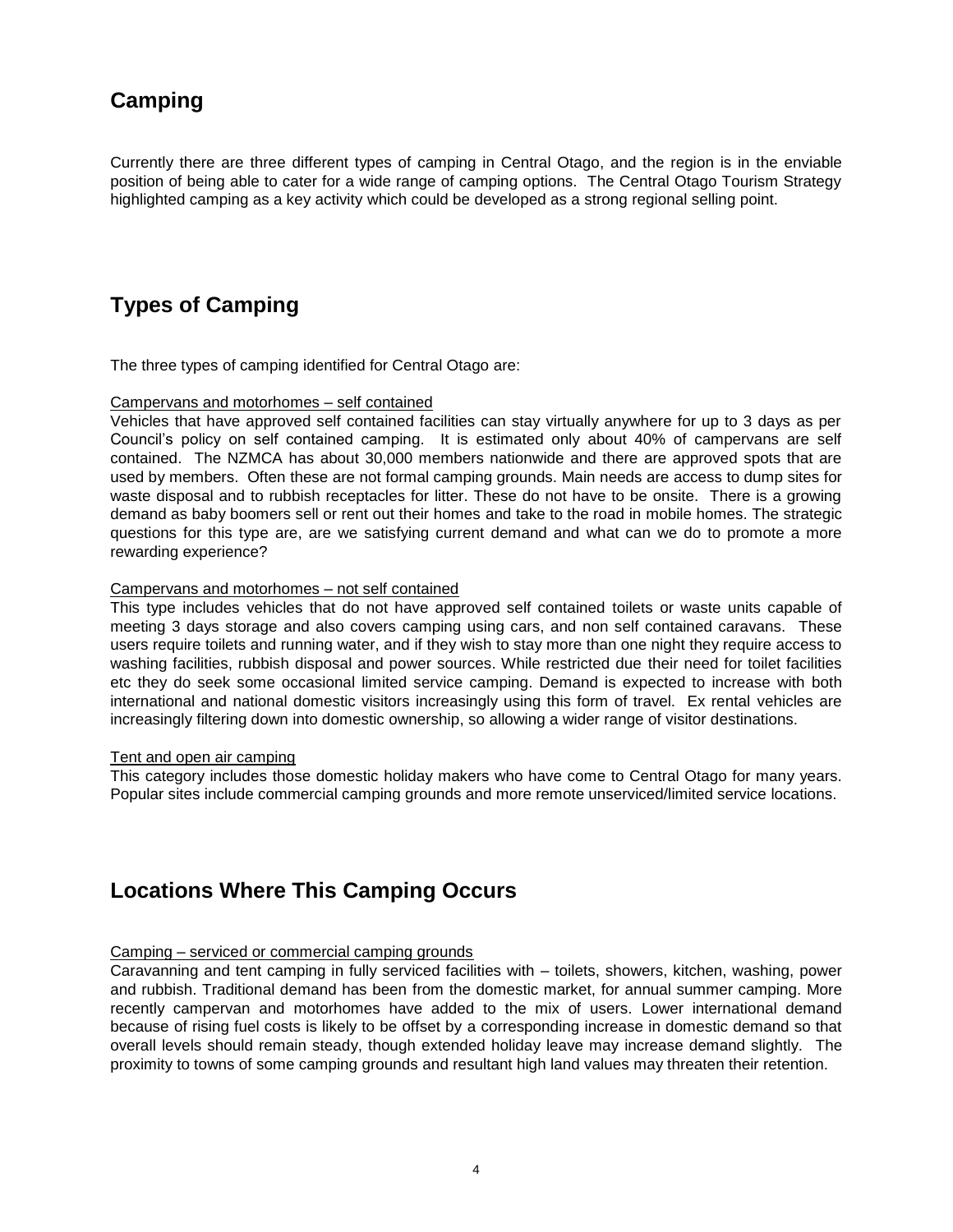#### Camping - with limited services (only basic toilet and running water – no power)

These locations host fewer caravans and more tenting, typically adjoining local rivers and waterways and some lakes and dams. Traditionally sites would feature a shared toilet (long drop) and access to water. Rubbish disposal generally follows the "pack in pack out" code. Regulars often camp in large groups (friends, family and neighbours) and tend to frequent the same area/place over a number of years.

#### Camping – no services

Camping at any isolated location with no or very limited services for the experience of getting away from others. For some it is going to a secluded location that has some traditional significance. Regulars often camp in large groups (friends, family and neighbours) and tend to frequent the same area/place over a number of years. Camping may occur in some out of the way areas like remote river and stream margins. Remoteness and fewer well formed roads mean this type of camping is more often tent based though not exclusively so.

# **Overall - Current Situation**

#### **National**

Recently there has been a lot of interest in camping within New Zealand leading to the creation of the Forum by the New Zealand Tourism Industry Association. The purpose of the Forum is to develop a national position on camping. Members of the Forum include Local Government, Regional Tourism, NZMCA, Campervan Companies, DOC, the New Zealand Holidays Parks Association and Tourism New Zealand. The Forum has developed a serious of actions within the three sectors of campervan operators, local government and marketing agencies.

#### **District**

Currently there is confusion about the various types of campers, and about the issues relating to camping. Both nationally and in various media sources any form of camping including self contained vans or buses, non self contained vehicles and tenting has been generalised as freedom camping. Within this document we have attempted to recognise the different types of camping and the wider motivations and demands of campers who do not use fully serviced facilities.

The Central Otago District has capacity to absorb more camping across the spectrum, but to do so may aggravate concerns about litter, human waste and fire.

Litter is generally low key but like human waste is difficult to attribute to a particular visitor group as most of the favoured sites can be used by fishermen, picnickers, travellers and/or campers.

Fire is the other threat via camp fires but again it is difficult to apportion risk to a particular visitor group. Most call outs relate to extinguishing lake or riverside bonfires. Summer regional fire bans prohibit open fires, and require any smoke sightings to be phoned into the fire service.

Significant camping activity involves groups of temporary workers employed by orchards and vineyards e.g. camping at the Fraser Domain. Although this is a workers' accommodation and housing affordability issue workers" camping can displace other campers who would have a poorer holiday camping experience were they to stay co-located with groups of employees.

Dogs and firearms can cause issues that require management.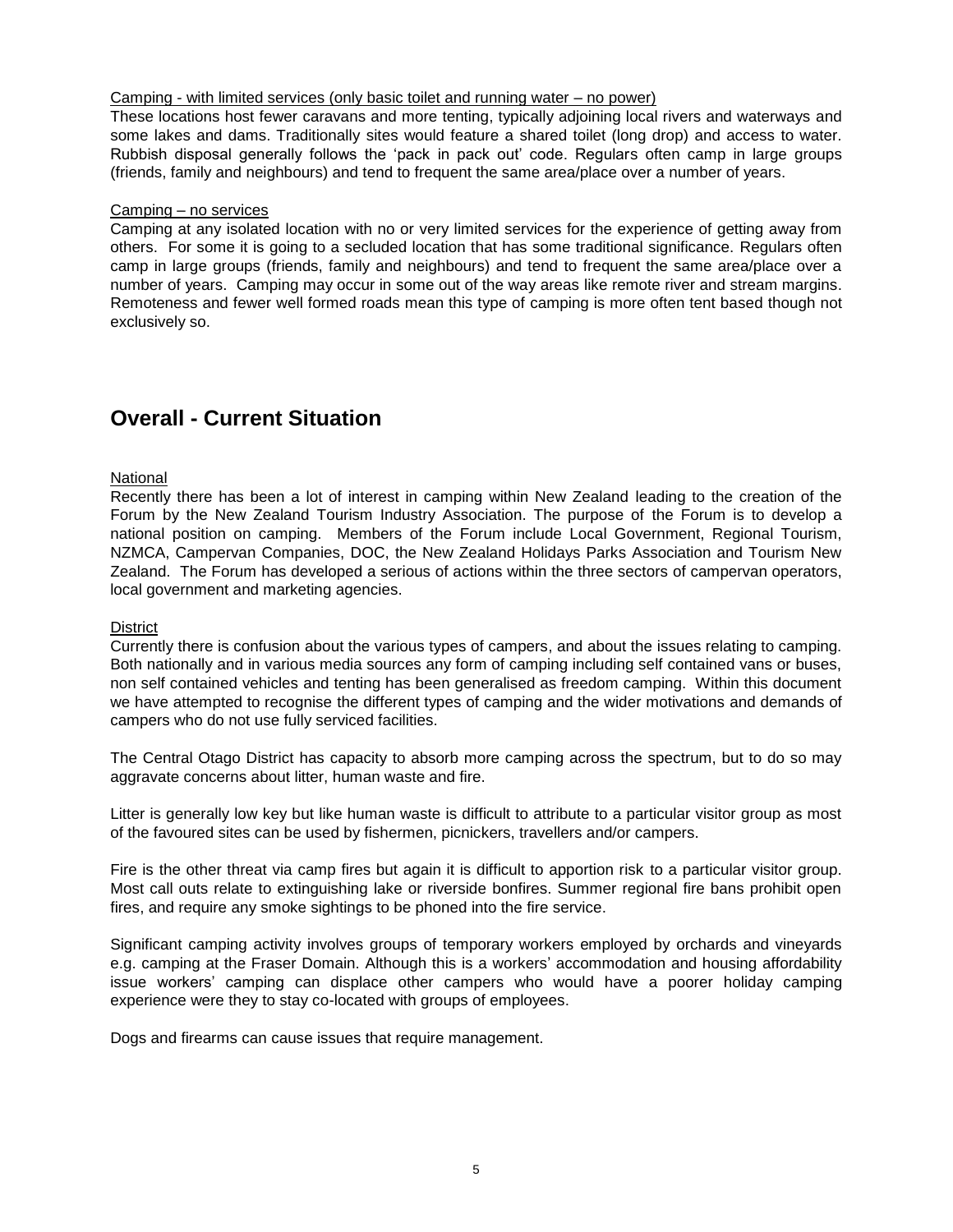Central Otago"s immediate neighbours have various policies on camping. A summary as at October 2010 is as follows:

#### **Queenstown Lakes -**

*Welcome responsible campers who are prepared to look after our environment and follow some simple rules.*

*If your campervan is fully self contained (with a toilet, waste water and rubbish facilities on-board) then, unless signposted otherwise, you may camp overnight for free on public land away from the town centres and residential areas.*

*In return you must:*

- *be away from the town centres and residential areas within the district.*
- *dispose of your waste water at one of the waste disposal dump stations and put your rubbish in bins provided within the town centres or at the Council transfer stations.*
- *Not light any fire.*
- *Leave the area as you found it, free of litter.*

*Freedom camping in the town centres or residential areas (including parks and gardens) is not permitted and is likely to result in a parking infringement notice for which a fine is payable.*

*If you do not have a fully self contained campervan then you cannot freedom camp anywhere in the Lakes District and must stay in a camping ground if you wish to camp.*

#### *Camping Grounds and conservation campsites*

*There are many camping grounds within the lakes district including low cost camps with toilets and running water through to holiday parks with hot showers and cooking facilities. It is best to book these over the popular holiday periods.*

#### **Waitaki –**

*Waitaki administer a series of camping sites along the Waitaki River. The Camping Season - The 3rd Saturday in September until the 1st Sunday in May.*

*Camp Site's Size - Size should not exceed 60m2 (sufficient area to accommodate one car/utility, one boat, and either a tent or caravan). Many of the campsites have camp supervisors who collect the registration fees and ensure compliance with the rules of the camping area.*

*Registration - Registration must be paid on arrival. Tickets are non-refundable*. Fees are applicable from when a site is claimed. Season and overnight tickets are available.

#### **Clutha -**

*Freedom Camping - The Council has also adopted a Freedom Camping Policy which allows vehicles*  which have adequate on board facilities to enable them to stay for up to three nights on Council owned land without needing to use external facilities. It does not permit tents or vehicles without facilities to camp *on Council land.*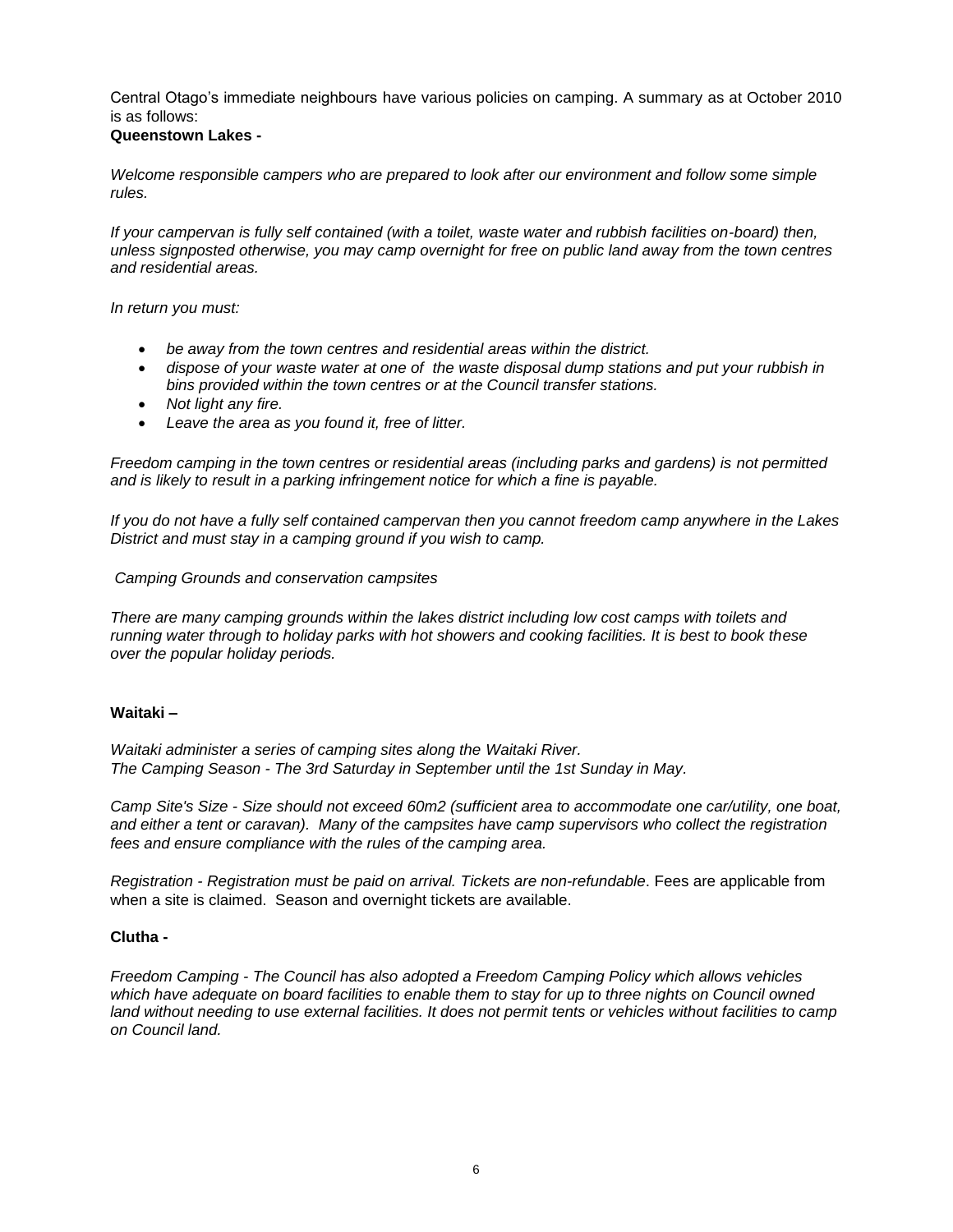#### **Dunedin City –**

*Dunedin is the perfect place for freedom campers to explore. We are working towards becoming a sustainable visitor destination, so we ask that visitors play their part in contributing to the area"s well-being while enjoying our magnificent natural resources.*

*Specifically we ask all visitors to please:* 

- *Refrain from toileting on the ground and/or in the bush/forest.*
- *Discharge motorhome or campervan black water (sewage) and grey water (sink and hand basin water) at designated wastewater dump stations only.*
- *Place litter in rubbish receptacles.*
- *Refrain from using our waterways for bathing, washing clothes or dishes.*

#### *Where can you camp?*

*Camping is permitted in designated camping grounds. Camping is not permitted on reserves. (These are identified by reserve signs) Campers can compromise the use of reserves by others and impact on our environment. Please respect our reserves and help us to protect and sustain our plant and rare animal wildlife for everyone to enjoy, now and in the future.*

Central Otago is a popular camping destination which is likely to remain so in the future. We have an opportunity to consider what types of camping we support and how best to manage the associated impacts while encouraging repeat visits.

As a result of public concern over declining areas for camping, the Minister of Conservation in January 2006 asked DOC to "review the availability of family-friendly camping opportunities for New Zealanders, particularly in coastal areas". The report is intended as a catalyst for further discussion, laying out the issues and options associated with camping. It provides the basis for discussions with the camping industry, local communities and government that will identify appropriate and sustainable solutions which can be implemented at a local level. *DOC Review of camping opportunities in New Zealand (Report to the Minister of Conservation – September 2006) - appendix one*.

Drawing from the DOC national review, regular campers with basic facility needs could account for over 67% of our campers. Of the remaining 23% at the other end of the camping spectrum 16% use a limited service camping ground (such as flushing toilet, running water, a cooking area that does have power). The remaining 7% opt to use fully serviced holiday parks. The remaining 10% use other types of campgrounds. (Mobius 2006)

Reviewing the benefits of camping displays some close correlations with our Central Otago brand values such as:

- Connection with and value of the landscape and environment
- Simple uncomplicated activity, no stress
- The camping experience different to "normal" life
- Being able to spend quality time with family socialising with fellow campers
- Instilling a different set of values outdoors activities
- Not having it too easy working a bit harder cooking without too many home comforts, putting up a tent
- Sense of camaraderie and common purpose camping community.

This is a valued and important kiwi tradition which New Zealanders want to see protected for current and future generations. Acknowledgement of the various types of camping and enhancing the district's acceptance of this kiwi tradition is important. Some research of Central Otago campers across the full camping spectrum would be of value. Research data would enable better focus on how the various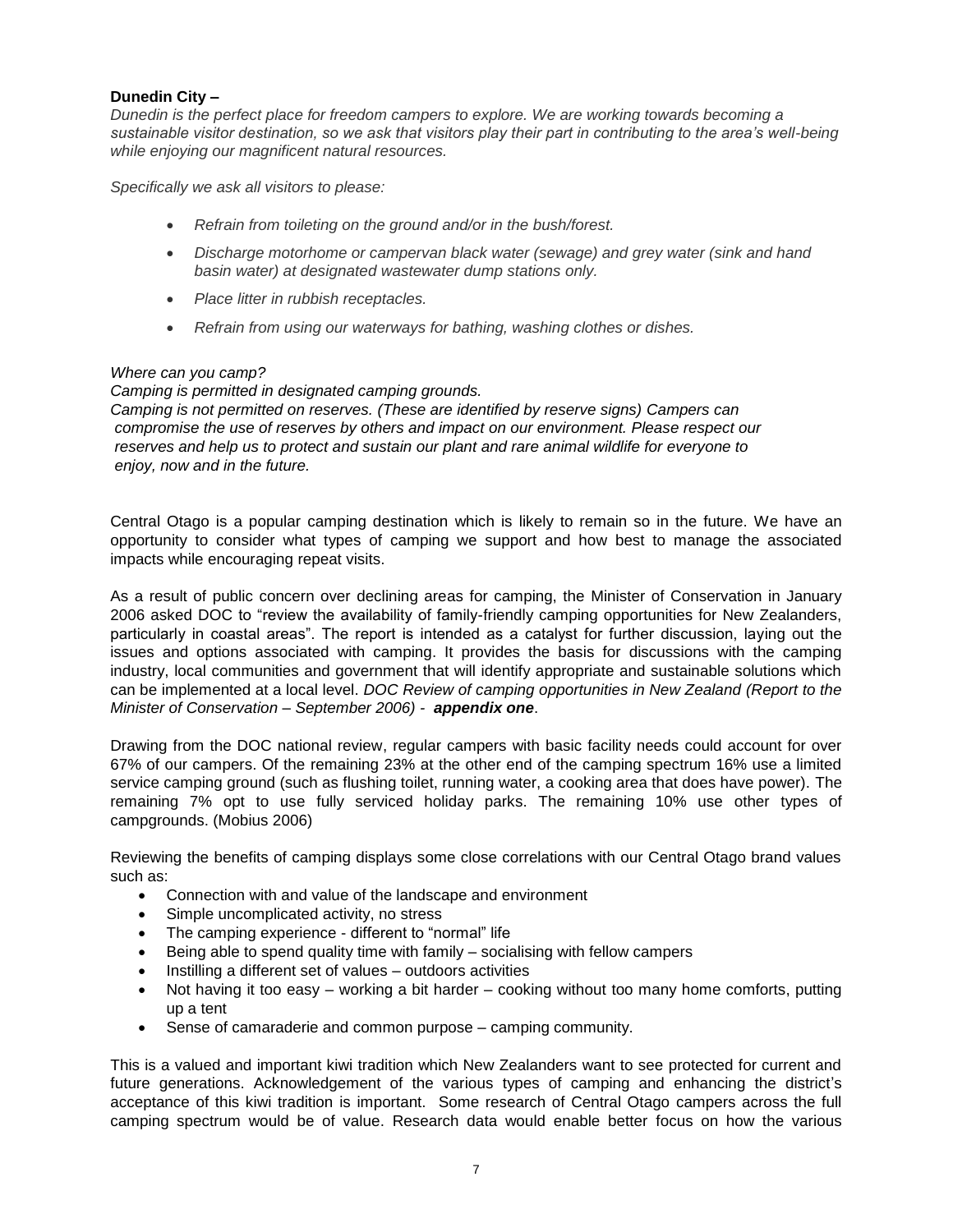camping experiences can be sustained from the campers", local community and the environmental perspectives.

Better data could inform decisions about appropriate policy, guidelines and, where needed, supporting resources so as to sustain this great place to live work and play into the future.

Also how visitors and campers find out information about an area is changing significantly. No longer do travellers rely on just visiting an information centre. The internet and social media are changing the way information on popular camping areas is obtained (e.g. Facebook, Twitter, Trip Advisor and Lonely Planet). These media allow visitors to discuss popular camping areas and places. Any strategy and educational campaign must consider the public"s use of these means, as well as traditional information provision, as ways of highlighting Central Otago"s camping policy.

### **General Opportunities**

We need to understand campers' motivations and needs across all types of camping and match the experiences we offer to those needs, while also managing related issues such as waste disposal.

Other district councils have shown that campers are prepared to cooperate with and help to fund control and mitigation of camping effects, while bringing significant economic benefit to the district. Issues to be considered include: areas for camping; space allocation; control of dogs; fire; barbeques; use of guns; and fees for camping.

At present there is a tendency to lump all the untoward effects of outdoor recreation on one group (e.g. camping as a whole) when several outdoor recreational user groups may be contributing. There are also examples where facilities have been provided for the community such as toilets, the installation of which has resulted in unanticipated change of use of the location by and for outdoor recreational activities.

While most camping occurs near bodies of water, such as rivers or lakes, it often occurs outside of designated managed camping areas. DOC has land statuses within its planning framework that allow camping. As potential camping sites are identified, and should these be on DOC administered land, liaison with DOC on the land status will influence whether the sites are developed for use.

Tenure review may create opportunities for camping in the future. However, many of these potential sites will tend to be more remote and cater for the more self-reliant type of visitor.

As camping grows in popularity there may be an opportunity to adopt a camping code for the district. Examples of existing codes are the DOC or national camping code. **(See appendix two and three)** 

In order to manage limited service camping some long stay motor home users may be prepared to volunteer as honorary camp wardens to manage fee collection to fund temporary toilets and to organise rubbish collection at nominated sites.

So collaborative work with stakeholders is in prospect to establish sites that are distributed across the District, supported by signage, user registration and a code of conduct. There might be a suitable temporary management system to accommodate seasonal peak demand with passes or fees which would help fund the chosen regime. Integrated with this, seasonal camp rangers/contractors could monitor compliance, impart visitor information and collect fees.

Another possible approach would follow the Australian model where during high use times racecourses and domains are used for camping purposes so long as they have appropriate facilities.

An opportunity also identified was to provide extra services in some specified areas. For example where an area may be designated for camping with toilets provided, placing sinks on the outside of the toilets for people to wash and do their dishes might be advantageous provided vandalism could be minimised.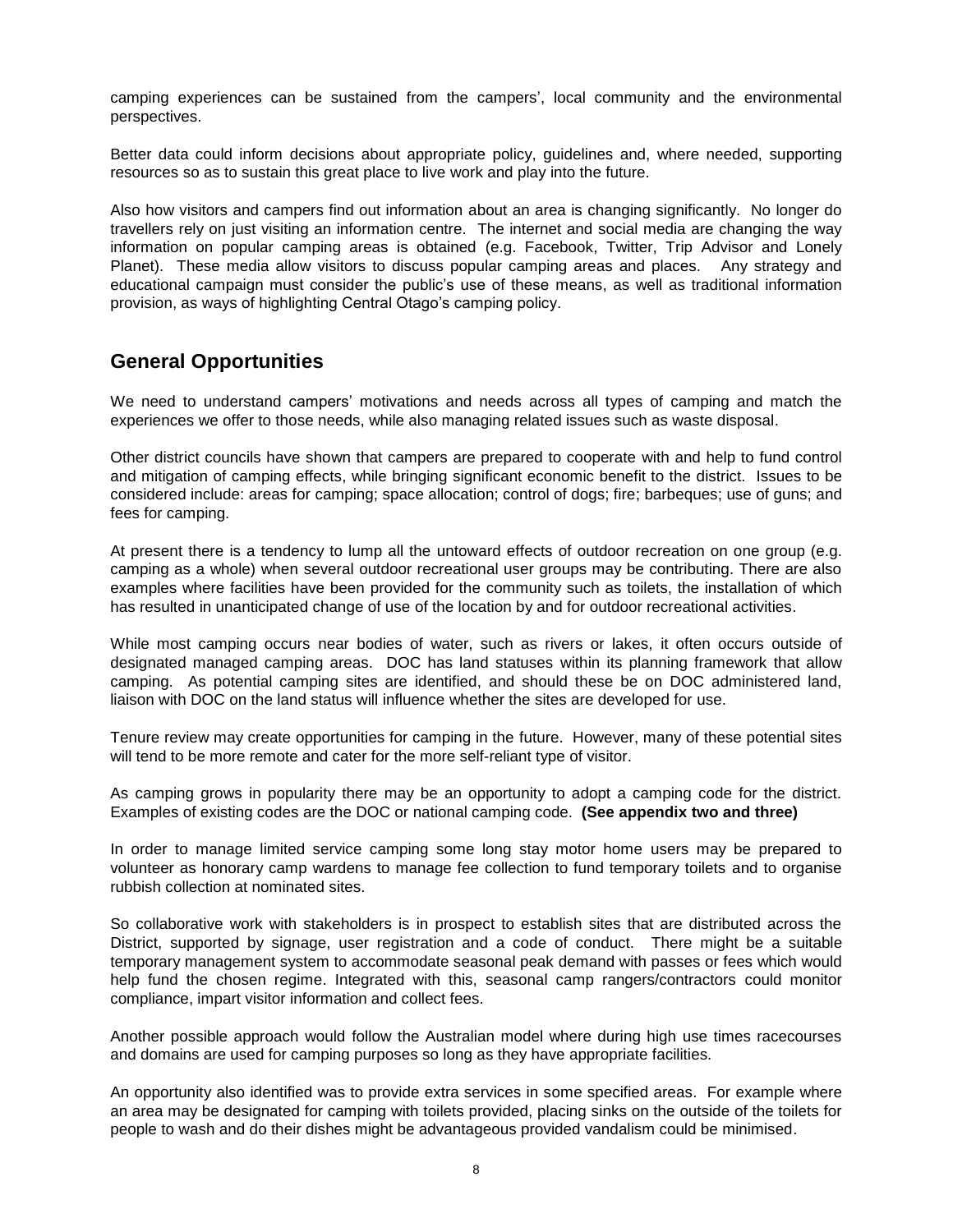#### General Threats/Risks

Increased petrol prices may make domestic holidaymakers consider options closer to home. Rising aviation fuel prices may make international travel less appealing but this reduction may be countered by domestic travellers looking for cheaper holiday options.

Other authorities might enforce no camping on land they control, or enforce legislation which prohibits camping along the Clutha River margins outside of marginal strip.

As land values increase there may be increased demand to subdivide camping grounds on private land for other uses. This will decrease the amount of land and number of areas providing fully serviced camping.

Dump stations not being appropriate for the numbers using them or not in convenient locations.

If camping opportunities and issues relating to camping are not clearly defined there could be several issues which become prominent:

- People"s positive experience of camping is reduced due to overcrowding; or
- There is a shortage of camping areas due to increasing demand
- Adverse environmental effects increase through poor disposal of waste and accidental fire risk especially during dry conditions, or cutting or removing vegetation which spoils camping areas
- Social management issues such as dealing with dogs, guns, speed of vehicles and trail bikes and allocation of camping space
- Access to quality drinking water
- Access to an appropriate number of toilets
- Displacement of other outdoor recreation activities such as picnicking or swimming
- Poor management of rubbish it was identified that a clear policy on rubbish is required. This includes encouraging people to take away what rubbish they produce (no trace camping) and clearly identifying locations where rubbish can be disposed of e.g. recycling locations and approved places to dispose of remaining rubbish
- Road Access to popular camping areas
- Poor signage currently signage identifying toilets, waste disposal areas and rubbish disposal areas has been noted by the public as being a concern. More campers will mean proportionately more people will be unable to find these facilities

If numbers of campers and the intensity of camping were to grow then impact monitoring and management would be required.

There is little information on the cost/benefit balance to the community of the various forms of camping. So there is no clear information on whether the costs associated with rubbish collection, waste disposal and enforcement to the community are outweighed by the value campers provide to a community through buying goods and services.

A concern expressed in the consultation has been the need to keep lakeshore and marginal strip areas free for the general public to enjoy. Recreational users may find it intimidating to use areas where people are camping. This can result in potential conflict over use of popular recreation areas such as boat ramps, ski lanes, launching areas and picnic spots. The suggested solution to this has been to indicate designated camping areas.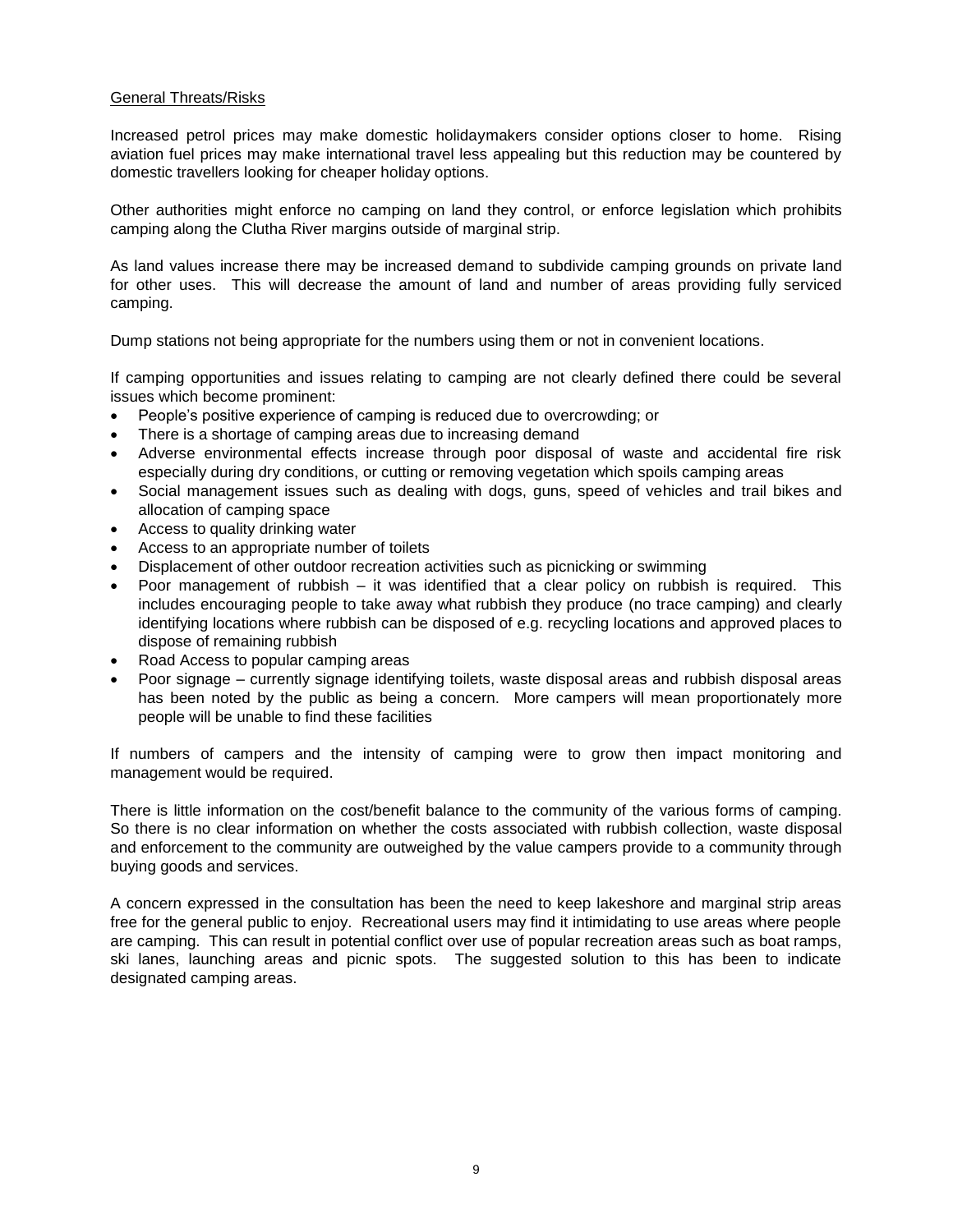# **Positioning**

Central Otago should position itself as one of the major camping destinations for the South Island

What matters for these users?

- Areas are available for camping
- Areas are safe and quiet
- Scenic views
- Areas are clean
- Water is available
- Facilities and terrain are appropriate for the type of camping undertaken

#### Recommended Actions:

- **Review Central Otago"s independent camping policy and develop a camping policy covering all the demands identified**
- **Collaborate with other agencies**
- **Adopt and actively promote a "no trace camping" code with good communication of sites where this can occur**
- **Review signage associated with camping to include sites for camping, toilets signage and signage for waste disposal points**
- **Review dump stations in the district and develop additional facilities if required**
- **Develop a brochure outlining the types of camping and the locations they can occur for "paper" publication and posting on the internet**
- **Clearly define the appropriate areas around Lake Dunstan and elsewhere which are suitable to meet individual camping demands**
- **Develop a research programme for camping**
- **Develop a communication strategy for camping**
- **Liaise with the National Camping Forum**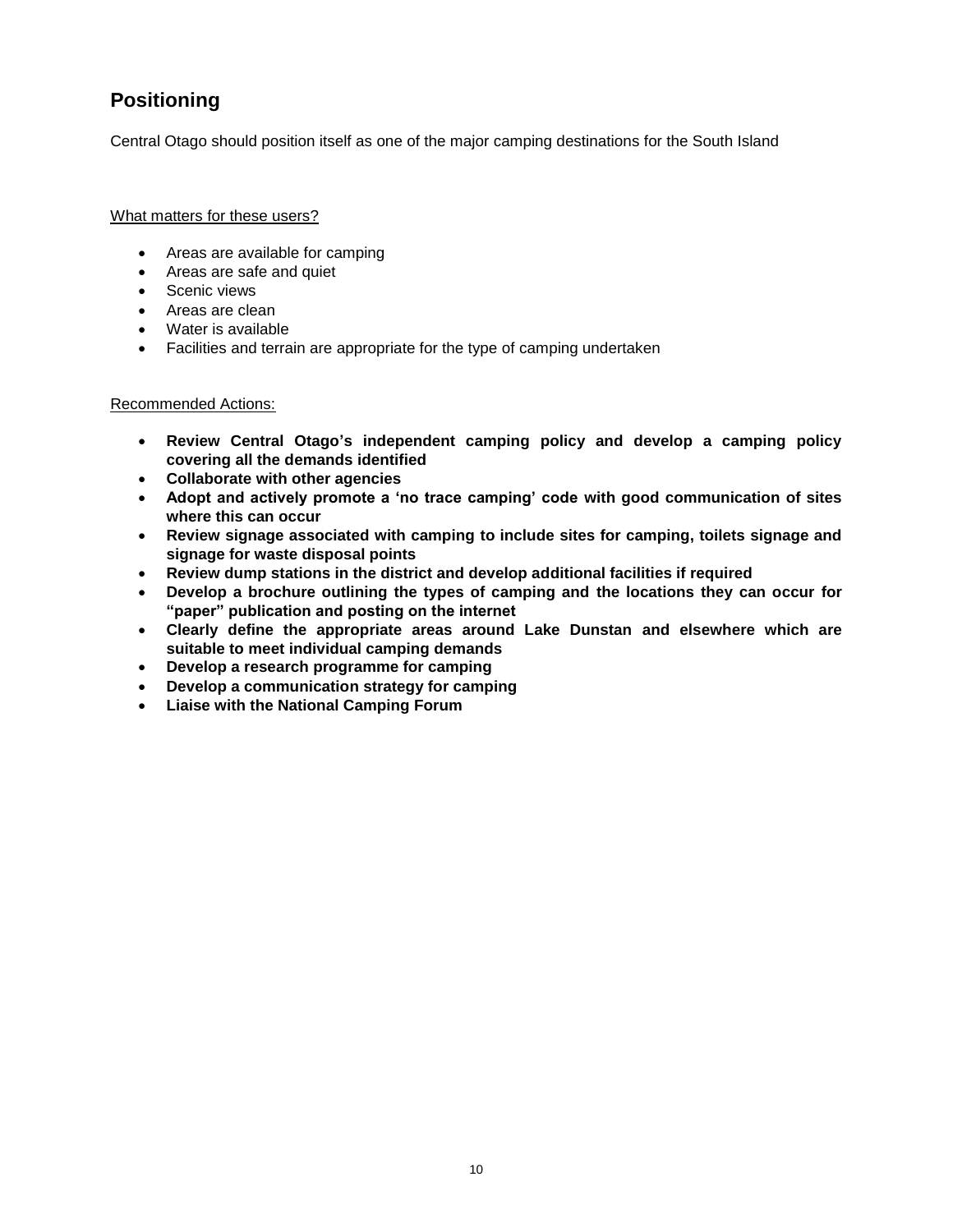# **Types of Camping**

### **Campervans, caravans and Motorhomes – Self Contained**

This includes vehicles that have approved self contained facilities and can stay anywhere for up to 3 days.

#### Current Situation

Self contained campervans and motorhomes are catered for specifically through commercial camping grounds, the provision of dump stations throughout the district, Council"s current policy on independent overnight camping which allows stays of up to three days in one site, and several privately operated NZMCA sites. There are separate pop sites (park over properties/places – these are camp areas for motorhomes) that are managed by NZMCA members. Only members use these pop sites.

Because of their size some motor homes are unsuitable for some of the local roads (off the main highways) due to road width and bridge weight limitations. Manoeuvring and parking in some of our smaller visitor sites is restrictive, such as at St Bathans, Naseby and Bannockburn.

Self contained campervan and motorhome use is an increasingly discussed phenomenon in the community and Central Otago is increasingly seen as a great destination. An example of this was the NZMCA "Gold in Valley" rally held in Cromwell at Easter 2008. This saw an estimated 950 caravans in attendance. The average number of people per caravan was two and 63% of attendees came from the North Island. The average length of stay in Central Otago was 15 days. Average spend per person was \$39 per day which, though quite low, led over the total length of stay to expenditure of about \$568 per person. The event resulted in approximately \$1.2 million in direct and indirect spending and created 14 full time equivalent jobs in the area over the period.

Dump stations are currently provided at the Alexandra Holiday Park, Stadium Tavern Alexandra, Alexandra Caltex Service Station, Chalets Accommodation and Holiday Park Cromwell, Ranfurly Charlemont Street East and Teviot Street in Roxburgh.

A list of current locations which are used by campervans and motorhomes is **attached** in appendix four.

#### **Opportunities**

For self contained motorhomes there may be merit in providing self guided routes tailored to vehicle size. This would avoid the activity occurring in inappropriate locations, with the associated poor experience.

Encourage certification of self contained vehicles through agencies such as the NCMCA and companies that hire campervans.

User pays for some designated sites for self contained vehicles was suggested to help cover the cost of basic services such as cleaning of toilets, rubbish collection and monitoring for non compliance.

#### Threats/Risks

The scale and size of the district can cater for reasonable numbers of motor homes, but capacity, congestion and road safety problems can arise if numbers gather and travel in groups.

The current dump station set up appears to be coping with demand. If demand continues to increase then issues may arise with more of the larger motor homes (buses) accessing some sites.

What matters for these users?

- Areas are available for camping
- Areas are safe and quiet
- Scenic views
- Areas are clean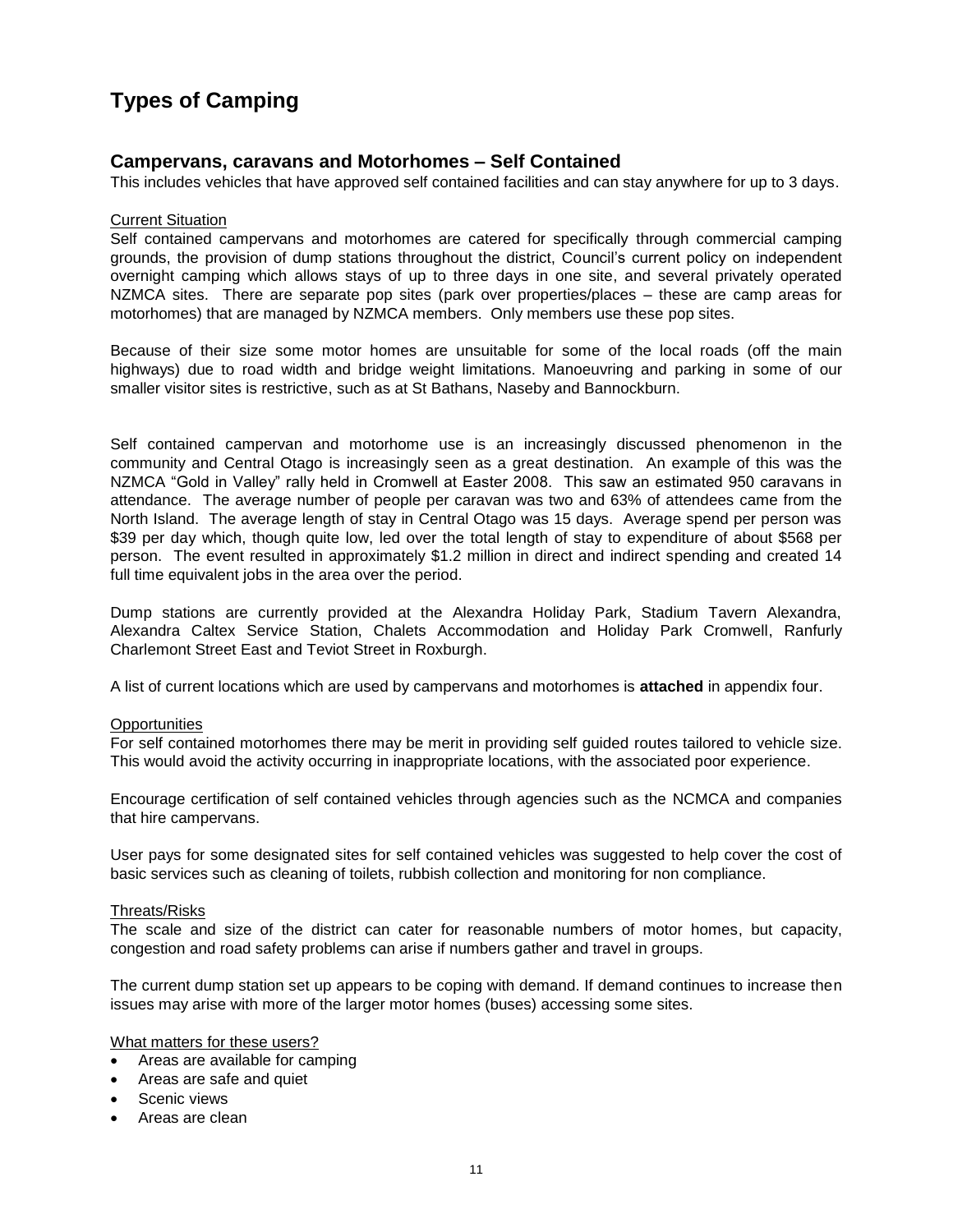- Areas are flat
- Dump stations and rubbish disposal is available, but not necessarily on site

Recommended Actions:

- **Continually assess the need for dump stations as demand for this type of camping grows**
- **Develop self guided information for this market**
- **Work alongside the NZMCA to identify further locations for their members to camp in the district (for self contained and non self contained)**
- **Work with appropriate groups to explore the development of potential sites identified**
- **Discussion with the St Bathans community regarding management of the self contained market**
- **Discussion with LINZ regarding camping requirements at Lake Dunstan**
	- **There are appropriate camping sites at the following:** 
		- o **Camper Van/Buses –** *Self contained*
			- **St Bathans Domain**
			- **Fraser Domain**
			- **Lake Dunstan – LINZ sites – Bendigo, John Bull Ck, Jacksons**
			- **Pinders pond**
			- **Lindis River - Ardgour**
			- **Tarras Domain**
			- **Goodger Flat Reserve – Lindis River**
			- **Wedderburn Domain**<br>**Patearoa School Rese**
			- **Patearoa School Reserve (to be developed)**
			- **Waipiata Domain**

### **Campervans, caravans and Motorhomes – Not Self Contained**

This category includes vehicles that do not have approved self contained units capable of meeting 3 days storage and also covers camping using cars, and non self contained caravans. These users require toilets and running water.

#### Current Situation

There are separate pop (park over properties/places) sites. These are camp areas for motorhomes that are managed by NZMCA members. Only members use these sites.

Rental motor homes that do visit the district are not catered for specifically outside of commercial camping grounds. However these visitors do often stop at scenic spots to camp rather than use formal camping facilities.

A list of current locations which are used by campervans and motorhomes – not self contained is attached in **appendix five**.

#### Threats/Risks

As free independents with varied degrees of self containment, waste is a concern if disposed of outside of camping areas with toilets. Appropriate toileting systems are needed to protect our environment and ensure other visitors and community members are not faced with unpleasant and unhealthy situations.

LINZ does not permit overnight camping around Lake Dunstan including at those recreation areas with permanent toilets. But these are popular sites from which the smaller motorhomes can explore Central Otago, are clearly visible and much desired as use is high and frequent. Other agencies have different rules about camping and there is a need to standardize the official stance throughout the district.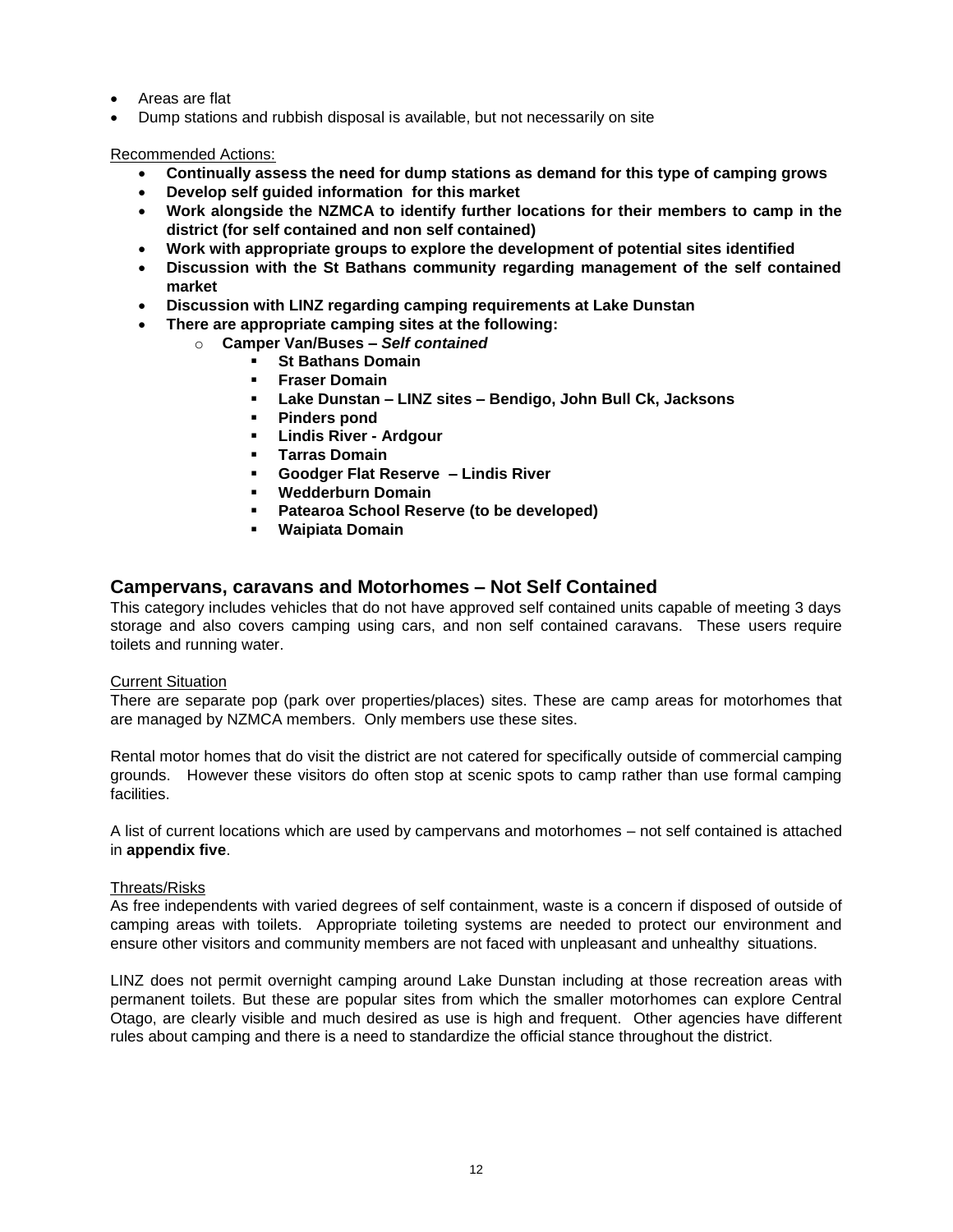What matters for these users?

- Areas are available for camping
- Areas are safe and quiet
- Scenic views
- Areas are clean
- Areas are flat
- There is clean water
- Toilets are available

Recommended Actions:

- **Work with appropriate groups to explore the development of potential of sites for non self contained campervans.**
- **Consider camping sites at the following:**
	- o **Camper Van/Buses –** *Not Self contained*
		- **St Bathans Domain**
		- **Fraser Domain**
		- **German Creek – Danseys Pass**
		- **Lake Dunstan – LINZ sites – Bendigo,**
		- **Pinders pond**
		- **Lindis River – Ardgour**
		- **Tarras Domain**
		- **Goodger Flat Reserve – Lindis River**
		- **Wedderburn Domain**
		- **Patearoa School (to be developed)**
		- **Waipiata Domain**

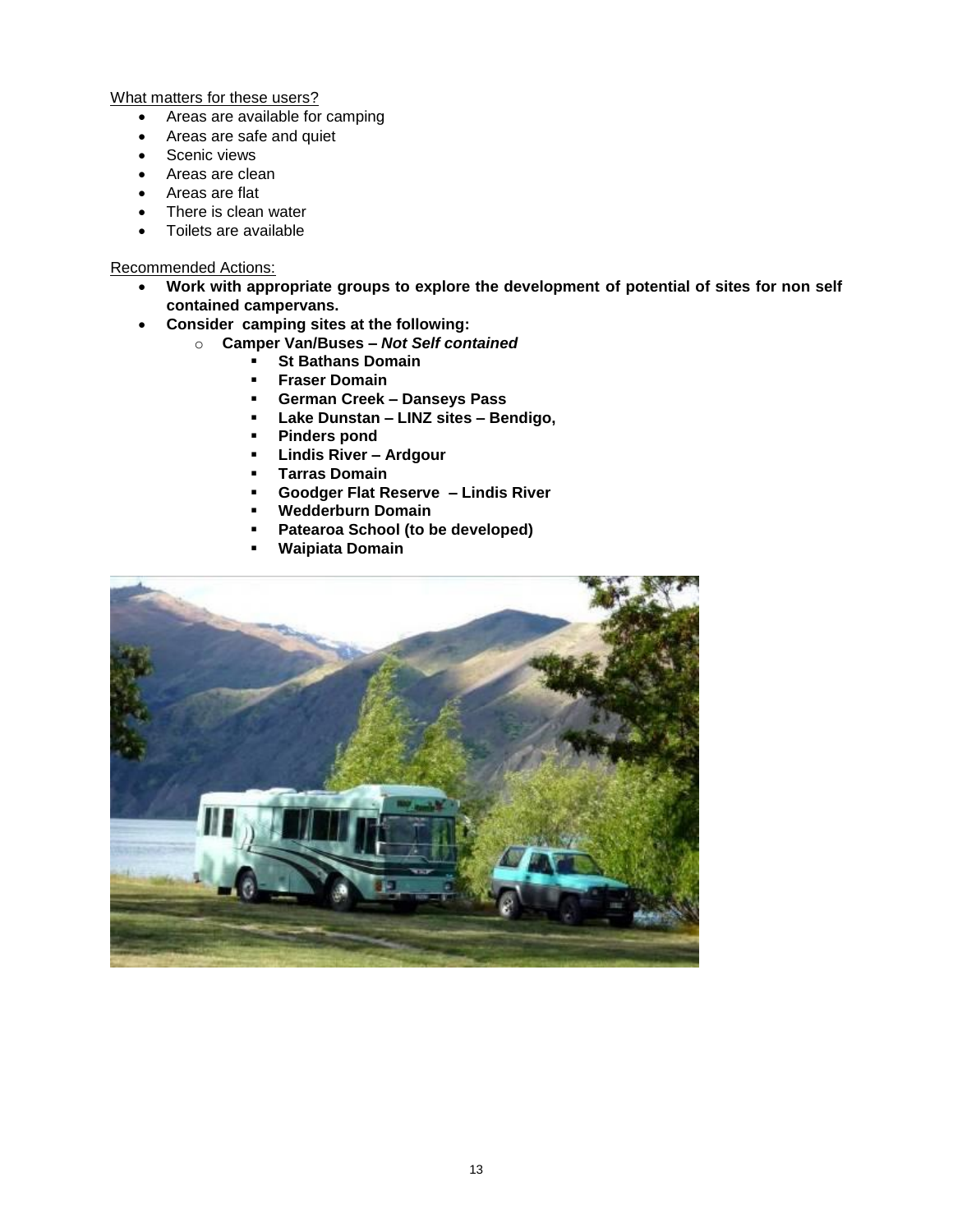### **Tent and Open Air Camping**

This category includes those domestic holiday makers who have come to Central Otago for many years. Popular sites include commercial camping grounds and more remote unserviced/limited service locations.

The more remote locations would generally be unsuitable for campervans and motorhomes, whether self contained or not, many being accessible only to 4WD vehicles, mountain bikes, or on foot or horseback.

#### **Current Situation**

Domestic Holiday makers generally camp over the summer months due to school holidays and better weather. It is a predominantly family market. This type of camping occurs in all three location categories in the following section. Actual locations are set out on pages 14, 16 and 18/19.

#### **Opportunities**

One of the distinct advantages of Central Otago is an ideal climate for tent and open air camping over the summer time. There are many suitable camping areas, from serviced camping grounds to places beside waterways or other picturesque spots.

Many families have camped in this way for generations, are frequent visitors to our district, and have preferred spots that they go to over the summer holidays time and time again.

#### **Threats**

Should this type of camping be prohibited this would have a big detrimental affect on the attractiveness and marketability of camping in Central Otago, particularly among the family sector.

#### What matters for these users?

- Areas are available for camping
- Areas are safe and quiet
- Scenic views
- Areas are clean
- Areas are relatively flat
- There is access to clean water

#### Recommended Actions:

- **That this type of camping be allowed to continue at various areas throughout the Central Otago district.**
- **Campers be encouraged to have their own waste disposal methods and camp near an appropriate and safe water source.**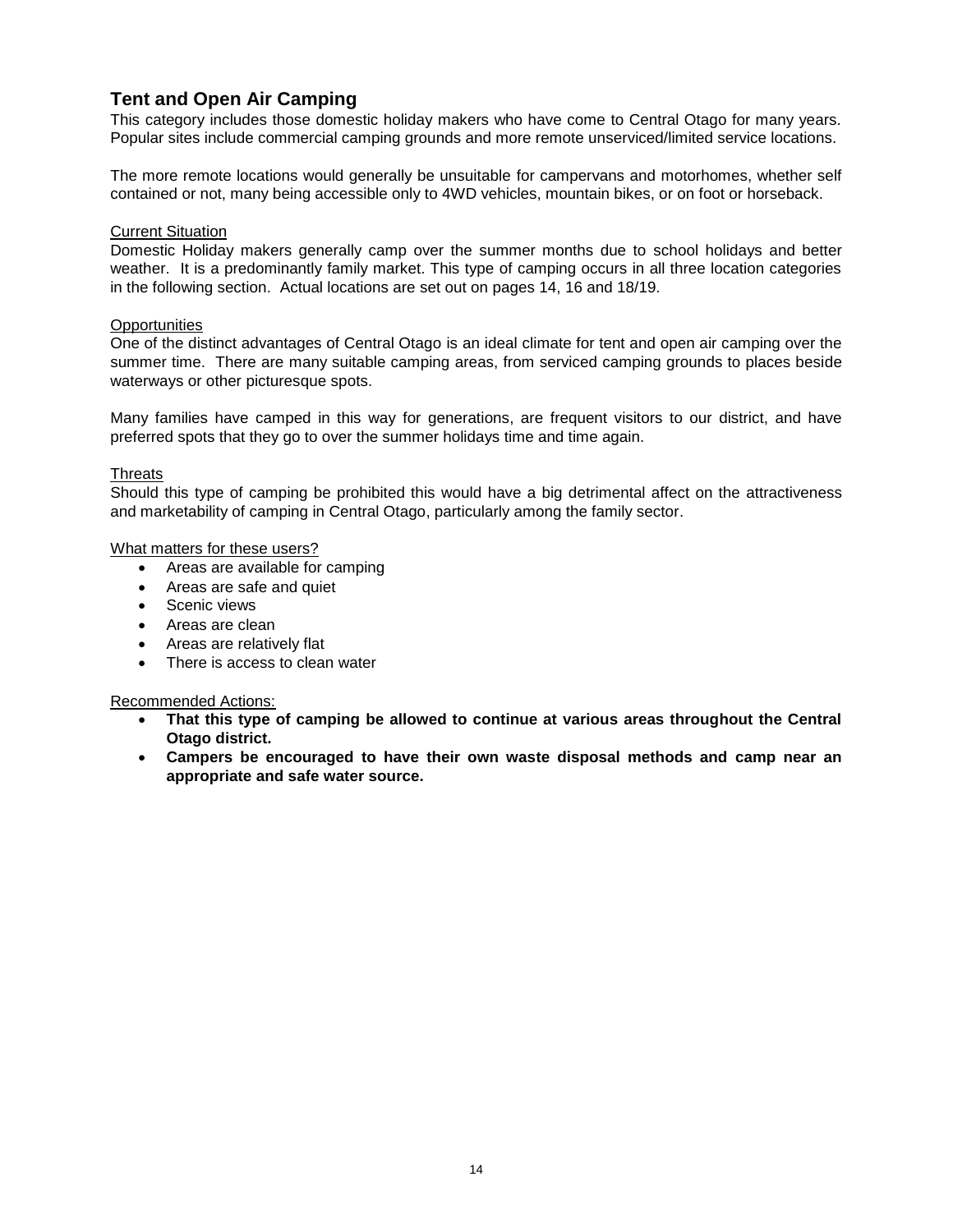# **Locations Where Camping Occurs:**

### **Camping – Serviced Camping Grounds**

Camping grounds provide a full range of facilities, including serviced toilets, showers, kitchen, washing, power, rubbish collection, cabins, tenting areas and sites for caravans and motorhomes.

#### Current Situation

Serviced camping grounds fill a large part of the camping market. There continues to be an adequate number of camping grounds spread throughout the district, but there is concern is that if any were lost, through real estate pressures for example, this would displace visitors to other areas. To the end of December 2008 camping grounds and holiday parks accounted for 13% of the domestic visitor nights spent in Central Otago (approx 66,000 visitor nights).

Recent campground surveys in Cromwell and Naseby were carried out by the Central Otago District Council to gather data about the market.

Key findings of the Cromwell Top 10 Holiday Park survey:

A total of 99 surveys were returned representing 358 people.

- Overall there were 6131 visitors who stayed at the camp over the December 2008 January 2009.
- The largest number of campers came from Otago (35%), Southland (29%) and Canterbury (15%). Over 80% of visitors came from the South Island.
- Typical length of stay was between 3 and 8 days.
- Word of mouth was the common way of finding out about the campground.
- Two thirds had booked their stay at least 6 months in advance.
- The top ten popular activities while here were boating, eating out, mountain biking, walking, fishing, shopping, swimming, wine tasting and golf.
- Average spend per day was about \$34 per day.
- Visitors to the campground added nearly \$1 million to the local economy.

Key finds of the Larch View Holiday Park Naseby survey:

A total of 72 surveys were returned representing 244 people.

- It is estimated that 5,000 people stayed at the camp over December 2008 and January 2009.
- The largest number of campers came from Canterbury (32%), Otago (25%) and Central Otago (10%). 75% of visitors came from the South Island.
- Length of stay was approximately 3 days.
- Word of mouth was the method for finding out about the camp.
- Only one third of visitors booked more than 3 months in advance.
- Most popular activities were mountain biking, walking, swimming, eating out and curling.
- Average spend was about \$25 per day.
- Visitors to the campground added over \$650,000 to the local economy over the December-January period.

 $\bullet$ 

For Central Otago to position itself as a favoured camping destination then it must meet the long term needs of these visitors. There are economic and social benefits for the community in having camping grounds and providing spots for visitors to stay in.

Commercial capacity is sufficient but the closure of Roxburgh and Cairnmuir commercial camps has reduced capacity. Over time further closures such as these could result in a supply shortage.

Commercial camping grounds meet the needs of campers ranging from self contained and non self contained through to those who are tenting but want some home comforts and services still available.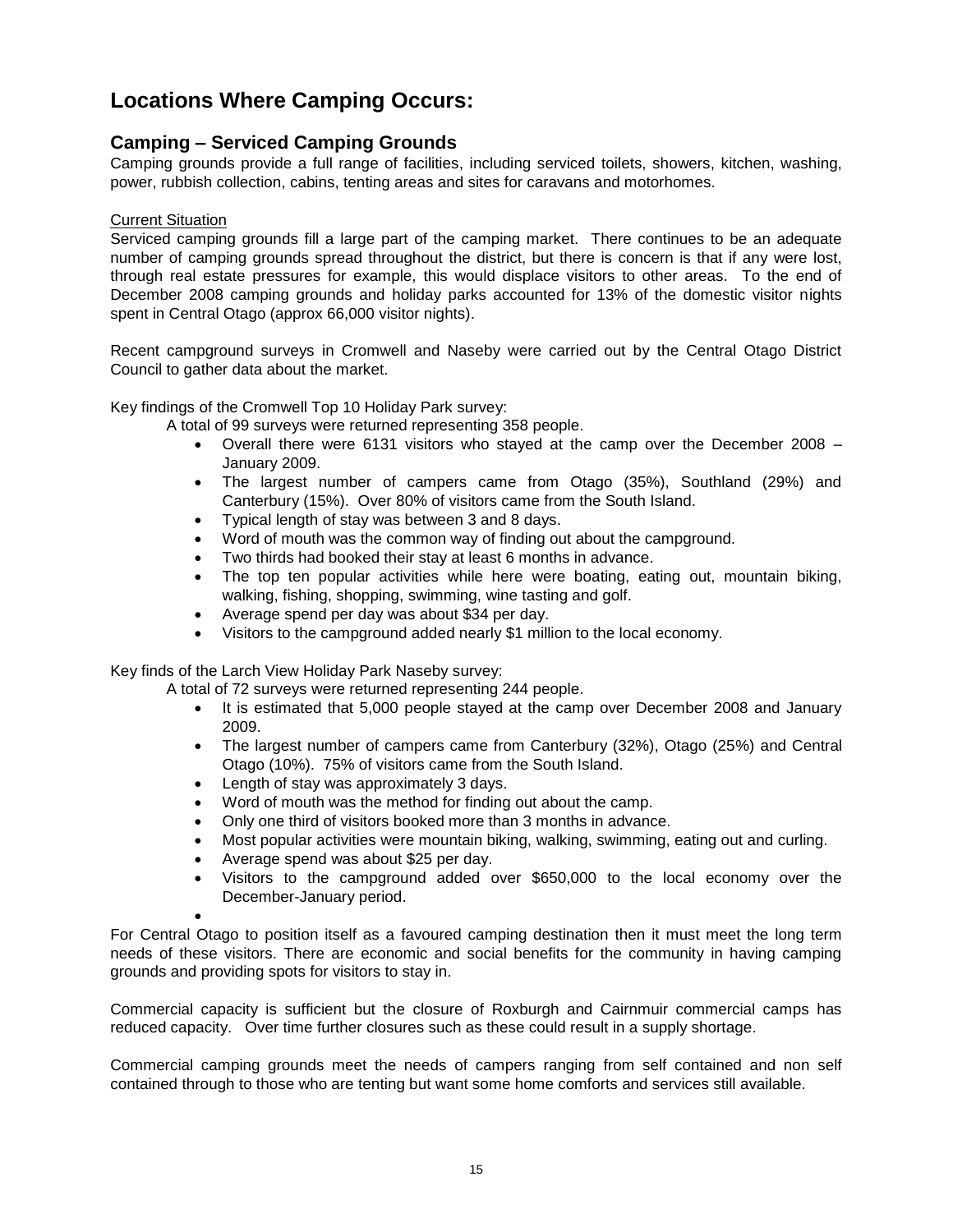#### **Opportunities**

Camping grounds in the area are on a mix of private land, where there are risks for the future as land values rise, and public land held as recreation reserves with correspondingly greater security. See the demand analysis which has the land status of each camping ground.

The changes to and rationalisation of camping grounds in Queenstown, Wanaka and Arrowtown open opportunities for Central Otago to host displaced visitors.

There is an opportunity to improve the visibility and signage of camping grounds in the local area.

#### Threats/Risks

The increasing price of land is putting financial pressure on camping grounds under freehold title, especially those adjoining local urban centres. Camping grounds near towns are good for campers because of easy access to other activities the visitors may wish to enjoy, but this very proximity also makes them desirable for development as residential or retail spaces.

There may also be reverse sensitivity where residential developments approved around camp grounds lead to objections from new residents to camping continuing in their neighbourhood.

Current and future use:

| <b>Camping: Serviced</b><br>camping grounds              | International<br>anyone from | overseas      | National | visitors from rest<br><b>Domestic</b><br>of NZ |     | holidaymakers<br>CO and Otago |                                          |
|----------------------------------------------------------|------------------------------|---------------|----------|------------------------------------------------|-----|-------------------------------|------------------------------------------|
|                                                          | Now-                         | J.<br>Future- | now      | future                                         | now | future                        | Suggested ideas and product improvement. |
| Alexandra Holiday Park<br>(public -leased)               | y                            | У             | У        | У                                              | y   | У                             |                                          |
| Alexandra Tourist Park<br>(public - leased)              | y                            | y             | y        | y                                              | y   | y                             |                                          |
| Top 10 Cromwell<br>Holiday Park (private)                | У                            | У             | y        | У                                              | y   | У                             |                                          |
| <b>Cromwell Chalets</b><br>(private)                     | у                            | У             | У        | У                                              | У   | у                             |                                          |
| Bannockburn<br><b>Recreational Reserve</b><br>(public)   | y                            | y             | y        | У                                              | У   | y                             |                                          |
| Millers Flat Holiday Park<br>(private)                   | y                            | У             | У        | y                                              | y   | y                             |                                          |
| <b>Ettrick Park Camping</b><br>Ground (private)          | У                            | У             | y        | У                                              | y   | У                             |                                          |
| Clyde Holiday and<br><b>Sporting Complex</b><br>(public) | y                            | y             | y        | У                                              | У   | у                             |                                          |
| Ranfurly Motor Camp<br>(private)                         | y                            | y             | У        | У                                              | y   | у                             |                                          |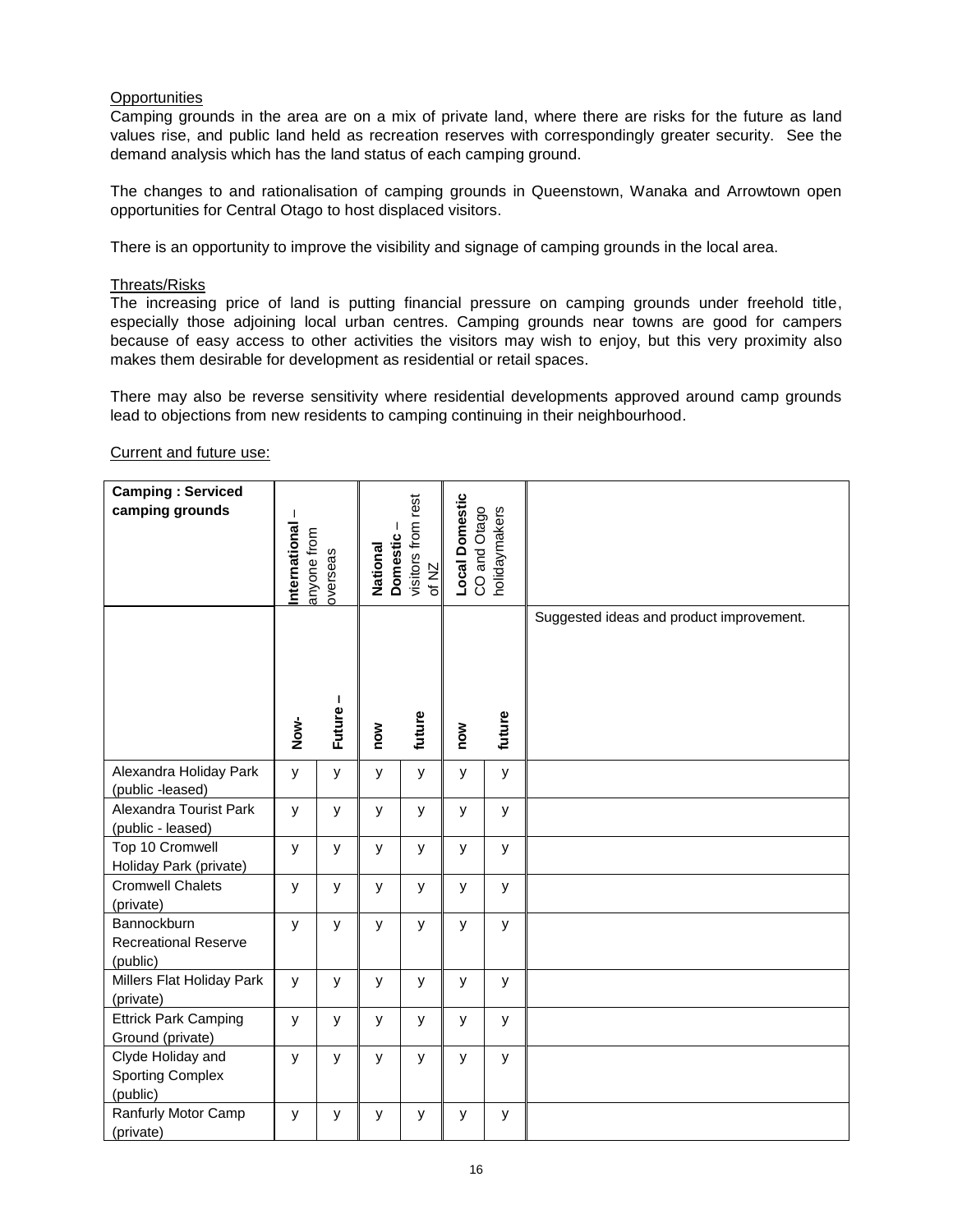| Omakau Domain            |   |  |  | $\mathbf v$ |                                            |
|--------------------------|---|--|--|-------------|--------------------------------------------|
| <b>Camping Ground</b>    |   |  |  |             |                                            |
| (public)                 |   |  |  |             |                                            |
| Larchview Holiday Park   | v |  |  | $\mathbf v$ |                                            |
| Naseby (public)          |   |  |  |             |                                            |
| Patearoa School (public) |   |  |  |             | Currently under discussion for development |
| Cairnmuir Campground     |   |  |  | $\mathbf v$ |                                            |
| (private)                |   |  |  |             |                                            |

(public and private) - shows the land status of the camping ground.

What matters for these users?

- Areas are friendly and clean
- Areas are value for money
- And with good accessibility

#### Recommended Actions:

- **Carry out research on the value of this type of camping activity to the local community.**
- **Consider developing camping sites at the following:**
	- o **Camping – Serviced Camping Grounds** 
		- **Patearoa School Reserve**

### **Camping - With Limited Services**

This type of camping typically occurs near rivers, waterways, lakes, or dams. Limited services may be a shared long drop and access to water. Rubbish is removed by the camper – the "pack in pack out" rubbish code.

#### Current Situation

These visitors tend to be more regular, camping several times a year, as opposed to other types of camping who most often stay at serviced camping grounds for a once a year experience. Much limited service and/or freedom camping occurs around Lake Dunstan, at various rest areas and river margin areas as well as traditional locations such as the Lindis River.. Some of these places are on private property or access river margins through private land usually at the discretion of the landowner.

While not quantifiable much occurs during high summer with families holidaying in the area, seasonal workers in the area, and short term visitors passing through, often on overnight stays.

While there are numerous areas throughout the district where this type of camping could occur, the constraining factor in some is the lack of toilets.

The demand for camping with limited services appears steady with the younger generation actively participating in this type of camping.

Some conflicts occur over use of vegetation, lighting fires, control of dogs, and use of guns, each of which requires appropriate management case by case.

#### **Opportunities**

There are a range of sites that could be developed to meet this market (as identified in the demand analysis on the previous page).

Develop a set of guidelines regarding limited service camping and provide a more active management regime to control and mitigate issues of waste, fire, use of vegetation, controlling dogs and use of firearms.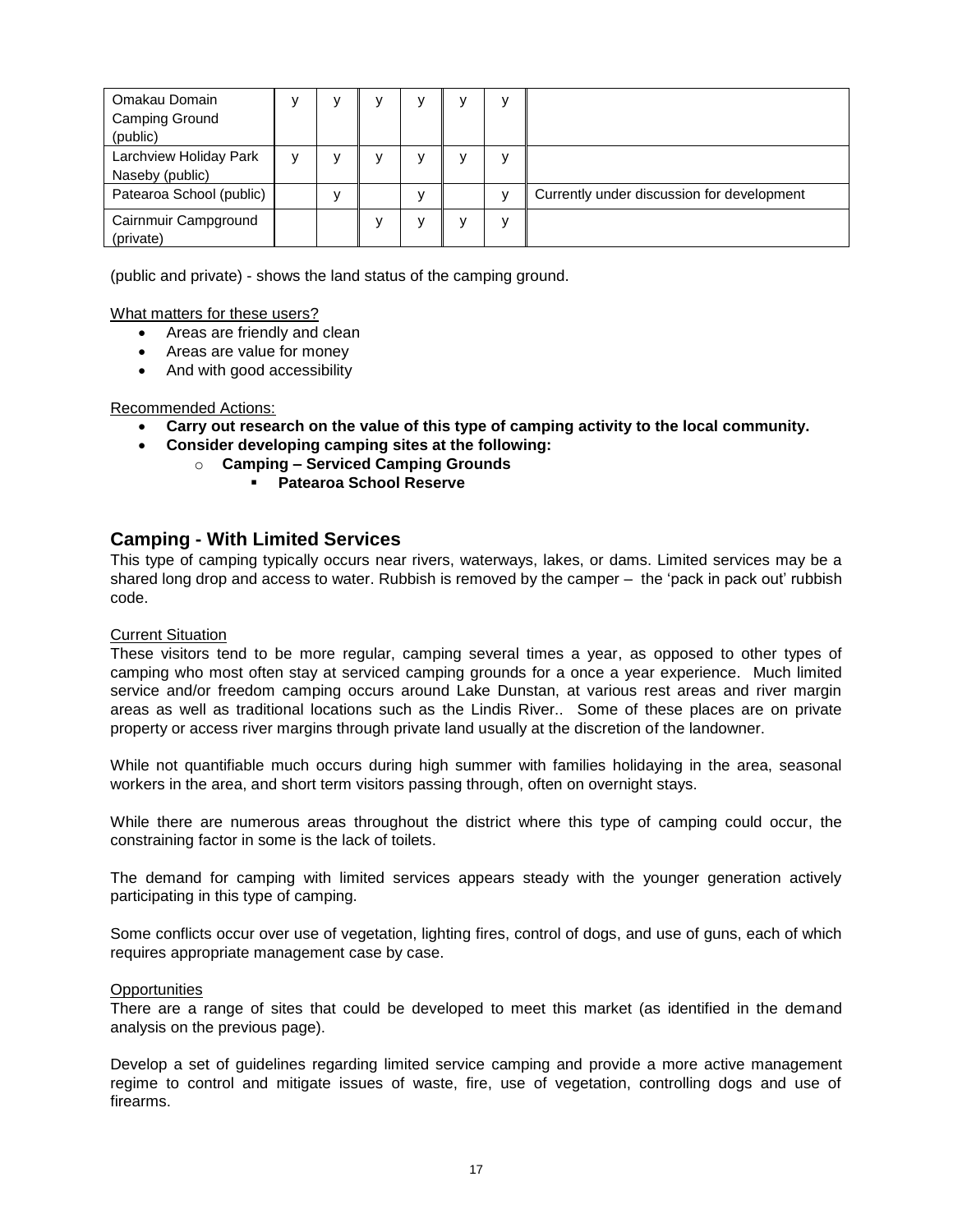#### Threats/Risks

Increasing breaches of water quality, as recorded on ORC recreational water quality monitoring web site, may make camping areas undesirable or unhealthy.

Incidences of poor waste management and/or vegetation fires increase unacceptability with the Central Otago public. Poor control of dogs, inappropriate use of fire arms and damage to vegetation may also be long term issues.

Reduced access to camping areas, especially those on private land, due to changes in tenure or heightened concerns with the risk of fire or control of waste.

Current and future use:

| Camping:<br>With limited services.<br>Potable water; toilets,<br>no power; | J.<br>International<br>anyone from | overseas                                   | visitors from rest<br><b>Domestic</b><br>National<br>of NZ |   | Local Domestic<br>CO and Otago<br>holidaymakers |        |                                                                                                                                                                               |  |
|----------------------------------------------------------------------------|------------------------------------|--------------------------------------------|------------------------------------------------------------|---|-------------------------------------------------|--------|-------------------------------------------------------------------------------------------------------------------------------------------------------------------------------|--|
|                                                                            | Now-currently<br>happening         | Future - good place<br>to develop activity | future<br>now                                              |   | now                                             | future | Suggested ideas and product improvement.                                                                                                                                      |  |
| <b>St Bathans Domain</b>                                                   | y                                  | y                                          | y                                                          | y | у                                               | y      | Recreation Reserve, Toilet. Limited ability to<br>cater for in St Bathans due to narrow street and<br>limited parking for large vehicles.<br>Need to<br>remain at the domain. |  |
|                                                                            |                                    |                                            |                                                            |   |                                                 |        |                                                                                                                                                                               |  |
|                                                                            |                                    |                                            |                                                            |   |                                                 |        |                                                                                                                                                                               |  |
| <b>Fraser Domain</b>                                                       | y                                  | y                                          | y                                                          | y | У                                               | y      | Recreation Reserve, Toilet.                                                                                                                                                   |  |
| Danseys Pass<br><b>Recreation Reserve</b>                                  |                                    |                                            |                                                            |   | y                                               | У      | Recreation Reserve, Toilet. Narrow gravel road.                                                                                                                               |  |
| Lake Dunstan                                                               |                                    | y                                          |                                                            | У |                                                 | y      | LINZ Toilets. Allowed where there are toilets?                                                                                                                                |  |
|                                                                            |                                    |                                            |                                                            |   |                                                 |        |                                                                                                                                                                               |  |
| Lindis River - - Lindis<br>Hotel                                           |                                    | y                                          |                                                            | У | У                                               | y      | Historic Reserve, Narrow access. Toilet onsite.                                                                                                                               |  |
| <b>State Highway Reserve</b><br>Goodger Flat adjoins<br>Lindis River.      | У                                  | У                                          | У                                                          | y | У                                               | y      | Road Reserve. Requires toilets. Currently well<br>used.                                                                                                                       |  |
|                                                                            |                                    |                                            |                                                            |   |                                                 |        |                                                                                                                                                                               |  |
| Homestead - Oteake<br><b>Conservation Park</b>                             |                                    | y                                          |                                                            | У | У                                               | У      | Self registration camp site. Oteake Conservation<br>Park. Gravel Road with fords.                                                                                             |  |
|                                                                            |                                    |                                            |                                                            |   |                                                 |        |                                                                                                                                                                               |  |
| Pinders pond                                                               |                                    | У                                          |                                                            | У | У                                               | y      | Stewardship Land. Over night, no long stay.                                                                                                                                   |  |
|                                                                            |                                    |                                            |                                                            |   |                                                 |        |                                                                                                                                                                               |  |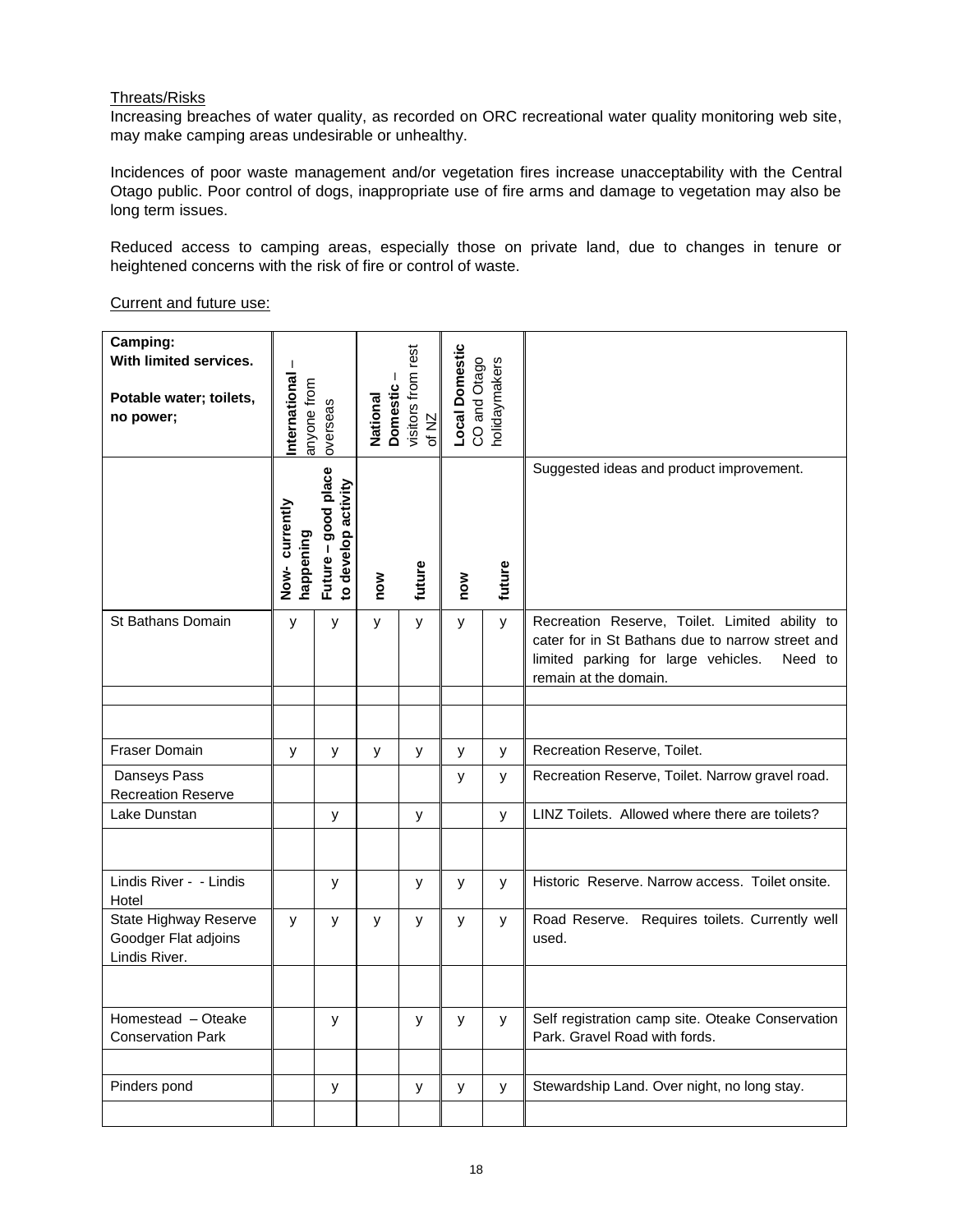| Roxburgh                                        |  | у |   | v            | Development potential.  |
|-------------------------------------------------|--|---|---|--------------|-------------------------|
| <b>Fraser Domain</b>                            |  |   |   | v            | Toilet, water provided. |
| <b>Bannockburn</b><br><b>Recreation Reserve</b> |  | v | v | v            | Toilet, water provided. |
| Wedderburn Domain                               |  | v | ν | $\mathsf{V}$ | Potential development.  |
| <b>Waipiata Recreation</b><br>Reserve           |  | ٧ | v | v            | Potential development.  |
| Tarras Domain                                   |  | v |   | $\mathbf{v}$ | Potential development.  |
| Wedderburn Domain                               |  | ۷ |   | $\mathbf{v}$ | Potential development.  |

#### What matters for these users?

- Areas are safe and clean
- Areas are value for money or free of charge
- There are level sites for tents
- With good accessibility either on foot or by vehicle
- "Pack in Pack out" or basic services for rubbish disposal
- Toilet available
- Access to clean water

#### **Recommended Actions:**

- **Develop a set of guidelines regarding limited service camping**
- **Secure sites and access to areas suitable for limited services camping**
- **Explore potential funding options for water and toilet systems at these sites.**
- **Consider camping sites at the following:**
	- o **Camping – With Limited Services** 
		- **Nevis Valley – various sites – Conservation land and marginal strip**
		- **Conroys Dam – Conservation land**
		- **German Creek – Conservation land**
		- **Lake Dunstan – LINZ Toilet sites areas Bendigo,**
		- **Clutha River – Lindis Crossing and Maori Point**
		- **Goodger Flat Reserve – Lindis River**
		- **Lindis Hotel Historic Reserve Old Faithful Road**
		- **Manuherikia River – Marginal Strip – Galloway, Olrig, Chatto Creek, Omakau, St Bathans Loop Road**
		- **Beaumont Gorge – Clutha River sites**
		- **Pinders pond**
		- **Lindis River - Ardgour**
		- **Tarras Domain**
		- **Wedderburn Domain**
		- **Patearoa School Reserve**
		- **Waipiata Domain**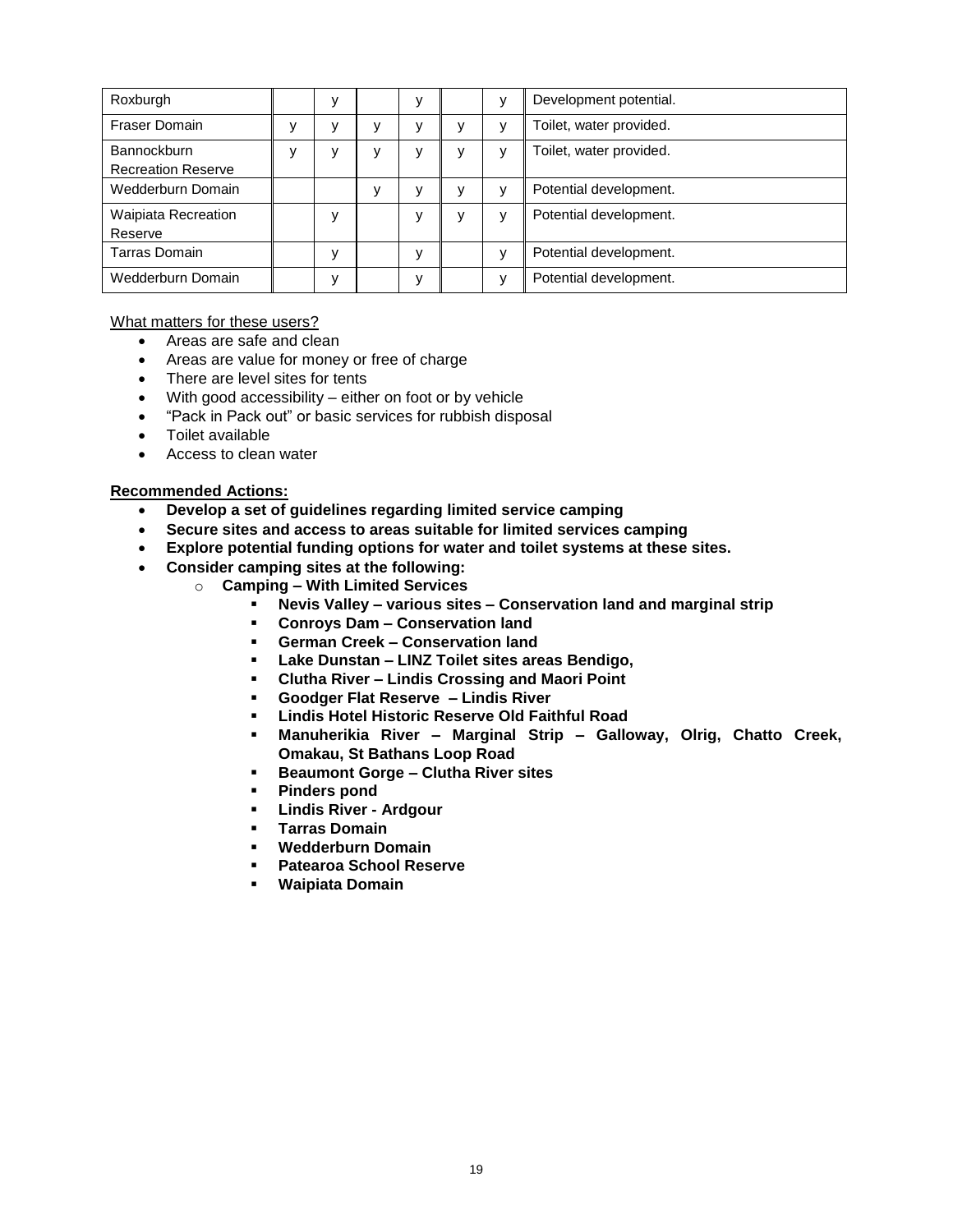### **Camping - No Services**

Camping at any isolated location, with no services, for the outdoor wilderness experience of getting away from others.

#### Current Situation

Significant amounts of unserviced camping occur on LINZ and/or DOC administered marginal strip land around the lakes and in river margins. New conservation areas coming out of tenure reviews, such as in the Nevis Valley and headwaters of the Manuherikia are providing more potential for remote camping. DOC actively supports camping on public conservation land.

Demand is hard to quantify because these campers are discrete, their sites are widely distributed across the district, and they leave little trace. One consequence of promoting/increasing camping in general could be displacement as those wishing to retain their wilderness experience move site to remain remote.

Generally being sensitive to their surroundings and environment they are conscious of and compliant with the environmental care code.

Fire is a big risk especially in those more remote sites with good fire fuel sources, especially during dry summer conditions. Having a fire is only appropriate at locations where there are appropriate facilities, and fires are not permitted when there is a closed fire season.

#### **Opportunities**

Identify new areas for camping as a result of tenure review or land purchases.

#### Threats/Risks

Reduced summer water flows in rivers which affect the camping and swimming experience.

Popularity alters the quality of some current wilderness experiences in Central Otago.

#### Current and future use:

| <b>Camping: No services</b><br>Access to open water<br>and sometimes long<br>drop toilets | International<br>anyone from | overseas | National | visitors from rest<br><b>Domestic</b><br>of NZ |     | and Otago<br>nolidaymakers<br>S | Suggested ideas and product improvement.                  |
|-------------------------------------------------------------------------------------------|------------------------------|----------|----------|------------------------------------------------|-----|---------------------------------|-----------------------------------------------------------|
|                                                                                           | now                          | future   | now      | future                                         | now | future                          |                                                           |
|                                                                                           |                              |          |          |                                                |     |                                 |                                                           |
| Lindis River - Ardgour                                                                    |                              |          |          |                                                | y   | Υ                               | Marginal Strip.                                           |
| Nevis Valley Adjoining<br>Marginal Strip and<br><b>Conservation Areas</b>                 |                              | y        | y        | у                                              | у   | Υ                               | Various - Marginal Strip and Pastoral Lease.              |
| Conroy's Dam                                                                              |                              | y        | y        | У                                              | у   | Υ                               | Marginal Strip. Toilet required. Narrow access.<br>Water. |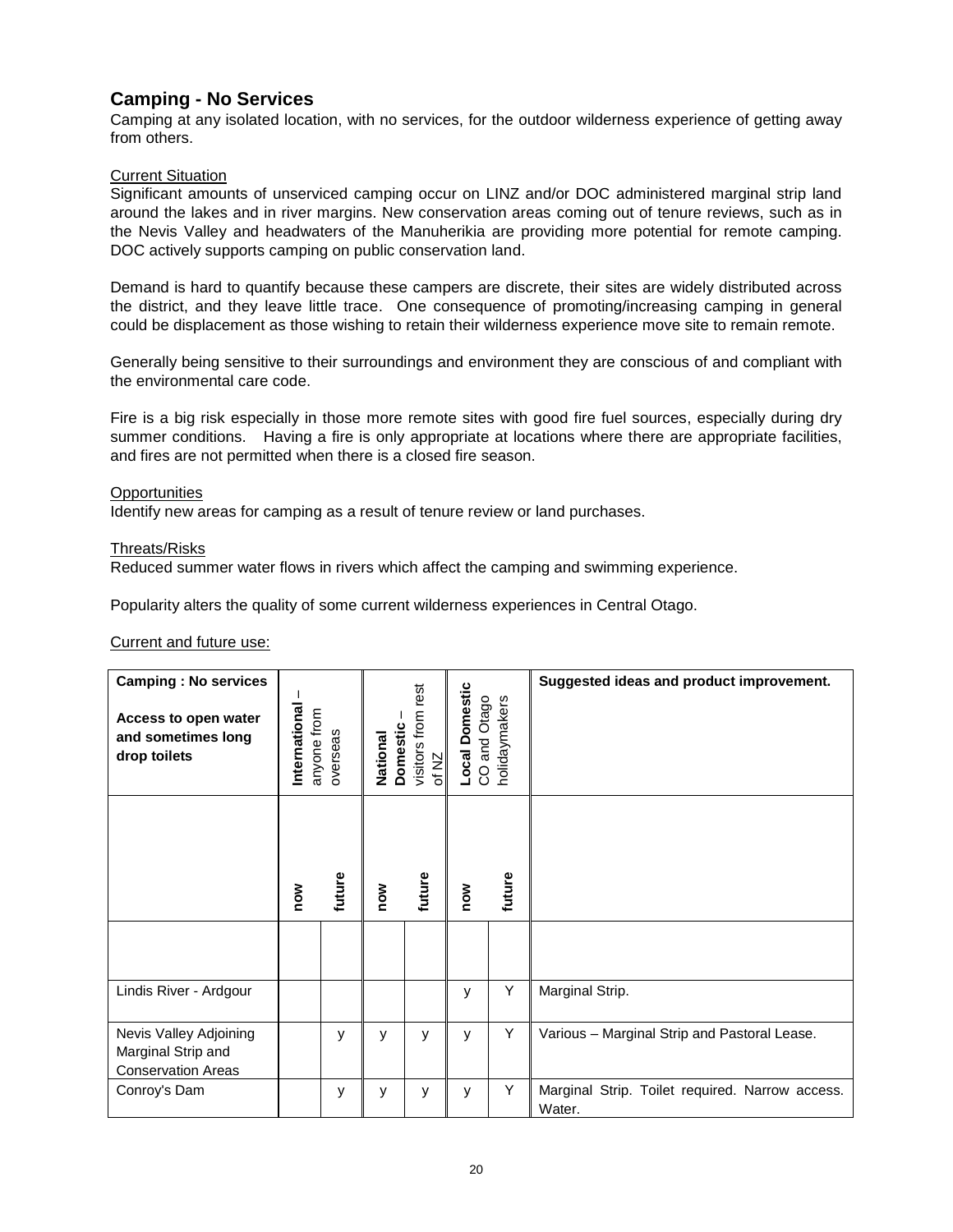| Hawksburn Creek                                                                        |              |   |   |   | у | Y | Marginal Strip.                                                                                                       |
|----------------------------------------------------------------------------------------|--------------|---|---|---|---|---|-----------------------------------------------------------------------------------------------------------------------|
| <b>Teviot River</b>                                                                    |              |   |   | v |   | Υ |                                                                                                                       |
|                                                                                        |              |   |   |   |   |   |                                                                                                                       |
| Clutha River - Lindis<br>Crossing/Maori Point                                          |              | y |   | У | y | Y | Marginal Strip.                                                                                                       |
|                                                                                        |              |   |   |   |   |   |                                                                                                                       |
| <b>Taieri River</b>                                                                    |              |   |   |   | y | Y | Marginal Strip.                                                                                                       |
| Manuherikia River -<br>Galloway, Olrig, Chatto<br>Ck, Omakau, St<br>Bathans loop road, |              |   | y | у | y | Y | Marginal Strip and private land. Marginal Strip<br>and private land. Small campers only.<br>Toilet<br>system required |
| Upper Manuherikia -<br>Old Homestead Michael<br>Peaks                                  |              | y |   | у | y | Y | Self registration camp site. Oteake Conservation<br>Park. Gravel Road with fords.                                     |
| Beaumont Millennium tk<br>- Clutha River                                               |              |   |   |   |   |   | Marginal Strip and Road Reserve, Contact Land.<br>Toilets required.                                                   |
| Onslow                                                                                 |              |   |   |   |   |   | Pioneer<br>Original<br>lake;<br>Generation;<br>Central<br>Electric; Beaumont Station.                                 |
| Waikerikeri                                                                            |              |   |   |   | y | Y | Marginal Strip and Conservation Area.                                                                                 |
| Poolburn Dam                                                                           |              |   |   | у |   | Y | Irrigation Reserve.                                                                                                   |
| Kyeburn River                                                                          |              |   |   |   | y | Y | Marginal Strip. Toilet system required.                                                                               |
| Upper Manorburn                                                                        |              |   |   |   | y | Y | Irrigation Reserve. Narrow gravel road.<br>Toilet<br>system required.                                                 |
| Sections of Otago<br><b>Central Rail Trail</b>                                         | $\mathsf{v}$ | y | y | У |   |   | Bike or walking only. Toilets and water.                                                                              |
| Upper Manuherikia                                                                      |              |   | у | у | y | Υ | Marginal Strip.                                                                                                       |

What matters for these users?

• Isolation and local beauty - few or no other people, space, quiet, shelter and clean

• Source of water preferable

Recommended Actions:

**Do not actively market camping with no services**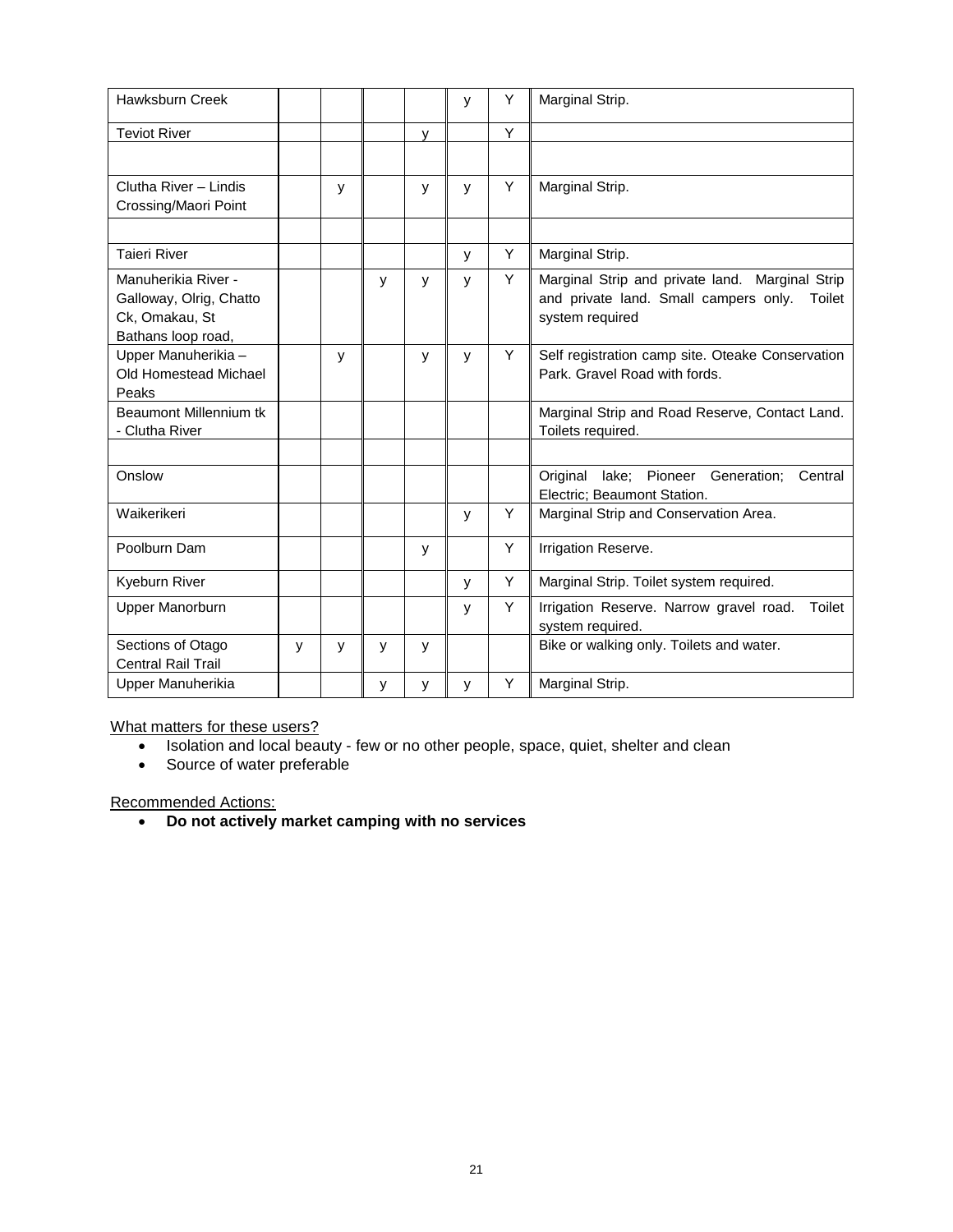## **Appendix One Review of Camping Opportunities – Department of Conservation.**

# **Review of camping opportunities in New Zealand**

Report to the Minister of conservation – September 2006

As a result of public concern over declining areas for camping, the Minister of Conservation in January 2006 asked the Department of Conservation (DOC) to "review the availability of family-friendly camping opportunities for New Zealanders, particularly in coastal areas". The report is intended as a catalyst for further discussion, laying out the issues and options around providing camping opportunities. It provides the basis for discussions with the camping industry, local communities and government that will identify appropriate and sustainable solutions which can be implemented at a local level.

The whole document is available at: <http://www.beehive.govt.nz/sites/all/files/DoC%20Camping%20Review%20Sep%2006.pdf>

Drawing from this review there are number of sections and graphs which give context to opportunities and issues for camping in Central Otago.

Clearly from observation of current practice Central Otago hosts and is a very popular destination for "regular campers" with basic facility needs ( no power, long drop with access to water) a significant number being (site specific loyalist) returning to the same camping area year after year.

Drawing from the attached review, regular campers with basic facility needs could account for over 67% of our campers. Of the remaining 23% at the other end of the camping spectrum 16% use a limited service camping ground (such as flushing toilet , running water, a cooking area that does have power). With the remaining 7% opting for the fully serviced holiday park.

Review of the benefits of camping displays some close correlations with our central Otago brand values such as

- connection and value of the landscape and environment
- simple un complicated activity, no stress
- The camping experience different to "normal" life
- Being able to spend quality with family socialising with fellow campers -
- Instilling a different set of values more to life than TV & play stations
- Not having it to easy working a bit harder cooking without too many home comforts, putting up a tent
- Sense of camaraderie and common purpose camping community

It terms of sustaining this valued and important kiwi tradition which New Zealanders want to see protected for current and future generations. Some research of Central Otago campers across the full camping spectrum would be of value in terms of identifying who, when, what and why. With research into how the various camping experiences can be sustained both from the campers, local community and the environments perspectives.

With this information, informed decisions with appropriate policy, guidelines and supporting resources and structure if deemed required can be implemented to sustain this great place to live work and play into the future.

#### **The importance of camping to New Zealanders**

Market research carried out as part of the review shows that the vast majority of New Zealanders (91%) consider access to places to go camping to be either "extremely important" (60%) or "important" (31%) (Mobius, 2006).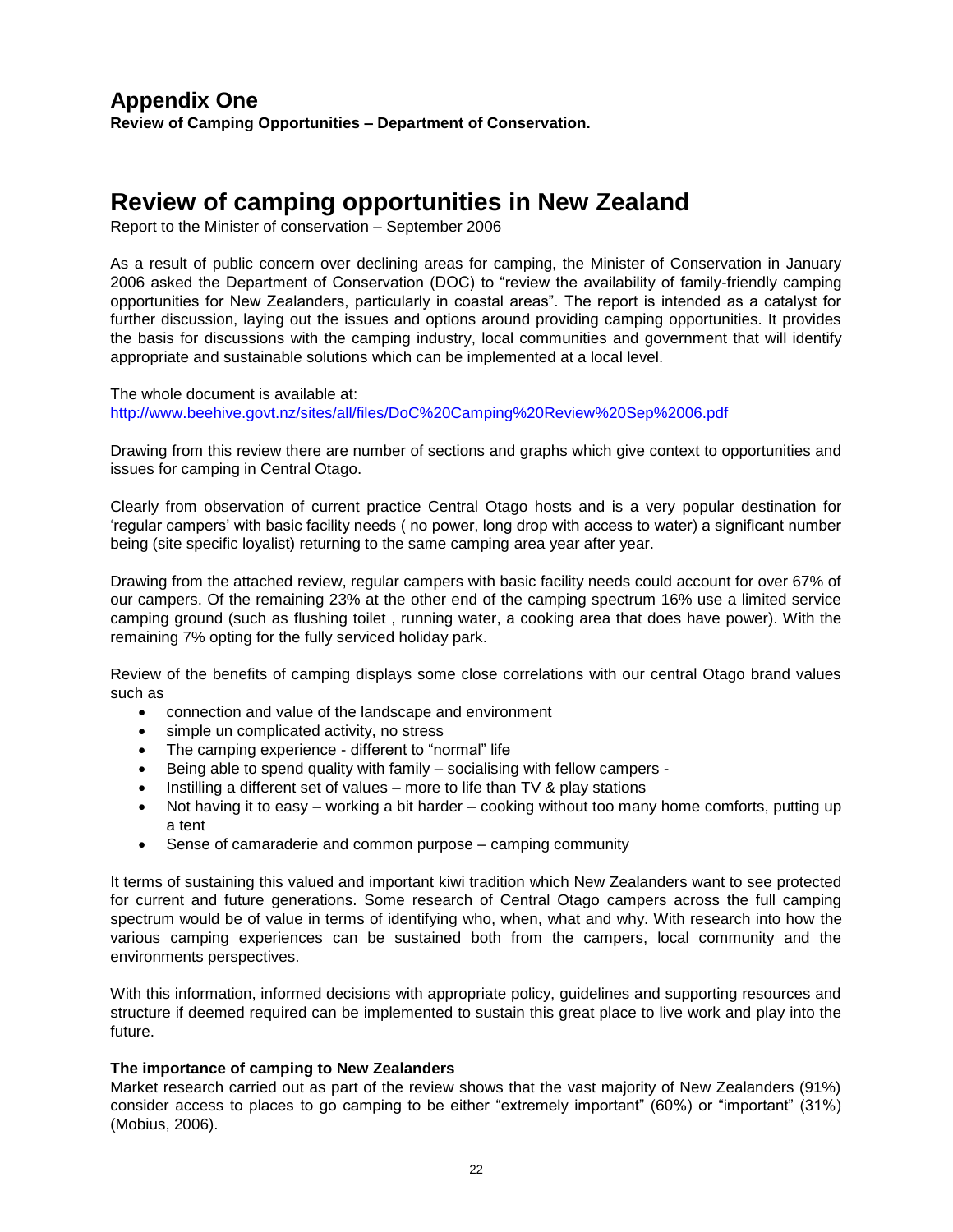Even people who have never been camping and never intend to do so, share the perspective that this is something that is important to New Zealanders and should be protected so that future generations are able to have similar experiences.

Camping is described as a right to be enjoyed by all, similar to perceptions about access to and use of national parks and the coastal environment. Participants in the focus groups were almost unanimous in the view that that camping is "part of the kiwi way of life"; an activity that epitomises what it means to be a New Zealander and helps to define who we are and the values that we stand for.

By necessity, camping involves a back-to-basics approach that enables people to experience and appreciate the environment, their families and the people around them in a way that they cannot do in their normal busy day-to-day lives. This is a highly valued attribute, with many focus group participants underlining the importance of "being able to relax and get away from it all", something more important today than ever before (Mobius, 2006).

Access to camping areas is seen as an indicator of New Zealanders" ability to access the coast, a key heritage right. There is a common view that: "If I can still go camping in these places then there is probably not too much to be concerned about". This suggests that the public views camping areas, even those in private ownership, to be land that is generally accessible to them and therefore no different to public land. With this in mind, the closure of iconic camping areas and their subsequent development for other land uses, has highlighted coastal development issues generally.

Market research indicates 62% of New Zealanders are "concerned" or "extremely concerned" about recent camping area closures.

A detailed discussion of this topic is contained in appendix 1 of the full report.

#### **Demand for camping**

Most of New Zealanders (80%) have been camping at some point in their life. Fifty-seven per cent have an interest in going camping, and 37% of the population considers themselves to be "regular campers" (people who have been camping at some point in the in the last few years and intend to go camping at some point in the foreseeable future).

When compared against figures from Sport and Recreation New Zealand"s (SPARC) Participation Survey, the percentage of the population who have been camping in the last 12 months (13%) is similar to the percentage who have played tennis, or who have been tramping, cycling, running or jogging over the past year (SPARC, Participation – NZ Adults, 2006).

The number of people camping means 9% of total domestic guest nights are accommodated in camping areas, a figure that has been stable over the past five years. This trend is at odds with popular opinion and media articles arising from recent campground closures which suggest that camping is less relevant to contemporary New Zealanders and demand for camping is reducing.

The domestic travel market is predicted to grow by 1.0% a year over the next 5 years. This growth is underpinned by the increase, from 2007, in the statutory minimum annual leave entitlement. In addition, market research indicates that most (80%) of regular campers are likely to camp about the same amount or more often in the future, confirming that overall demand for camping amongst New Zealanders remains strong.

Whilst it is commonly assumed that a large proportion of camping occurs in the upper North Island, the actual figure is still surprising - more than 90% of New Zealand campers have indicated that they use places in the upper North Island (Mobius, 2006). This is likely to be the result of a range of factors, including the proportion of the New Zealand population living close to these regions, favourable climate, suitable locations next to water and the large number of already established camping areas.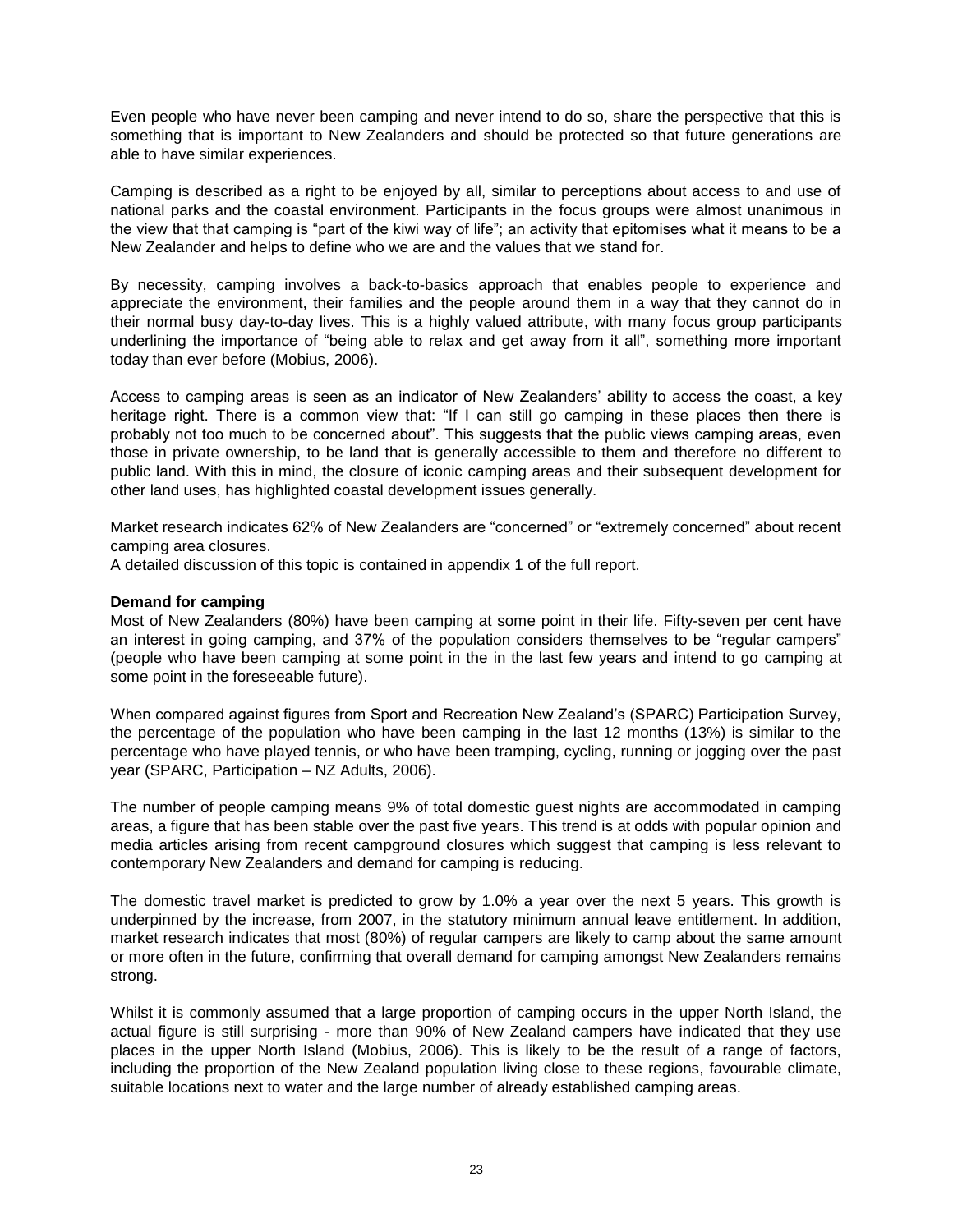The Southern Lakes area in Otago is the most popular region for camping in the South Island attracting a substantial proportion of all campers who live in the South Island.

Camping is predominately a summer activity in New Zealand, for obvious reasons. Camping in good weather is easier, more comfortable and more enjoyable for all involved (Mobius, 2006). It is also the time of the year when children are on holiday and parents are more likely to get extended time off work, thanks to statutory holidays and many businesses closing down for the Christmas / New Year period. New Zealand also has a relatively short summer. The combined effect of these factors is that a significant number of camping areas in preferred holiday regions are at or close to capacity for up to 14 days during the period between Boxing Day and early January. A change to this pattern is unlikely. Consequently, this period of peak demand is likely to continue and will have to be managed.

### **The Nature of the Problem**

#### **Summary**

The most significant issue is that current demand exceeds supply in a number of specific locations over the peak summer holiday period. This is due to the closure of commercial holiday parks and camping grounds over the past few years, and has driven the public perception that the supply of camping areas has decreased dramatically in recent times.

The second most significant issue is the potential for future camping area closures and in a greater number of regions throughout New Zealand. The factors underlying recent changes are expected to continue into the foreseeable future.

#### **Fewer camping areas**

Just over 1000 camping areas are currently managed nationwide (excluding areas where people freedom camp). Almost half are commercial holiday parks – a mixture of privately-managed parks on freehold land; privately-managed parks on public land and local authority owned and managed parks. The remaining camping areas provide only rudimentary facilities to support basic camping experiences. Most are managed by DOC, but Auckland Regional Council and a number of district councils (Waitaki District Council and Gisborne District Council are notable examples), manage a significant number in specific localities.

The distribution of these camping areas for the South island is shown below.

Over the past 10 years, there has been a 6% net reduction in the number of camping opportunities available – today there are around 70 fewer camping areas than in 1996. Most of this change has occurred since 2001, with the period 1996-2001, showing little, if any, change. The reduction in the number of places to camp is clearly a recent event and against the previous trend of stability within the sector.

Most of the reduction is in commercial campgrounds on privately-owned freehold land. There has been very little change in the number of camping opportunities on public land over the past decade.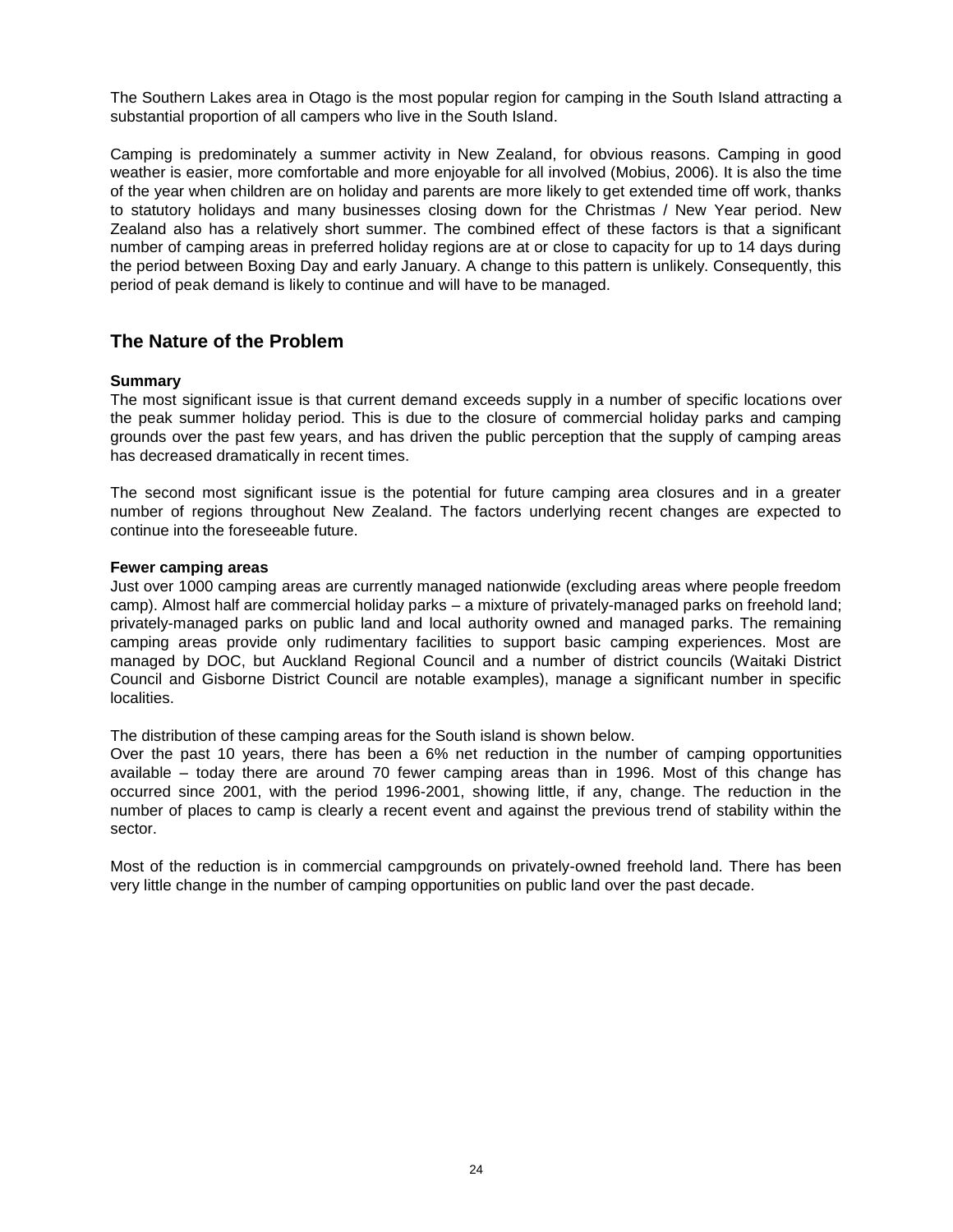**Figure 1 South Island - camping area distribution**



Reference – DoC Review of camping opportunities in New Zealand 2006

#### **The Influence of land values**

Recent and substantial increases in land values, particularly in prime scenic and / or holiday locations are likely to have accelerated the demise of many camping areas on freehold land and inhibited the development of new ones. The properties" high commercial value results from their physical location on the water"s edge in popular holiday locations, and because they are relatively easy and profitable to redevelop – many are large flat properties with good road access and services, and relatively free of infrastructure. Owners may be able to make more money by selling the property and investing the return elsewhere, than by continuing to operate the site as a camping area.

Similar pressure is anticipated to continue into the foreseeable future, with more localities likely to be affected over time. Commercial pressures do not have the same influence on operators of camping areas on publicly-owned land because they only own the right to operate a camping area and not the right to sell the property. Further, because they do not have to buy the land in the first instance, they are able minimise the upfront capital costs of their business, which influences the level of return required for the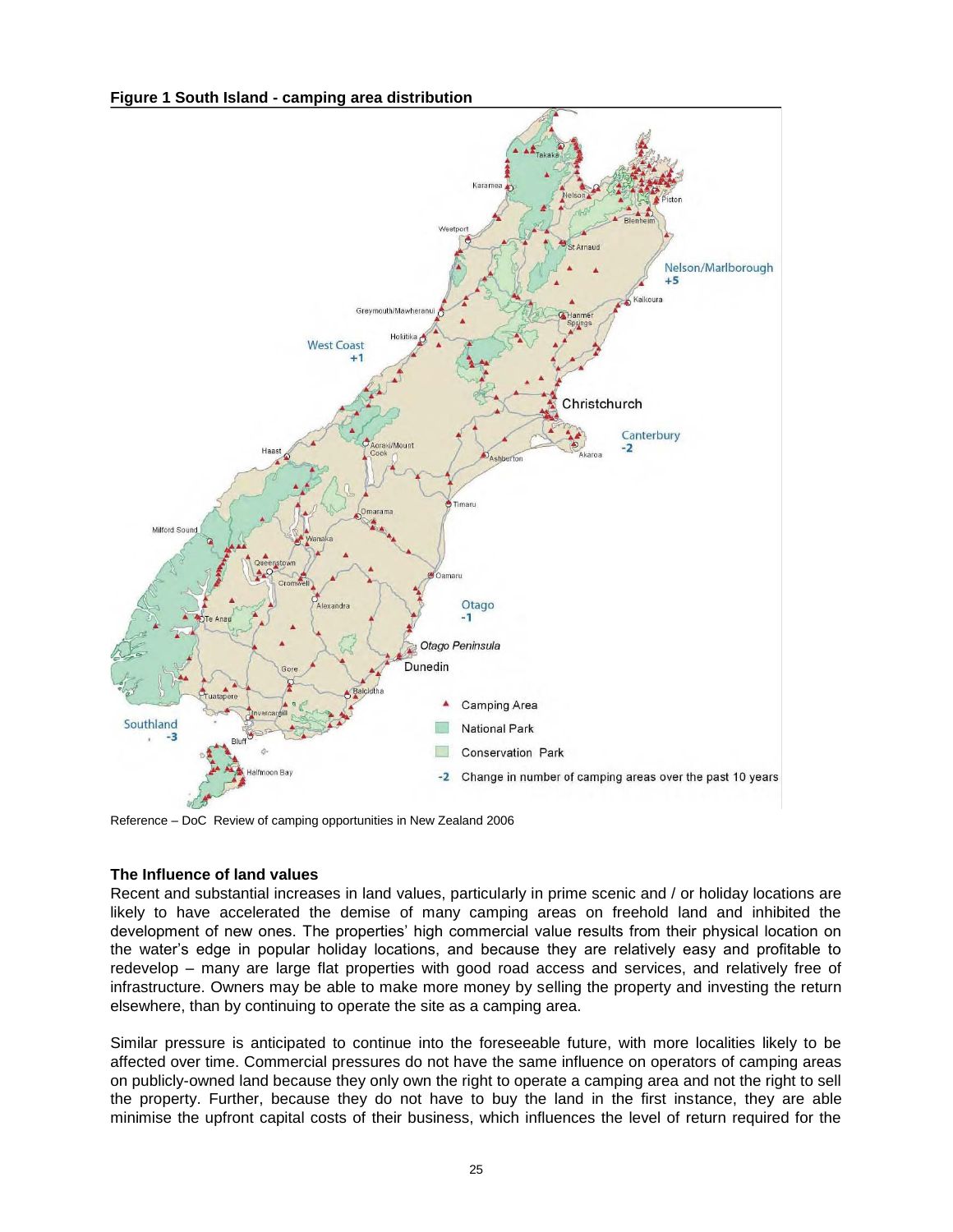business to be a viable and worthwhile investment. As a result, camping areas on public land are more likely to persist into the future than those on private freehold land.

#### **Commercial viability**

The increase in land value is not the sole driver of these changes. Business viability and performance of individual camping areas varies widely, with many performing extremely well, but some only generating enough income to cover day-to-day basic maintenance and running costs but not the renewal and replacement of infrastructure. The cost of new or replacement infrastructure may also have led to the sale and closure of some camping areas, especially those in locations not serviced by local authority infrastructure. These have to provide their own water supply to the required standard, treat and dispose of all wastewater generated from the property and collect and dispose of all rubbish and recyclable material. They are not able to enjoy the benefits of economies of scale that businesses based in urban or periurban locations can access via the local authority.

In addition, the physical location of many of these camping areas next to water and in scenic areas with high natural values, makes infrastructure maintenance or renewal more difficult and costly due to a reliance on technical solutions. The high values generally associated with these locations may also create complications in obtaining the necessary resource consent approvals to operate in such an environment.

Another issue raised is the formula used by local authorities to calculate rates charges, largely based upon the unimproved value of the land occupied. A detailed discussion of changes in the supply of camping opportunities is contained in appendix 3 of the full report.

#### **Why should the Government be involved?**

Ensuring the long-term survival of camping opportunities in New Zealand falls largely to the organisations and individuals involved in the camping industry, but there is also a role for central and local government to help make sure prime locations remain part of the mix.

Public support for government involvement was tested as part of the market research conducted during the course of the review. Three questions were asked. Almost two thirds of all respondents "disagree" or "strongly disagree" that there is no need to replace camping areas that had closed. A similar number (61%) support local or central government playing a role in ensuring the current supply of camping areas in New Zealand remain open. Only 16% of the population "disagree" or "strongly disagree" with this position.

The reasons given are surprisingly consistent – campers and non-campers alike hold the view that camping is a right for all New Zealanders, and is a key part of the New Zealand way of life. This was expressed in the focus groups as a desire for: –

- Maintained access to camping and continued availability of camping areas both now and for future generations.
- Camping to be affordable for all New Zealanders. If camping areas become fewer in number, demand for access to these places will increase, along with the cost and camping may become a pastime only for available to those who can afford it.
- Availability and affordability being protected through subsidies (if and as necessary). This included at a cost to the wider public, including the non-camping public, via rates, taxes or the loss of other services. Camping is perceived as a mixed private / public good which should receive significant public sector support. (Mobius, 2006)

There is also strong support for protecting prime camping areas currently in private ownership that may not be available for camping in the future. This includes protection at a financial cost to the wider public. The main reason given is that it ensures ongoing access to prime land (and especially coastal land) for the wider public, and in particular for people who are economically disadvantaged.

There is no single solution to address the current and future demand for camping areas, deal with the reduction in the number of camping areas, and / or manage demand at the peak time of year. The most effective way to retain the current range and distribution of camping opportunities is to consider a suite of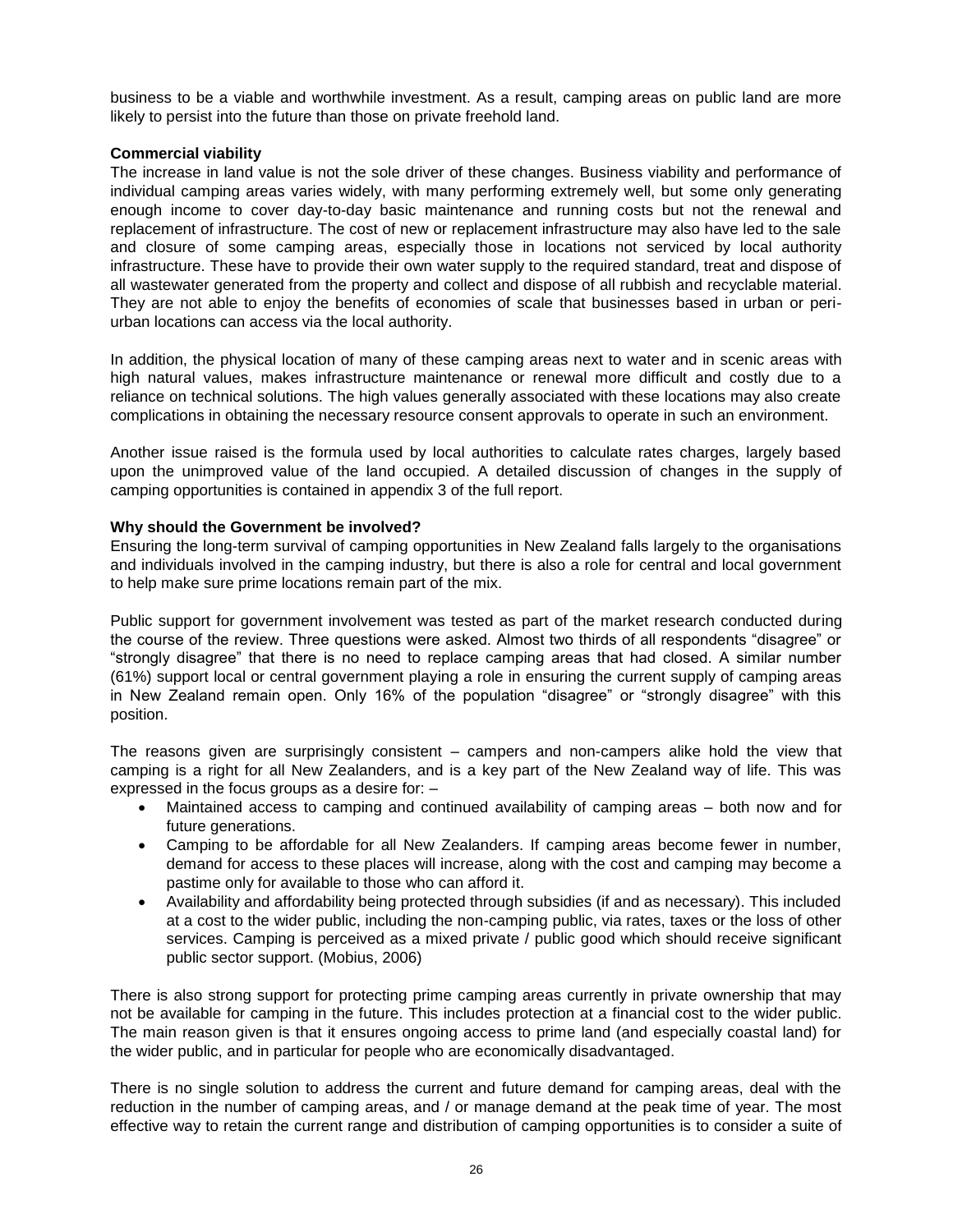potential solutions covering a range of options. This approach minimises the risk of any one adopted solution being unsuccessful and increases the likelihood that the identified issues will be addressed. It is also likely to achieve greater buy-in across the sector.

The best outcome is therefore based on encouraging and sustaining diversity – of operators, types of camping areas and geographic locations. Diversity will lead to a more resilient and robust sector as no one issue will be able to undermine the entire camping sector, better ensuring its long term viability. This diversity will also better meet the needs of campers, as all campers are not alike.

A range of solutions are suggested in this section as a basis for further discussion by the camping industry, communities and local government.

It is important to note, before any potential solutions are discussed, that all camping facilities need be managed properly to ensure that the quality of the experience for the camper does not suffer. Poorly managed camping areas do not meet the needs and expectations of campers and have the potential to detrimentally affect New Zealand"s reputation in key international tourist markets. All of these following options should only be pursued where it is clear that a quality camping experience can be sustained.

#### **Do nothing different**

This option provides a useful beginning point to examine what could happen if nothing substantially different is done.

Continued increases in land values, and people seeking affordable locations to buy holiday homes, will most likely continue to drive the closure and re-development of camping areas on private freehold land. The effect of this trend is likely to be felt in an increasing number of regions in both the North and South islands.

However, despite continued increases in land values, private operators are likely to continue to establish new camping areas in response to demand pressures, but these are likely to be in less desirable locations from the campers' perspective, away from waterfront and scenic locations.

DOC has already signalled its intention (through the Recreation Opportunities Review process concluded in 2004) to continue to manage a similar number of camping areas, and local government has given no indication it intends to substantially change what is currently provided. Likewise, Auckland Regional Council has recently reviewed their role in the provision of camping areas and remains committed to the management of their existing areas.

Recent experience on the Coromandel Peninsula illustrates the logical end state of these trends. Over the past 10 years, there has been a 30% reduction in the total camping capacity of this locality. A noticeable reduction of camping capacity in other popular holiday locations can therefore reasonably be anticipated over time if current conditions prevail.

Such a significant reduction in opportunity is not considered to be in the interest of New Zealand campers, and not meet their aspirations as expressed through responses provided to the market research.

#### **Better use of existing public land**

Capacity issues are largely confined to the peak summer holiday period, particularly between Boxing Day and the end of the first week in January. At other times of the year there is, almost always, sufficient capacity in most locations to accommodate those who want to go camping.

Because the need covers such a short period it makes no sense for anyone, public or private, to develop permanent infrastructure, at significant cost, to meet it. An obvious option is to encourage better use of existing public land and infrastructure. The following are some examples of how and where this could be achieved.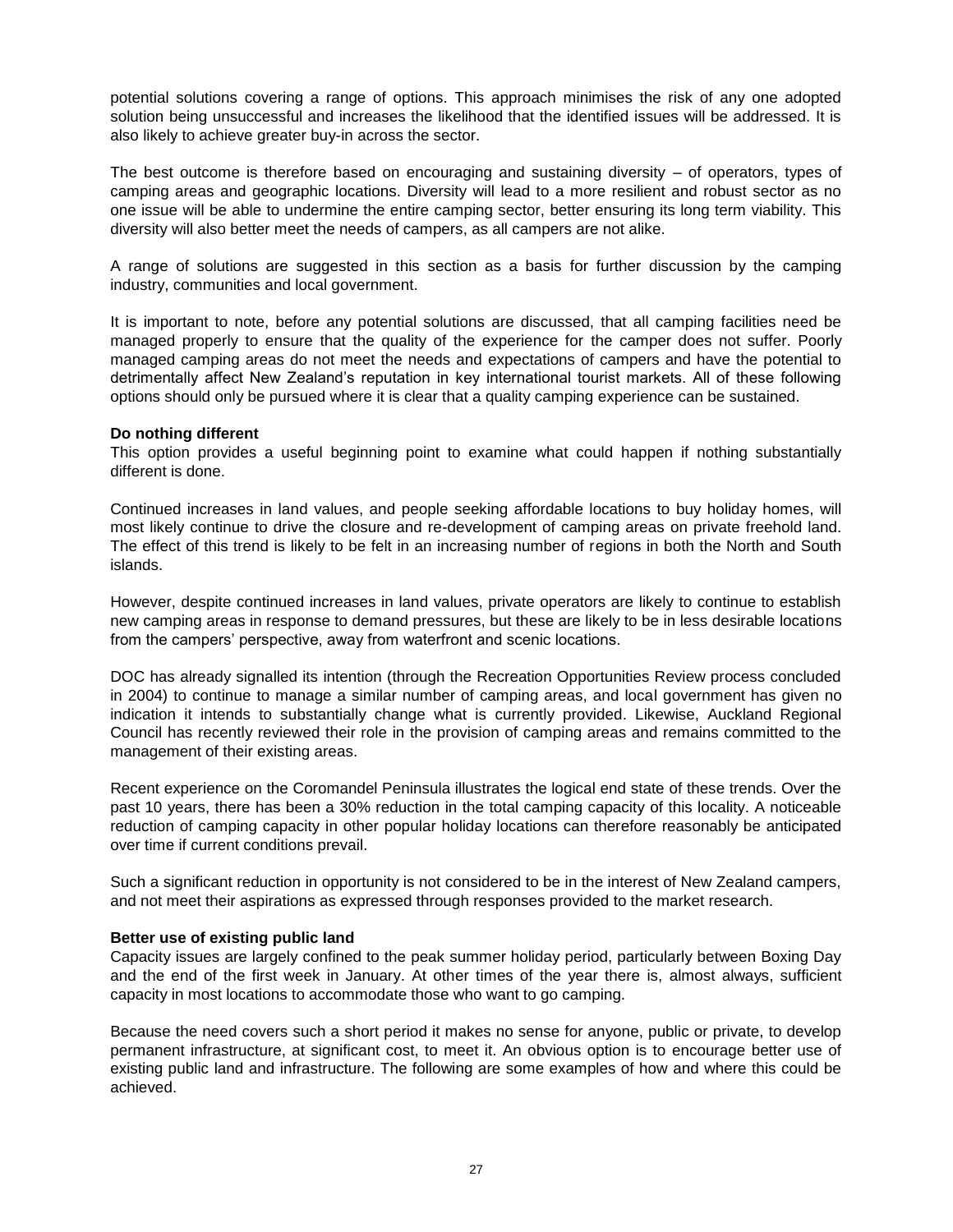The priority for developing any of the following options should be areas where current demand pressure is significant and unable to be met by existing facilities or where significant growth potential has been identified.

#### **Expand existing camping areas onto adjacent land over the peak season**

The Arrowtown Motor Camp, on recreation reserve administered by the Queenstown Lakes District Council, provides a useful example of what can be achieved.

One half of the reserve is used as a sports ground by the local rugby club. Over the summer period, when the demand for camping is high and the need for rugby sports grounds is low, the camp will be allowed to operate over the entire site, using the sports ground"s ablution facilities. The campground manager becomes responsible for maintaining the entire reserve and its associated facilities over this period to ensure that no additional costs accrue to the council. The result is better use of the reserve and its associated infrastructure in a manner that remains entirely consistent with the recreation purpose for which the reserve is held.

This opportunity could equally apply to adjacent private land where a camping area is able to secure an agreement with the adjacent landowner to access some land for a set period. If proven successful it is possible that such arrangements could become permanent with camping areas able to occupy adjacent land each year over the peak camping period.

#### **Camping on sports fields over the peak season**

Many sports fields are not well used over the summer period. Those located in rural areas or adjacent to small communities may provide suitable locations for camping over the pear holiday period. These sites are suitable as they have good road access, a flat area to camp on and often have associated ablution facilities. They could easily be operated by existing local camping area operators in conjunction with their existing operation, local authorities or the local community itself.

If used to accommodate camping for specific periods, consideration needs to be given to:

- Any existing use that may be compromised if camping is allowed over the peak summer holiday period.
- Whether or not this location is a suitable and desirable place to camp from the perspective of the camper.
- Whether or not camping can be properly managed at that location and any negative effects minimised.

#### **Camping on open space reserves over the peak season**

Areas of reserve land around the country currently managed as day use / picnic areas or for open space recreation could also be managed to meet the needs of campers over the peak holiday period. This is particularly the case where key infrastructure (toilets and a water supply) is already present, or where temporary facilities can be practically provided.

As an example, Gisborne District Council (GDC) operates a very effective system on the foreshore reserves it manages. Over the summer period, GDC supplements the existing on-site facilities by installing and maintaining very basic temporary infrastructure which enables campers to use and enjoy these reserves. Campers buy a pass before going camping, and the revenue offsets the costs of providing and servicing the additional infrastructure. At the end of the summer holiday period all temporary facilities are removed. This is a cost-effective way of increasing peak camping capacity within a local area.

If used to accommodate camping for specific periods, consideration needs to be given to:

- Any existing use that may be compromised if camping is allowed over the peak summer holiday period.
- Whether or not this location is a suitable and desirable place to camp from the perspective of the camper.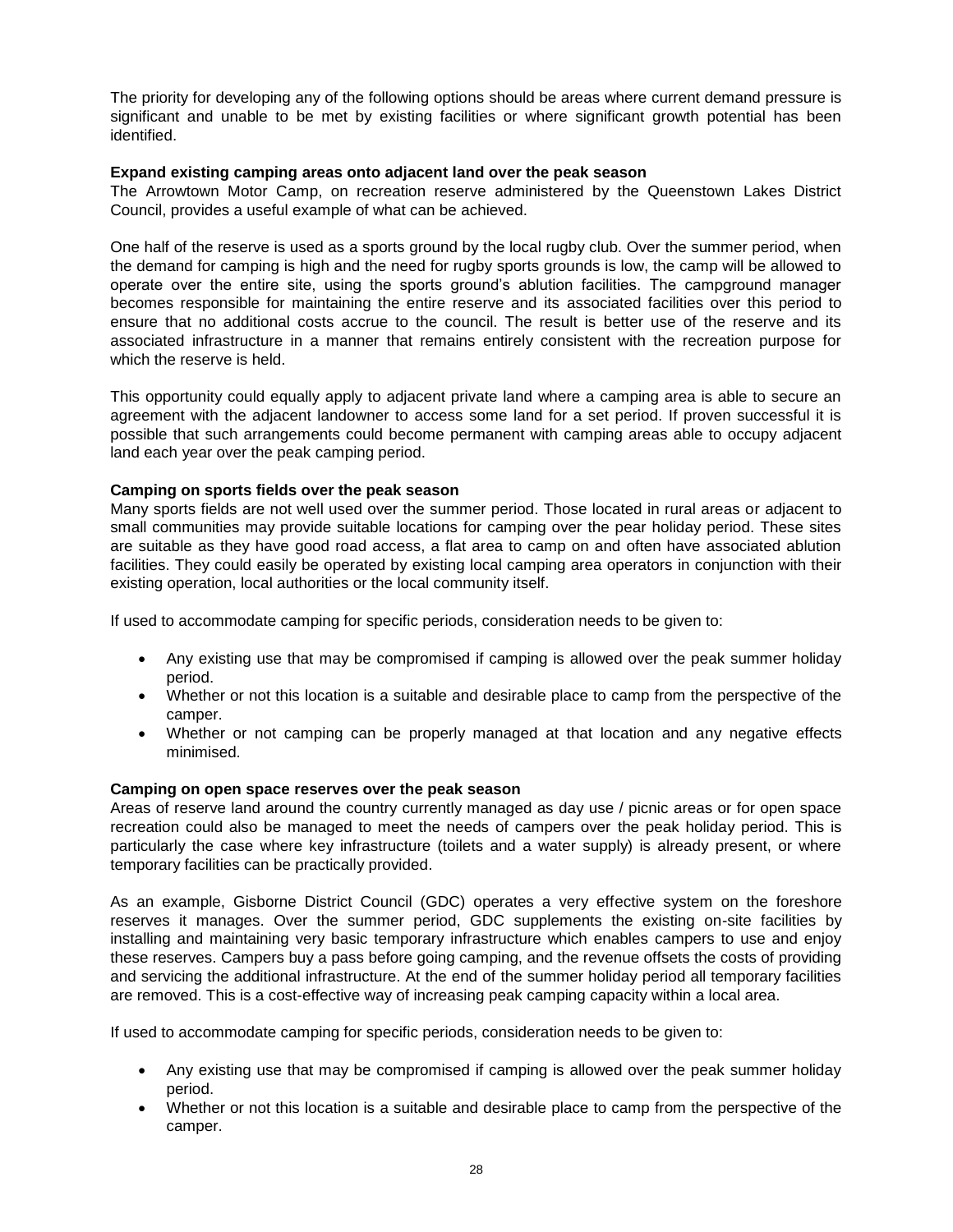Whether or not camping can be properly managed at that location and any negative effects minimised.

#### **Rural schools in suitable locations**

Using rural schools in suitable locations offers opportunities to supplement existing camping capacity where there is demonstrated demand but no justification to develop new land and the facilities to support camping. Some rural schools have the potential to be used as camping areas in locations where existing facilities are booked out and at capacity. These schools are not being used at this time of the year and already have the necessary infrastructure to facilitate camping – a flat area to camp on, a water supply and toilet facilities.

This option is likely to be most successful if pursued in partnership with an experienced camping area manager.

#### **Create new camping areas**

On their own, the solutions involving better use of existing public land are unlikely to sufficiently compensate for the number of closed camping areas. New camping areas are also needed as part of the mix to meet the current level of demand for such opportunities and offset the impact of recent closures.

It is important that any additional opportunities are located to meet the needs of campers who have been displaced by recent closures and that they also provide the correct level of facilities and services expected by these campers. This means additional camping areas should be in regions where New Zealanders want to go camping and where there has already been a noticeable decrease in camping opportunity and capacity

#### **Developing private land**

Despite the issues previously discussed in the report it is a given that privately owned camping areas will continue to be developed on private land. In 2005, 11 new private camping areas were developed and this is expected to continue in response to market forces and clear demand.

There is a risk in relying solely on such investment because private investors primarily seek to maximise the return on their investment, with the needs and expectations of the camper of secondary importance to the profitability of the business. A possible outcome is that new camping areas developed to fill gaps caused by the closure of others will not be located on prime coastal space as this would be costprohibitive to develop. Therefore, over time, the quality of the camping experience may diminish.

There is also often a time lag between a camping area closing and the development of a new one to fill the gap. This can be more than one or two years. In the meantime, the camper is displaced or forced to give up camping altogether.

#### **Developing public conservation land**

While DOC manages around one third of New Zealand"s total land area, very few have similar characteristics to the camping areas which have closed in recent years.\*

Notwithstanding this, as part of this review, DOC undertook a nationwide survey to identify all locations on public conservation land that would, if developed, make great camping areas. The criteria used assessed the site"s overall camping potential, including how close it is to water, other activities available or potentially available nearby, and the known impediments to its development as a camping area. Consideration was also given to its distance from the nearest community, existing infrastructure connections, and any existing use of the site.

This survey identified 30 potential new sites within the priority regions of Auckland, Coromandel, Bay of Plenty, Central North Island and East Coast / Hawkes Bay. These sites have not been formally analysed to confirm that camping areas can be practically and legally established, but their identification suggests that real opportunities for new camping areas do exist on public conservation land.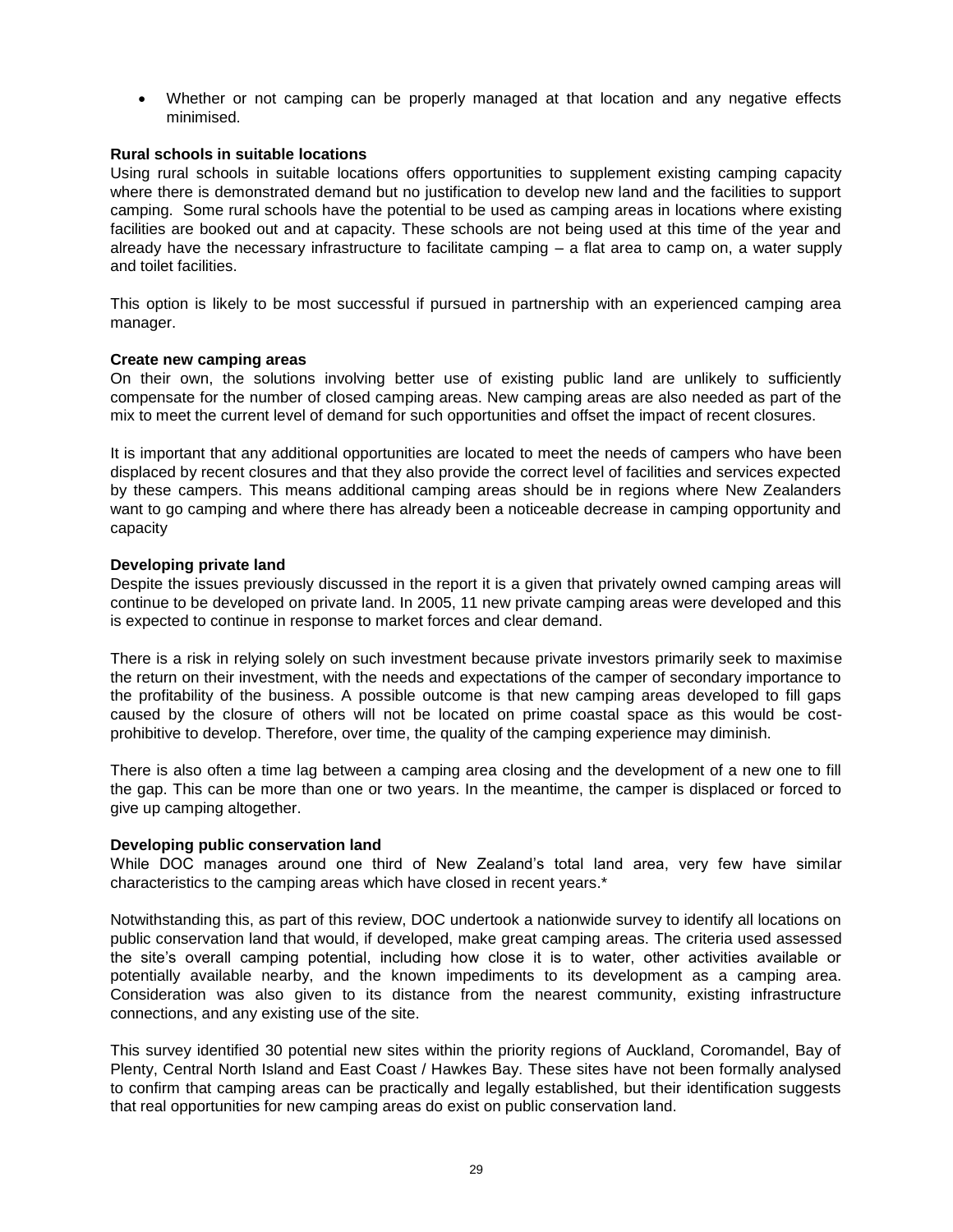Potential camping areas have also been identified in non-priority regions, but the Department believes there is insufficient justification to develop them at this point in time. Should factors change in the future these sites may be also considered for development as camping areas.

#### **Developing other public land**

Most public land close to urban areas is managed by city and district councils for the benefit of their local communities. Local authorities could carry out an exercise similar to DOC"s.. Auckland Regional Council has already expressed an interest in working with DOC to do this.

If such an analysis is completed nationwide, it will enable a complete assessment to be made of the camping potential of public land throughout New Zealand and help make sure that the optimal sites are selected for development.

#### **Government purchase of iconic camping areas**

In some circumstances, the opportunity may exist to use public funds to buy iconic camping areas whose future is threatened, to secure them in public ownership. Such investments would be strategic and in the public interest to allow future generations to continue to camp in these iconic locations.

This option is suggested as part of the mix because it is unreasonable to put planning controls on such properties to try to make sure private owners continue to manage them as camping areas.

At present, no fund exists that can be relied upon for such purchases.

#### **Review the Camping Grounds Regulations 1985**

The Camping-Grounds Regulations 1985 specify the minimum standard of facilities and services to be provided at a camping area and all camping areas are required to comply. The regulations are considered to be very important by commercial camping area managers. The industry perceives significant risks if the regulations are revoked and not replaced.

However, despite their importance, the regulations do not create a level playing field for people managing camping areas. This option therefore suggests that they be reviewed to create parity.

The issue arises under the section 14 (3) of the regulations which says: "A local authority may grant the operator of a remote camp site a certificate of exemption from such requirements of these regulations as it specifies in that certificate". The intent of this provision is a sensible one and reflects the fact that because not all camping areas provide the same camping experience, there is no need for a "one size fits all" approach. It provides a mechanism to exempt certain requirements where these are clearly impractical to implement, or where they are inconsistent with the needs and expectations of campers at that location.

However, this provision can only be applied to "remote camp sites". Within the regulations, this is defined as a camping ground in a national park, state forest, state forest park, or public reserve, or on Crown land (Camping-Grounds Regulations, 1985). Any camping area not located on a public reserve or other Crown land is unable to be managed to meet the needs of campers wanting only basic facilities.

It does not seem reasonable that a Crown agency or local authority is able to legally operate a remote camping area with minimal facilities, while someone managing the adjacent property and wishing to do the same is unable to do so. This is despite the fact that both sites contain the same facilities and present similar potential risks to any campers.

Consequently, DOC supports a review of these regulations to ensure that any individual or organisation is able to manage any remote camping area. It is anticipated that such a change will support and encourage the development of camping areas at the basic end of the camping spectrum by a variety of people and organisations, including farmers, marae committees and forestry companies. The intention in seeking a review is not to lessen the standard, but to ensure that the minimum standards are appropriate and can be applied to all remote camping areas, irrespective of who manages them.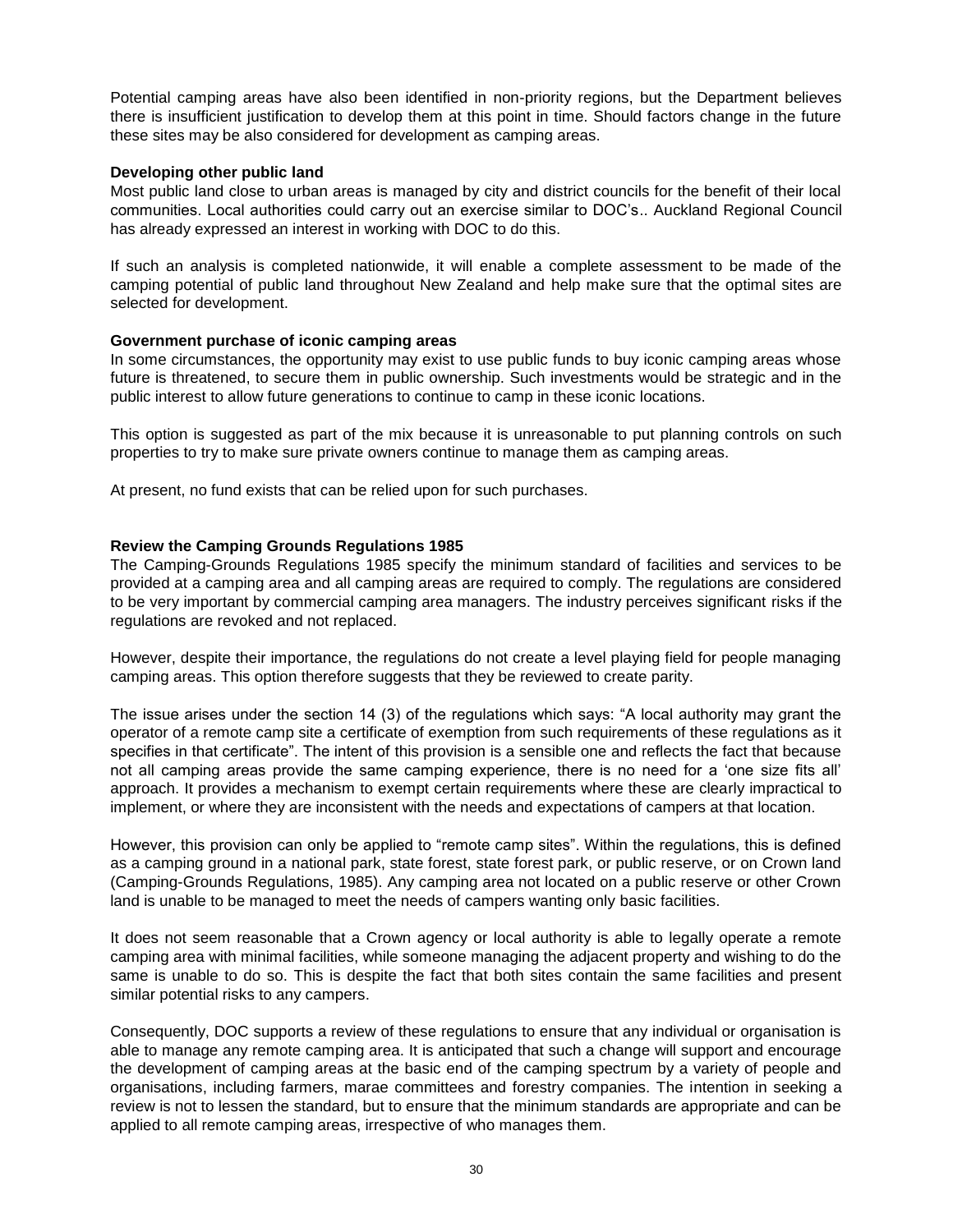The Ministry of Health has no plans to review these regulations in the foreseeable future. In addition, a review of these regulations is not supported by the industry as they are seen as valuable tool to maintain the standard of services and facilities at camping areas nationally. Some current operators believe that because existing operators have had to meet these requirements, at significant cost, they should continue to represent the minimum level of entry for any new operator.

#### **Grow the market**

An obvious strategy to ensure the future success and stability of the sector is to grow the market to achieve its full potential by increasing the number of people who go camping. Focussing on the growth potential provides an incentive for all camping area managers to work together, and may drive additional investment in new and enlarged camping areas.

Market research indicates that nearly 20% of the New Zealand public are not campers but are interested in the activity (Mobius, 2006). This means the potential domestic market is at least 50% bigger than its current size. The challenge is to turn this level of interest into people going camping.

Because it appears that these latent or potential campers have very similar expectations and preferences to people who regularly camp, the sector should be able to meet the former group"s needs and expectations without any additional cost or inconvenience

#### **Attracting could-be campers**

Latent campers fall into two distinct groups. The first contains people who have been camping in the past and remain interested, but for one reason or another have not recently been camping. This group amounts to 15% of the total population (Mobius, 2006). The second group are those who have never been camping (almost 5% of the population), but are interested.

For the first group, the most common reason given for not continuing to camp is being too busy (Mobius, 2006). This may be partly addressed by the Government"s initiative to increase the minimum holiday leave entitlement from three to four weeks from 2007, which should result in an increase in bed nights spent in camping areas. In addition, the recent decision to extend the summer school holiday period by one week into early February may also increase the time available for New Zealand families to go camping. Anecdotal evidence from camp managers suggests that this had a positive effect over the past summer, with many families camping for longer periods to take advantage of the better weather at the end of January.

Another barrier identified by just over 8% of latent campers relates to the cost of the equipment needed to go camping. Compared to many other holiday activities, camping can require a lot of equipment. The upfront cost of this equipment may not be able to be afforded by lower income New Zealand families.

The second group of latent campers who make up almost 5% of the total population (Mobius, 2006), are people who have never been camping before but are interested. The main reasons given for not camping are largely similar to those discussed above, with one major addition – around 20% note a lack of knowledge or awareness as the main reason for not having camped before. For some people in the focus groups, this lack of awareness has developed into a fear of the unknown which holds them back. This is a significant issue as people are more likely to choose another activity if they do not have ready access to the necessary information.

The most common gap in knowledge is where camping is allowed, followed by uncertainty about the cost and a general uncertainty about where to access relevant information. This lack of basic knowledge and awareness was also a significant finding in a recent study of camping on Auckland"s Regional Parks (ARC, 2005). It highlights that current efforts to brand, advertise and promote camping areas is not effective at reaching all parts of the target market and something different needs to be done.

The internet is by far the most frequently mentioned source that campers refer to when looking for information about camping in New Zealand (Mobius, 2006). Awareness of all other sources of information is much lower. However, internet-based information about camping in New Zealand is split over a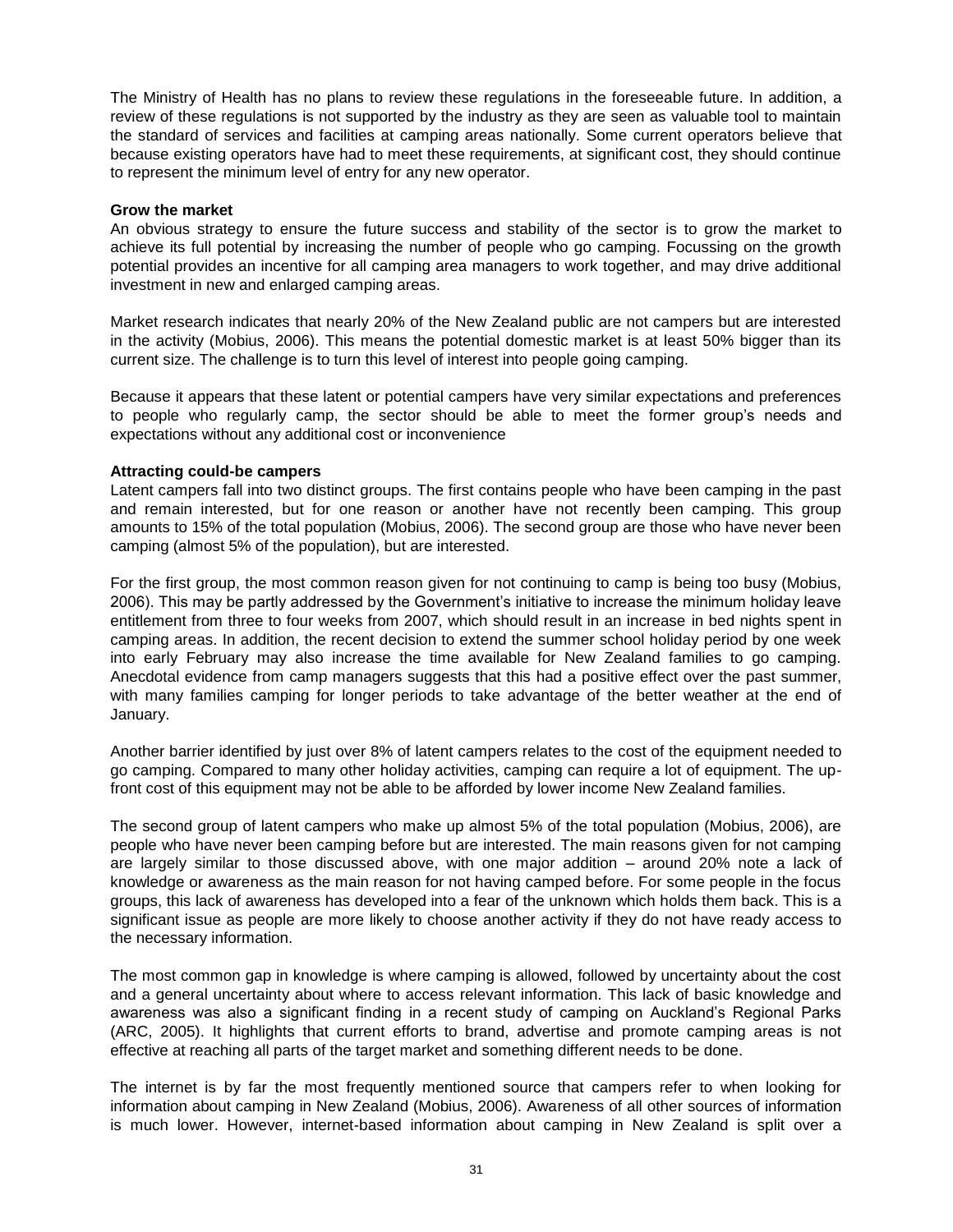multitude of websites managed by a range of different agencies and businesses, which means there is no easy way for the latent camper to find out about where camping is available. One relatively simple option to improve this is to create an internet portal (one single website) referencing all available information. From the campers" perspective this would provide a one-stop-shop and significantly improve their ability to access relevant information.

#### **Encouraging people to choose camping**

During focus groups, a number of the participants said they were not encouraged to think about camping holidays in the same way they were for other types of holidays and destinations. For example, New Zealanders are being sold the concept of an overseas holiday, but not the traditional Kiwi summer camping holiday. Focus groups participants thought it important that some attempt be made to convince New Zealanders to go camping within our shores.

Sector-wide agreement and involvement will help achieve this. However, the sheer number of operators means the camping sector is currently fragmented. Marketing groups, such as the "Top 10 Holiday Parks", have done a great deal with their available resources, but lack the scale and resources necessary to effectively influence the holiday behaviour of New Zealanders on their own. A co-ordinated sector-wide marketing approach needs to be developed in conjunction with industry players. The focus of this strategy should be simple; to get New Zealanders to think about going camping and, as a result, get more people camping.

#### **Build camping into the school curriculum**

Focus groups suggested that more families would go camping if parents were sure their children were interested in the activity. A simple way to develop this interest is to ensure schools include camping activities as part of their Learning Outside of the Classroom activities.

The health and physical education curriculum is currently under review by the Ministry of Education and this provides an opportunity for the issue to be discussed and for camping to be included in the revised curriculum guidance. The Department of Conservation will advocate for camping activities to be included as part of these programmes.

#### **Supporting first time campers**

Focus groups with non-campers highlighted the high levels of uncertainty for people who are interested in camping but have never done it. They therefore lack basic information and skills, such as how to set up a tent. To harness these people"s interest in camping and turn it into action, opportunities need to be provided where they can learn about camping in a non-threatening and supportive setting.

One suggestion is "learn to camp" weekends. These could be held at selected camping areas nationally, outside of the peak camping periods, and could be run in a manner similar to a trade fair, with the latest gear provided by camping equipment suppliers and manufacturers, and opportunities provided for people to learn how to assemble the equipment correctly. Other camping-related information would be provided, and novice campers could be given the opportunity to spend a night with their family on-site in a tent that they have assembled.

#### **Camping as part of the Kiwi Culture**

Camping as a form of outdoor recreation has evolved from its original association with hunting and gathering type activities. Back then, the term described an outdoors activity that hinged on accommodation in a tent or similar rudimentary shelter, and self sufficiency. You needed the skills to source your own water and food, and make a fire to cook on, as often there was no one else to rely on for your survival.

Over time the camping concept has evolved and changed in line with changes in New Zealand society. Camping today is quite different to 50 years ago. But despite this it can be described in a similar way – it remains an outdoor activity where self sufficient people are accommodated in a rudimentary shelter. The main difference is that the terms "rudimentary shelter" and "self sufficient" mean quite different things in today"s context.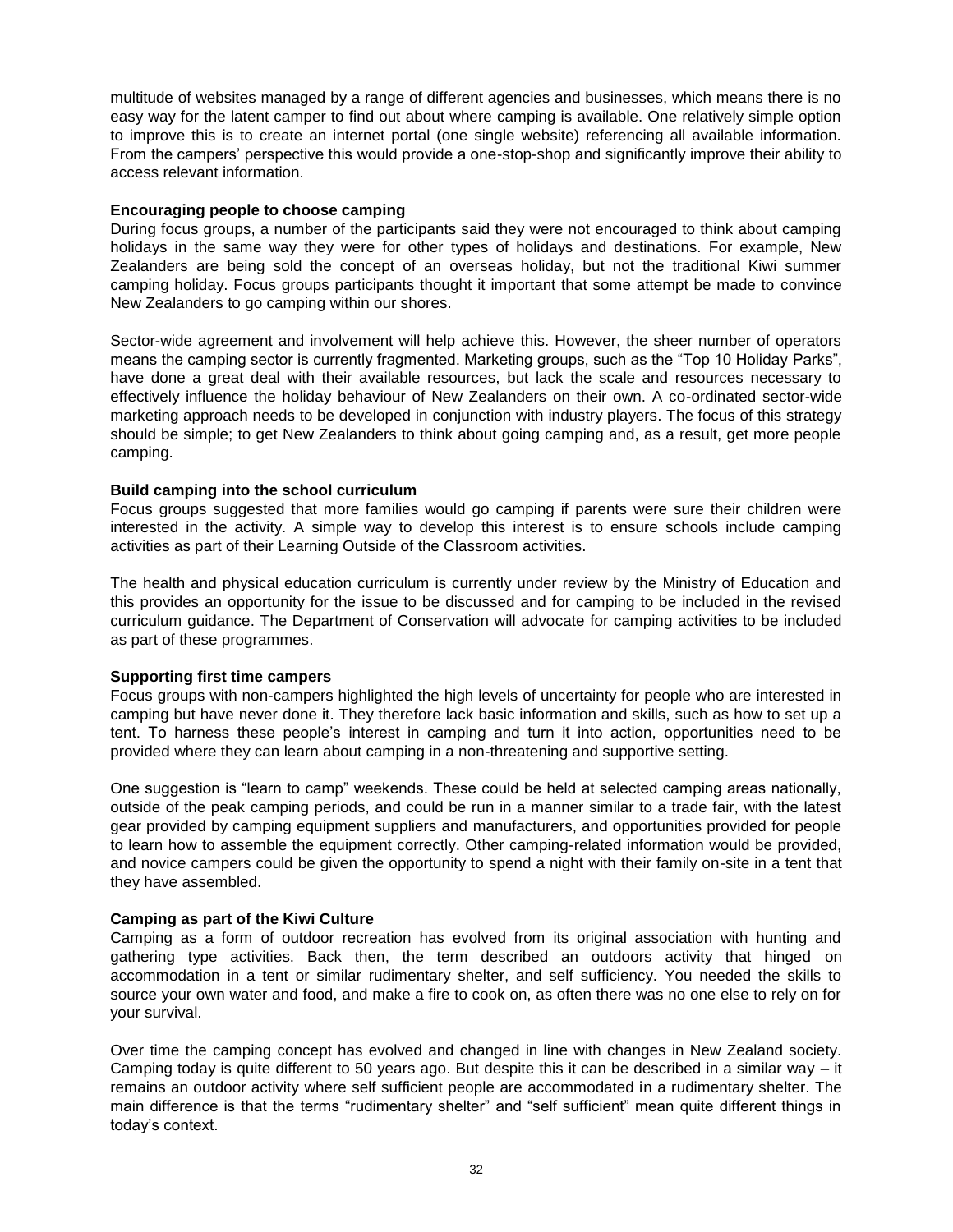From the modern campers" perspective, a rudimentary shelter can be a much wider variety of accommodation types, most of which would have not been considered to be rudimentary by past standards. While it can still describe a very basic shelter made of locally-sourced material, this is no longer the norm. Today many people accommodate themselves in tents of myriad colours, sizes and designs, while others stay in caravans, motor homes, campervans or house buses. Even small relocatable buildings or permanent on-site caravans are becoming commonplace in some locations. Importantly, people staying in all of these forms of accommodation still consider themselves to be camping.

The term self-sufficient also means something quite different in today"s context. While, at a basic level, it still means to look after yourself, this ranges from the hunter gatherer to simply having easy access to somewhere to buy a takeaway meal. For most campers it is somewhere in between, where campers take food with them and prepare and cook it using the equipment they have bought with them.

Although the equipment, skill levels and experience may have changed quite dramatically over the past 50 years, it is clear from market research (Mobius, 2006) that campers believe the experience of camping remains largely the same and they obtain similar benefits. The activity of camping has evolved to meet the diverse needs and expectations of contemporary New Zealanders.

#### **The benefits of camping**

The market research results show that camping is an important activity that New Zealanders value and want to see protected for current and future generations. This view most likely arises from the benefits, real or perceived, that accrue when people go camping.

Until the market research, it was unclear what benefits New Zealanders derived from camping, or these were different from the benefits offered by other activities. The information presented below results from this work.

From the campers" perspective, the benefits arising from camping can be grouped together as follows: -

- Social relationships
- The environment
- The activity simple, uncomplicated, no stress
- The experience different to "normal" life

People in focus groups of regular campers consistently identified the same benefits. For them, camping is predominantly about:

- Being able to get outside and back to a simpler, less complicated way of life.
- Being able to spend quality time with family doing things they don"t have the chance to do at other times of the year.
- Socialising with friends and other campers the camping experience, for most people was very much a social experience. Regular campers spoke about
- The camaraderie and sense of common purpose they felt with, and among other campers.
- Feeling as if you belong to a community being able to see the same people every year and getting to know them a bit better each time was viewed extremely positively, particularly for campers who return to the same site.
- Not having it too easy for many regular campers, camping is about having to work a little bit harder but feeling a stronger degree of satisfaction about their achievements. For example, having to put a tent up to provide their own accommodation, and cook a meal without too many home comforts. One comment is that "the food just tastes so much better when it takes longer to get it all together".
- Time out and down time, particularly from an urban lifestyle. Camping is about slowing down, not worrying about what"s happening around you and forgetting about the stress of a normal urban lifestyle.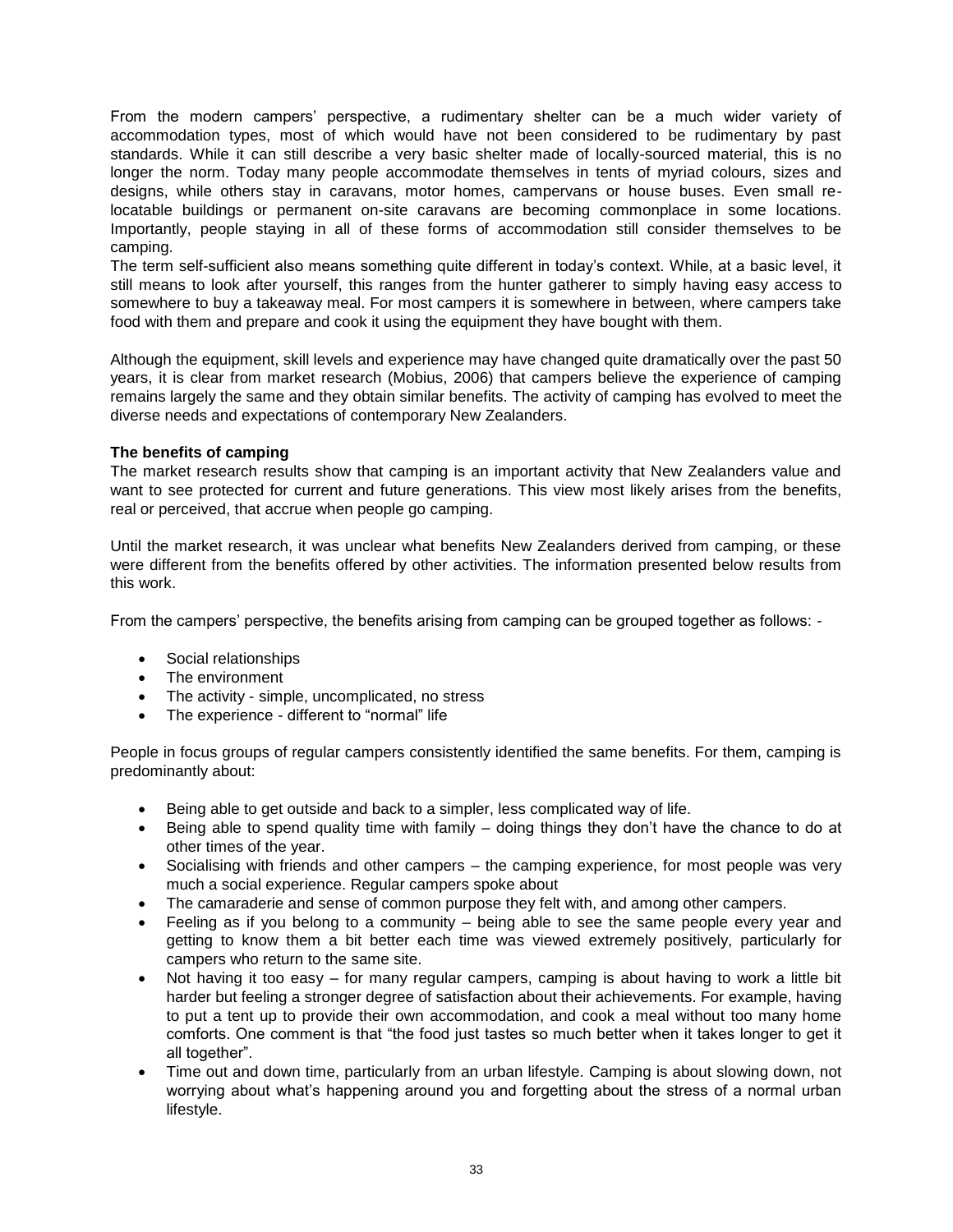- Safe and healthy fun for children, and instilling a different set of values for many regular campers, the activity is about educating children that there"s much more to life than play-stations and television.
- Appreciating the environment (plants and animals) again this was considered to be an extremely important part of camping with children.
- Affordable holidaying most regular campers agreed that camping is still an affordable holiday option for a family who might otherwise not be able to take a break (Mobius, 2006).

Results from the wider survey of New Zealanders identified very similar benefits which are summarised in the following table.

IDENTIFIED BENEFITS OF CAMPING – NEW ZEALAND REGULAR CAMPERS AND LATENT CAMPERS 2006.

| <b>MAIN BENEFITS OF CAMPING</b>                           | % OF RESPONDENTS (MULTI-RESPONSE) |
|-----------------------------------------------------------|-----------------------------------|
| Chance to get outside / enjoy the outdoors                | 67.3                              |
| Spend time with family                                    | 65.8                              |
| Relax / unwind                                            | 44.8                              |
| Spend time with friends                                   | 28.1                              |
| Healthy lifestyle / way of life                           | 21.7                              |
| Enjoy the scenery                                         | 20.2                              |
| No stress                                                 | 15.3                              |
| Simple way of life                                        | 8.4                               |
| Creates a sense of community / community among<br>campers | 6.2                               |
| It's a challenge                                          | 2.8                               |
| Fun                                                       | 1.1                               |

#### (Mobius, 2006)

The most commonly identified benefit of camping is that it provides an opportunity to get outside and enjoy the outdoors. More than two thirds of campers and latent campers surveyed identified this benefit (Mobius, 2006). Whilst this is not something unique to camping, it does highlight that campers have a particular affinity for the physical environment that they choose to go camping in.

Equally as significant is that more than two thirds of all surveyed campers also identified that camping enabled them to spend quality time with their family (Mobius, 2006). Many other outdoor activities do not provide a similar opportunity.

It is this unique combination of benefits that ensures camping continues to be valued by New Zealanders.

#### **Private and public benefits**

Camping is widely perceived to deliver both benefits to the individual and to society in general. Virtually all focus group participants identified a mixed private / public good. This included those people who had never been camping and never intended to do so. Examples of the public good benefits identified included: –

- Reduced healthcare costs.
- **Increased environmental awareness and appreciation.**
- Happy, well functioning families.
- Money spent in local communities rather than overseas.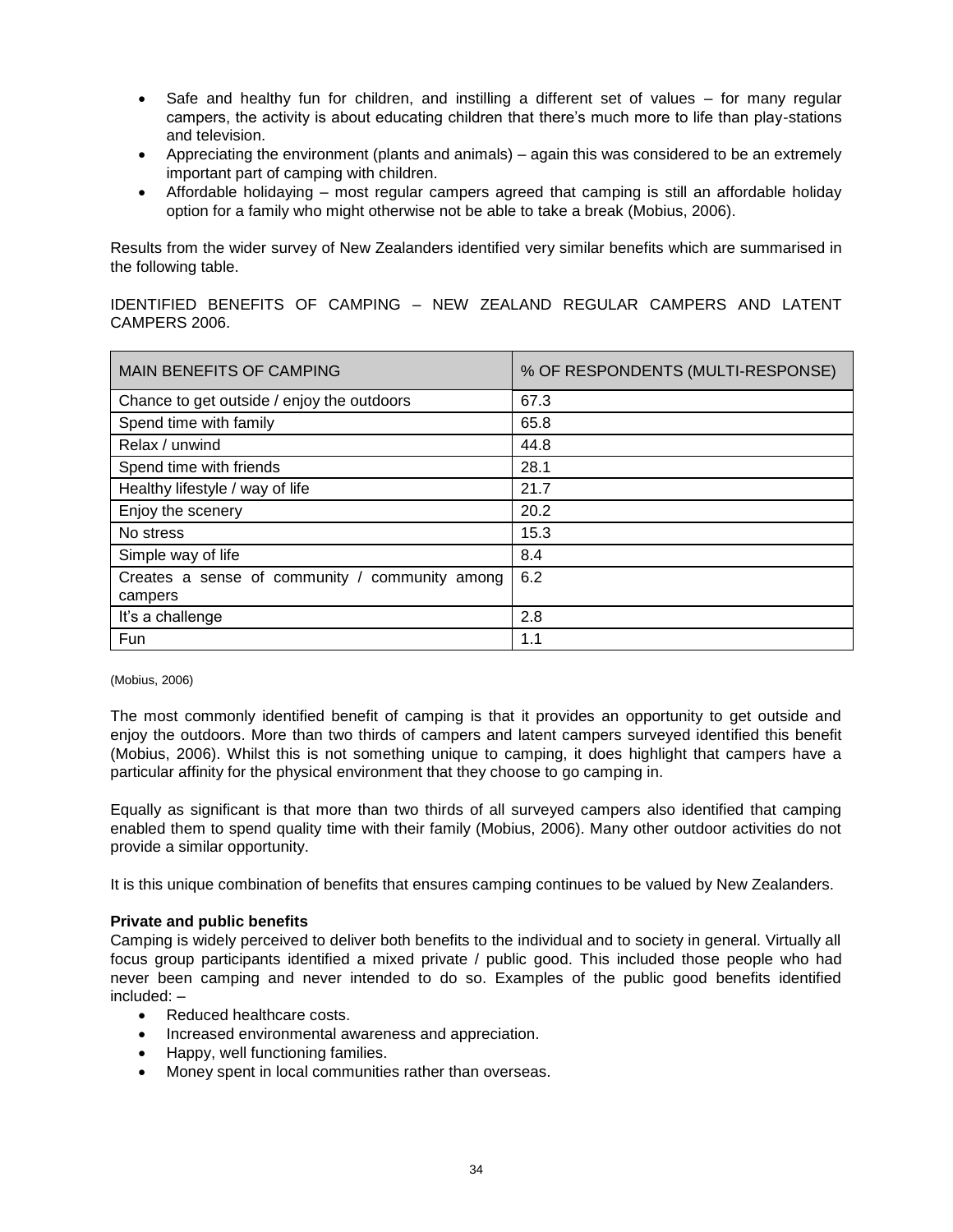#### **Frustrations and annoyances**

Some negative things about camping were identified by the market research. It is important to understand these in order to address them and enhance the overall value of the camping experience.

Information gleaned about frustrations and annoyances is illustrated in table 5.

Just over 25% of campers did not identify any negative aspects for the activity.

#### LESS POSITIVE ASPECTS OF CAMPING – NEW ZEALAND REGULAR CAMPERS AND LATENT CAMPERS.

| LESS POSITIVE ASPECTS OF CAMPING                     | % OF RESPONDENTS (MULTI-RESPONSE) |
|------------------------------------------------------|-----------------------------------|
| Nothing at all                                       | 25.9                              |
| The weather                                          | 23.5                              |
| Crowded campgrounds                                  | 20.1                              |
| Insects / bugs                                       | 15.8                              |
| Not enough campgrounds available                     | 9.8                               |
| Noisy / annoying other campers                       | 9.7                               |
| The cost of camping $-$ e.g. the campground          | 4.5                               |
| The $cost - e.g.$ of camping equipment               | 4.4                               |
| The basic ness of it i.e. hard ground, cold showers  | 3.4                               |
| Cleanliness / hygiene standards / pollution / litter | 2.7                               |
| Difficulty in booking a campground                   | 2.2                               |
| Getting there i.e. long drive, packing, getting lost | 0.9                               |

(Mobius, 2006)

Some members of the focus groups also identified theft as an issue. This was not detected in the national survey, indicating that it is unlikely to be a significant problem at this point in time. It is, however, a very real issue for those who have been the victims of such acts.

A number of the less positive aspects identified are either very difficult or impossible to resolve. These include the New Zealand climate, insects and the problems associated with other campers.

Others are potentially possible to resolve, including capacity (crowding, not enough campgrounds and difficulty in booking), cost and the standard of facilities and services. These should be addressed by all those in the camping industry.

#### **Level of public concern**

Media reports related to campground closures over the past few years are one indicator of the level of public interest and concern with respect to this issue. Media interest in the closure of camping areas has appeared to have increased over recent years and is consistently at its most intense over the summer holiday period. This is understandable as it is the time of the year when any closures over the course of the past year actually impact on the plans and actions of people who want to holiday in these places.

In an attempt to quantify the actual level of concern amongst the New Zealand public, the following question was asked: "Do you have any concerns about the future of camping in New Zealand?". More than 60% of respondents noted that they were. Further, when asked to describe what it was that they were concerned about, more than 80% of responses cited the closure, selling off and development of existing campgrounds as the reason for their concern (Mobius, 2006).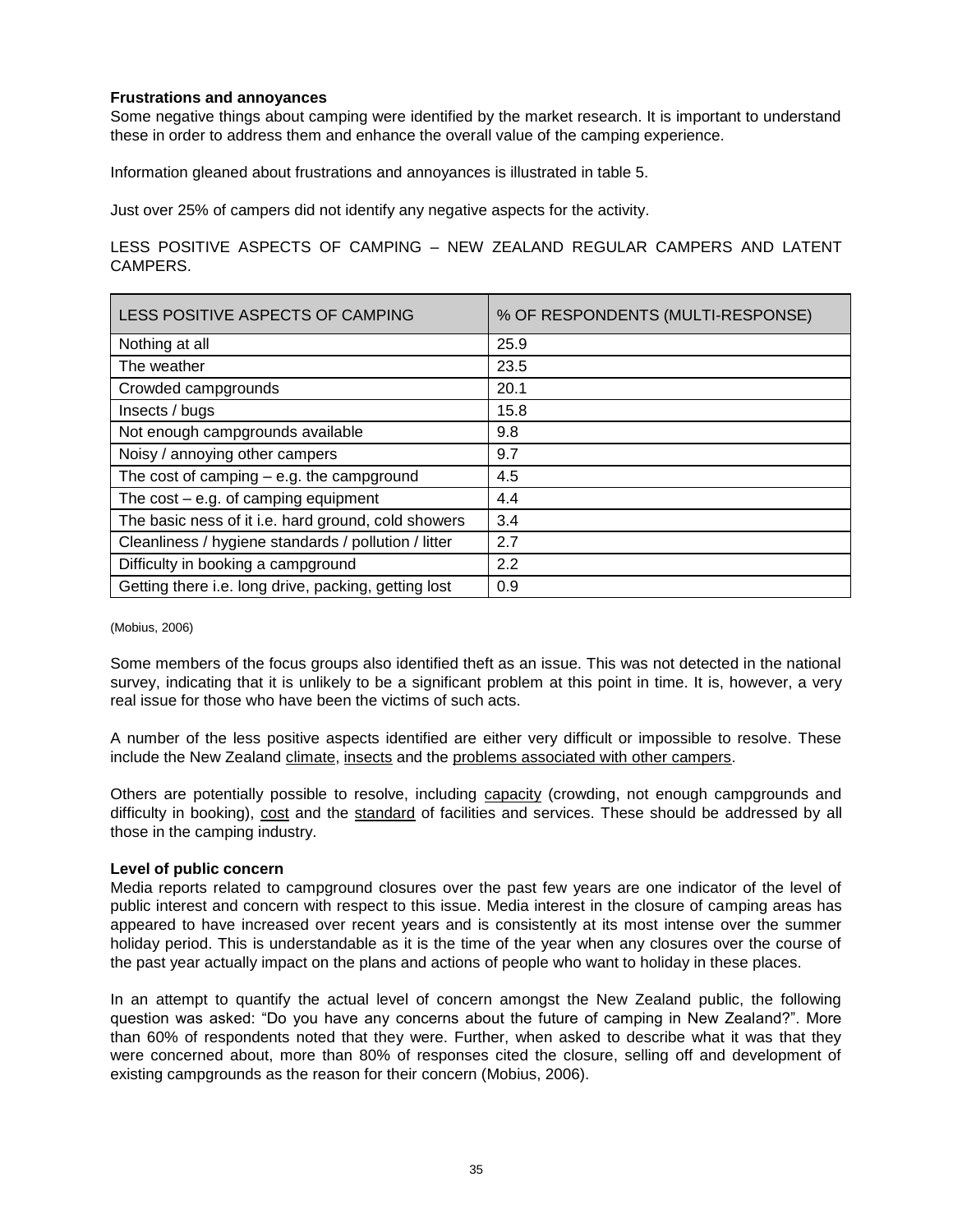Sixty-two per cent of people described themselves as "concerned" or "extremely concerned" about recent camping area closures. Conversely, 13% of respondents were "not concerned" or "not at all concerned" about these closures (Mobius, 2006).

The key reasons for being "concerned" or "extremely concerned" are: –

- It reduces the opportunity to camp and makes it more difficult for people and families to camp and relax.
- Because camping is a way of life in New Zealand.
- Because people will miss out on enjoying and experiencing the outdoors (Mobius, 2006).

#### **Domestic travel trends generally**

Domestic overnight trips fluctuated around 20 million a year between 1999 and 2002, before falling to around 18.4 million by 2004. The recent decline in overnight trips has mainly been caused by a large increase in outbound travel over the same period.

Of the overnight trips, about 40% of these are holidays, the single largest category. A further 30% can be attributed to visiting friends and relatives, and 22% are business-related.

In 2005, the number of overnight trips was forecast to decrease further to 18.1 million (actual information is not yet available for the 2005 calendar year), before gradually recovering to 19.8 million by 2011. This represents a growth of 1.0% a year from current levels and is underpinned by the one-week increase in the statutory minimum annual leave entitlement from 2007.

This information indicates that the domestic travel market will not decrease over the foreseeable future. The challenge for camping area managers remains to convince people to go camping during these holidays.

#### **Who goes camping?**

While it is clear there will be a similar sized domestic travel market in the foreseeable future, it is important to ascertain what the level of demand for camping will be in future, and whether it will be sufficient to sustain a viable sector.

Market research undertaken as part of this review indicates that most (80%) of the New Zealand population have been camping at some point in their life. This high level of exposure to camping may help explain why camping is considered to be part of the Kiwi way of life, and something that defines what it means to be a New Zealander. This was a consistent theme in the focus groups.

Significantly, the same research also highlights that 57% of New Zealanders have an interest in going camping, and 37% of the population considers themselves to be "regular campers" (people who have been camping at some point in the in the last few years and intend to go camping at some point in the foreseeable future). Consequently more that one third of all New Zealanders currently go camping.

In New Zealand, camping was traditionally seen as holiday recreation for the working class family with a large number of children and a low household income (Nolan, 1975). Today, this statement is not an accurate representation. People from all "walks of life", from urban and rural areas, and with a wide range of household incomes can be seen enjoying this form of recreation. Recent research backs this up. It illustrates that no one part of New Zealand society seems more or less likely to go camping, indicating that the activity appeals to a broad cross section of the New Zealand public (Mobius, 2006).

Interestingly; –

- Males and females are just as likely to go camping.
- People from all age groups actively engage in camping.
- People living in a family situation (a household with more than three people) are slightly more likely to be campers than those living a smaller household.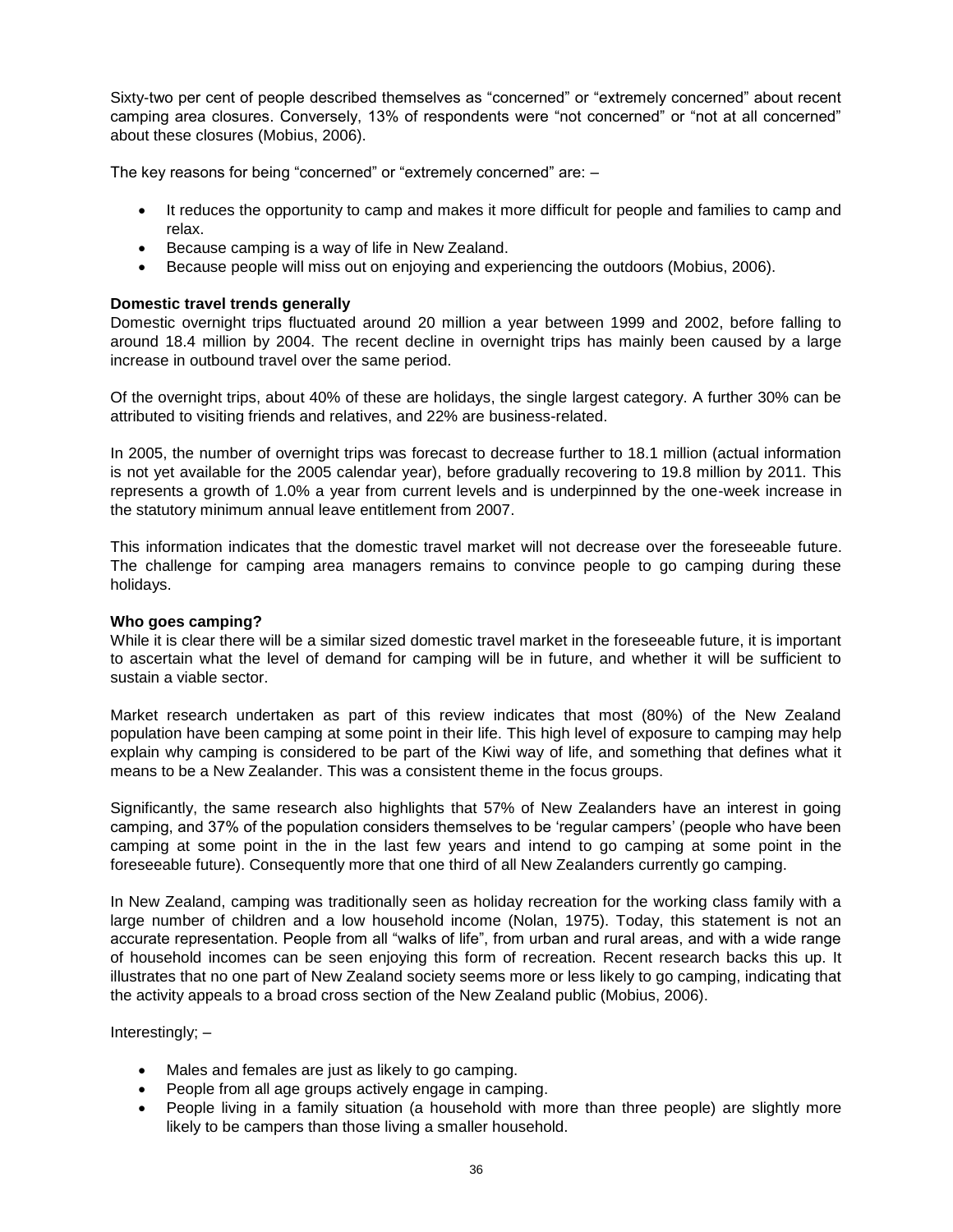More than half of the regular campers have a household income (before tax) exceeding \$50,000.

Thirteen per cent of New Zealanders identified that they have been camping in the last 12 months. This is a significant proportion of the population and is similar to the percentage of the population who have played tennis, or have been tramping, cycling or running / jogging over the past year (SPARC, Participation – NZ Adults).

The effect of all these people camping is that 9% of total domestic guest nights are shown to be accommodated in Caravan Parks (Domestic Travel Survey). In this context, the category Caravan Park includes all camping areas except those managed by DOC and those informal areas used by freedom campers.

#### **When do New Zealanders go camping?**

It should not be a surprise to anyone that, in New Zealand, camping is predominately a summer activity. The reasons for this pattern are easy to discern. It is summer and camping in good weather is easier, more comfortable and more enjoyable for all involved (Mobius, 2006). It is also a time of the year when children are away from school (school holidays) and parents are more likely to be able to get extended time off work. This is because of the number of statutory holidays and the fact that many businesses do not operate over this same period. This combination of factors leads to the summer period being the most desirable time for New Zealanders, and in particular New Zealand families, to go camping.

The market research information confirms this pattern. It indicates that the majority of campers are most likely to go camping in the summer school holidays (between Christmas and the end of January each year). Approximately half of all regular campers surveyed recorded this response. A further 38% of regular campers cited the Christmas / New Year period as the time that they were most likely to be camping (Mobius, 2006).

It is obvious that those camping over the summer school holidays are camping at the same time as those over the Christmas / New Year period (90% of all regular campers prefer camping at this time). The effect of this is a very pronounced "peak" of camping activity over this two week period. This pattern also describes the New Zealand summer holiday generally.

The reality is that New Zealand has a relatively short summer and people will take advantage of the additional opportunity afforded by statutory holidays to get out and enjoy themselves with their family and friends. Consequently, this period of peak demand is something is likely to continue into the future and will have to be managed.

Those people camping during the summer school holiday period are more likely to be those living in a family situation with one or more children. This period, more than any other throughout the year, is the time when families have the opportunity to go on holiday together.

This is also the time of the year that longer camping trips tend to take place. The factors that influence this are the same as those that have already been outlined above (time, and weather). More than half of the regular campers surveyed camp for one to two weeks at a time. A further 14% indicated that they camped for more than two weeks at a time (Mobius, 2006). This information is enlightening. Although it was commonly known that a proportion of New Zealanders spent significant periods of time camping, the large number of campers participating in this "extended camping" is a surprise. These people invest the majority of their annual holidays in camping each year. Few other activities could claim a similar level of commitment amongst such a wide cross section of New Zealand society.

Shorter camping trips (for example, weekend and long weekend breaks) tend to occur throughout the year, but are still more likely to occur over the warmer and more settled summer months (Mobius, 2006).

So campers engage in both short and longer camping trips but how often do New Zealanders go camping? Of those regular campers who have camped in the last 12 months, just over half have camped either once or twice (52%). This means that the remaining 48% have camped three times or more in the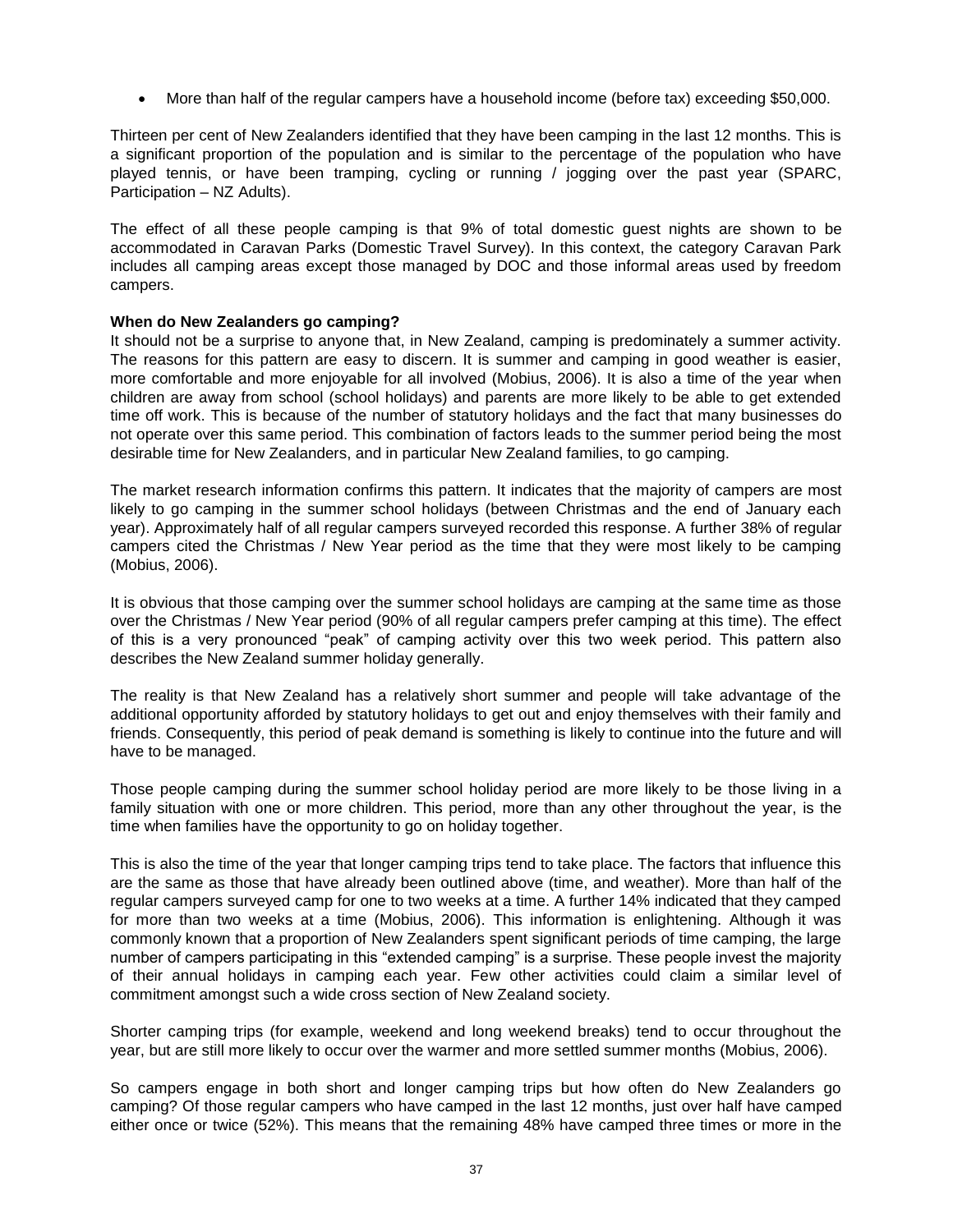last 12 months. Once again this number of repeat activities indicates a high level of commitment and enthusiasm for the activity of camping. Camping is more than simply something to do to fill in your holidays.

#### **Where do people camp?**

It is useful to identify those regions where New Zealanders currently go camping as this can then be compared with the current provision of camping areas to see to ascertain if the current supply is likely to meet the needs and wants of contemporary campers.

Of course responses given to the question will, at least in part, reflect the current supply. This is because as you can only go camping where there are suitable maintained areas to camp. To this extent you would not expect any region with a small supply of camping areas to feature prominently as a region often camped at by New Zealanders.

The table below summarises the regions identified by New Zealand campers from most popular to least popular.

TABLE 7: REGIONS NEW ZEALANDERS CAMP AT – NEW ZEALAND REGULAR CAMPERS 2006.

| AREAS / REGIONS                            | % OF REGULAR CAMPERS (MULTI-RESPONSE) |
|--------------------------------------------|---------------------------------------|
| Auckland / Coromandel                      | 26.2                                  |
| Northland                                  | 23.6                                  |
| Waikato / Bay of Plenty                    | 15.8                                  |
| Rotorua / Central Plateau                  | 14.5                                  |
| <b>Southern Lakes / Otago</b>              | 12.8                                  |
| East Coast / Hawke's Bay                   | 11.8                                  |
| Southland                                  | 8.8                                   |
| Nelson / Marlborough                       | 7.7                                   |
| Wairarapa / Kapiti-Horowhenua / Wellington | 6.4                                   |
| West Coast South Island                    | 6.4                                   |
| Canterbury                                 | 6.1                                   |
| Taranaki / Manawatu / Wanganui             | 3.7                                   |
| North Island (variety of regions)          | 0.3                                   |
| South Island (variety of regions)          | 2.7                                   |
| Nationwide (variety of regions)            | 5.1                                   |
| Other                                      | 4.4                                   |

#### (Mobius, 2006)

Whilst it is commonly assumed that a large proportion of camping occurs in the upper North Island it was surprising that more than 90% of New Zealand campers identified regions in the upper North Island as locations where they go camping. This is likely to be the result of a range of factors including the proportion of the New Zealand population living close to these regions, favorable climate, and suitable locations adjacent to the sea, and a large number of already established camping areas.

The Southern Lakes area in Central Otago is clearly the most popular region for camping in the South Island and no doubt attracts a substantial proportion of all campers who live in the South Island.

#### **Standard of facilities and services required by New Zealand campers**

We have ascertained where, in a general sense, New Zealanders go camping but what type of camping areas do people camp at? Do more New Zealanders prefer basic camping areas with only rudimentary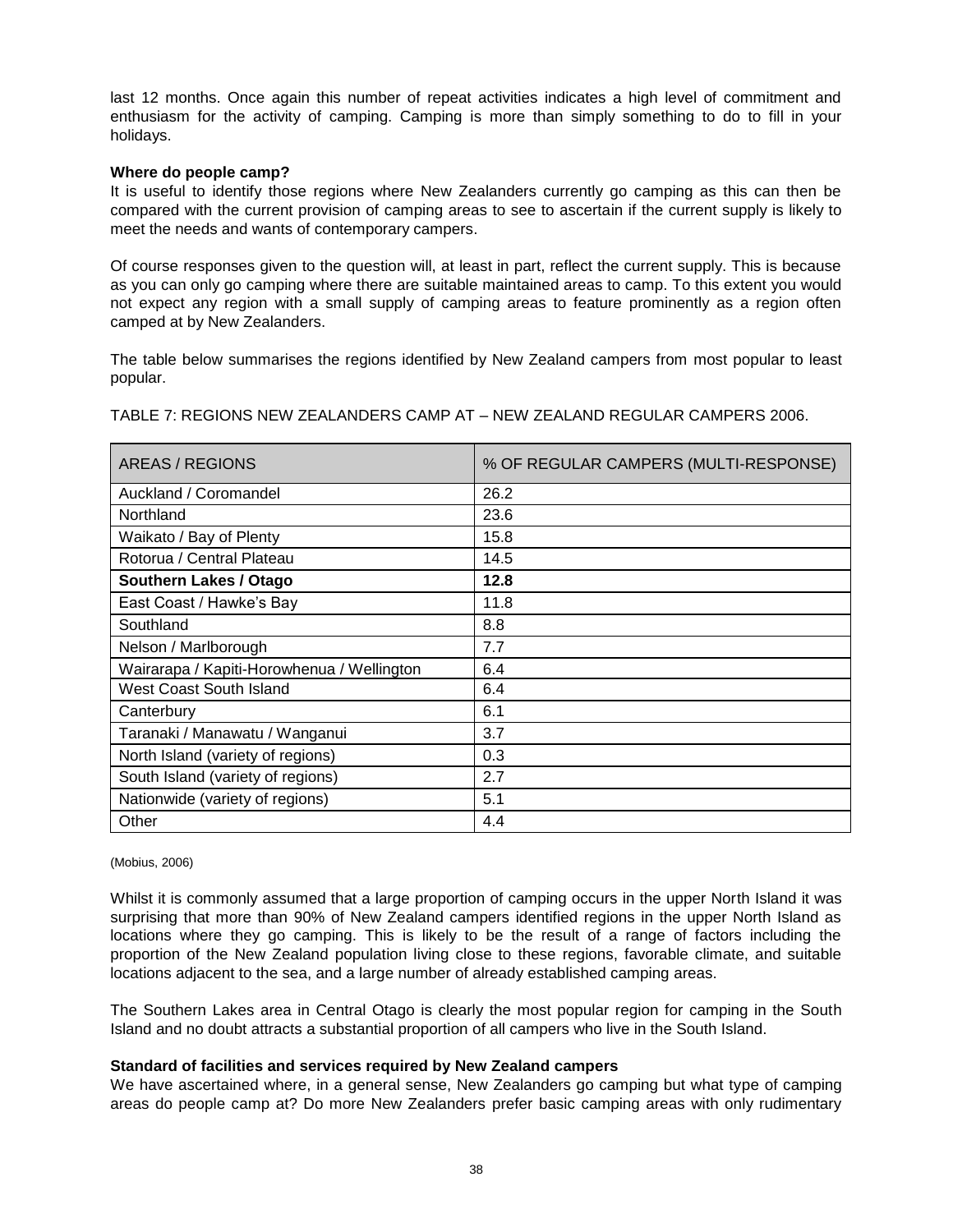facilities or is there a preference for those camping areas with more highly facilities like those found at many Holiday Parks?

There was no existing information available to answer this question so once again information used to answer this question has been drawn from the market research undertaken in conjunction with this review. This information establishes that a reasonable level of demand exists amongst New Zealand campers for both basic and higher standard camping areas.

Two thirds (67%) of New Zealand regular campers camp most often at camping areas that do not have electricity. 56% of these people camp most often at areas with only very basic facilities such as a long drop toilet and with access to water.

At the other end of the spectrum, 23% of New Zealand campers most often stay at those camping areas with electricity, running water and flush toilets. But less than one-third of these campers (7%) choose to camp at those areas with top of the line holiday park type facilities. This is a very surprising finding. There are a large number of camping areas providing this standard of facilities and services in New Zealand. The majority seem to be in demand so where is this demand coming from?. If not New Zealanders is it international visitors staying at these higher standard camping areas?

| TYPE OF CAMPING AREA                                                                                            | % OF REGULAR<br>CAMPERS |
|-----------------------------------------------------------------------------------------------------------------|-------------------------|
| Basic campground with some facilities such as a long drop and access to<br>water                                | 37.7                    |
| A campground with facilities such as flushing toilets, running water, a<br>cooking area BUT no power            | 29.0                    |
| Total Unpowered                                                                                                 | 66.7                    |
| A campground with facilities such as flushing toilets, running water, a<br>cooking area, that DOES have power   | 16.2                    |
| A holiday park that has all facilities including an entertainment area,<br>cooking facilities, hot showers etc. | 7.1                     |
| <b>Total Powered</b>                                                                                            | 23.3                    |
| Depends on time of year/needs/wants                                                                             | 4.7                     |
| Other type of campground                                                                                        | 5.4                     |
| Total Depends/Other                                                                                             | 10.1                    |

TABLE 8: TYPE OF CAMPING AREA MOST FREQUENTLY CAMPED AT BY NEW ZEALAND CAMPERS

(Mobius, 2006)

Discussion in the focus groups continually highlighted the fact that many New Zealanders see camping as a back to basics activity so these results are not entirely surprising. Many people value the opportunity to do something that is different to the way that they live in their day to day lives. Basic camping provides them with such an opportunity.

Those Regular Campers aged less than 35 years were more likely than those in older age groups to camp at a camping area with some basic facilities but no power (44% for those aged less than 35 years compared with 29% for those aged 35 years and over). Significantly this indicates that this is not a dying trend in New Zealand. Rather it is one that is being driven by the younger generations and consequently there is likely to continue to be significant level of demand for basic camping into the future.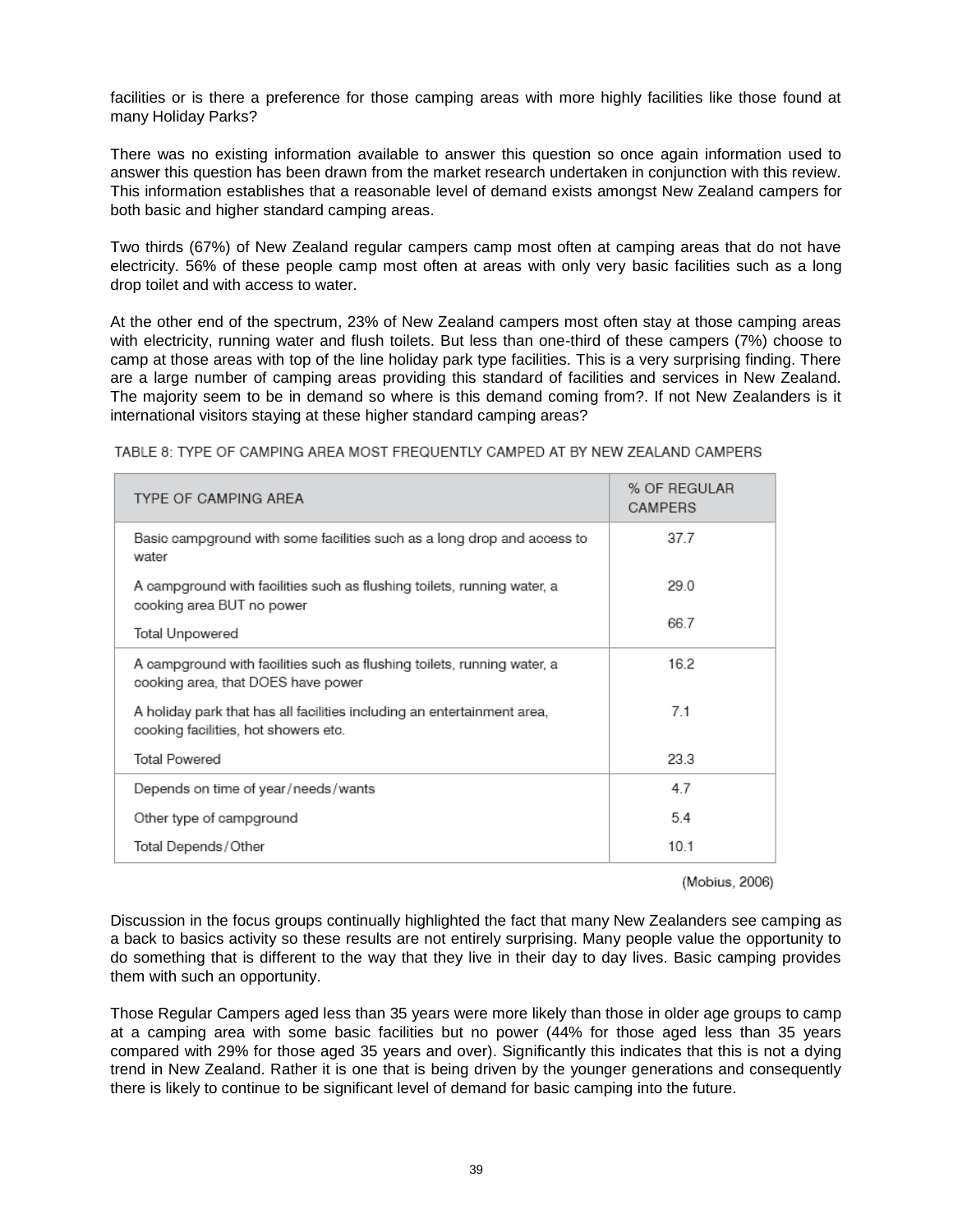Interestingly there was no association between presence of children in the household and campground preference. It was previously assumed by many in the camping industry that campers with young children were more likely to go to camping areas with a higher standard of facilities and services. This does not appear to be the case.

New Zealand campers" choice in the type of camping areas is also influenced by the number of times that they go camping each year. In general those who go camping the most frequently, but for shorter periods, are more likely to camp at sites with basic facilities whereas those who camp only once a year, but for longer periods, are more likely to stay somewhere with a better standard of facilities and services. This is a logical relationship. For those people camping only once a year this tends to be a significant part of their summer holiday. When you stay somewhere for more than a few days it becomes important to have access to better facilities, e.g. showers.

The following table highlights how the choice of type of campground is impacted on by the frequency with which regular camper's camp.

| <b>TYPE OF CAMPING AREA</b> | <b>ONCE A</b><br>YEAR % | 2-5 TIMES A<br>YEAR % | <b>6 OR MORE TIMES</b><br>A YEAR % | <b>TOTAL</b><br>$\%$ |
|-----------------------------|-------------------------|-----------------------|------------------------------------|----------------------|
| Unpowered                   | 26.0                    | 58.2                  | 15.8                               | 100                  |
| Powered                     | 44.0                    | 52.0                  | 4.0                                | 100                  |

#### TABLE 9: INFLUENCE OF FREQUENCY OF CAMPING ON CHOICE OF CAMPING AREA

(Mobius, 2006)

#### **Likelihood to return to same camping area**

Campers within New Zealand vary between those who enjoy more structured campground experiences (with "good" facilities and amenities) and those for whom this is less important (basic facilities only). From the discussions in the focus groups conducted during market research to support this review indicated a connection between the level of facilities and services sought at a camping area and the likelihood that the camper returns to the same camping area year after year (a site specific loyalist) or continually changes camping areas (a site-switcher).

There is an interesting trend evident within camping in New Zealand. This is that a large number of New Zealand campers tend to return to the same location; indeed for many it is important that it is the exact same site, year after year for their holidays. These locations are often considered to be a "second home", a place where the camper feels as strong a connection as in their real home. This "connection" is often initially driven by the physical attributes of the place (the surrounding landscape, setting and access to good fishing areas, etc) but develops into one that is driven by the social experience of being amongst a group of other likeminded campers. Many New Zealand families grow up alongside each other at camping areas spending their summer holidays camping at the same site next to the same family. What develops is a real sense of community and shared 'ownership' of these camping areas. This is why many camping areas have allowed semi-permanent occupation of sites to occur as a way of ensuring that these campers are able to access "their" site at their convenience.

69% of regular campers surveyed have such a strong connection with a place and tend to return to the same camping area for many of their camping experiences. Of these people almost one third return to the same camping area for all of their camping experiences. Just over one quarter (27%) of all regular campers noted that they always go to different camping areas (Mobius, 2006).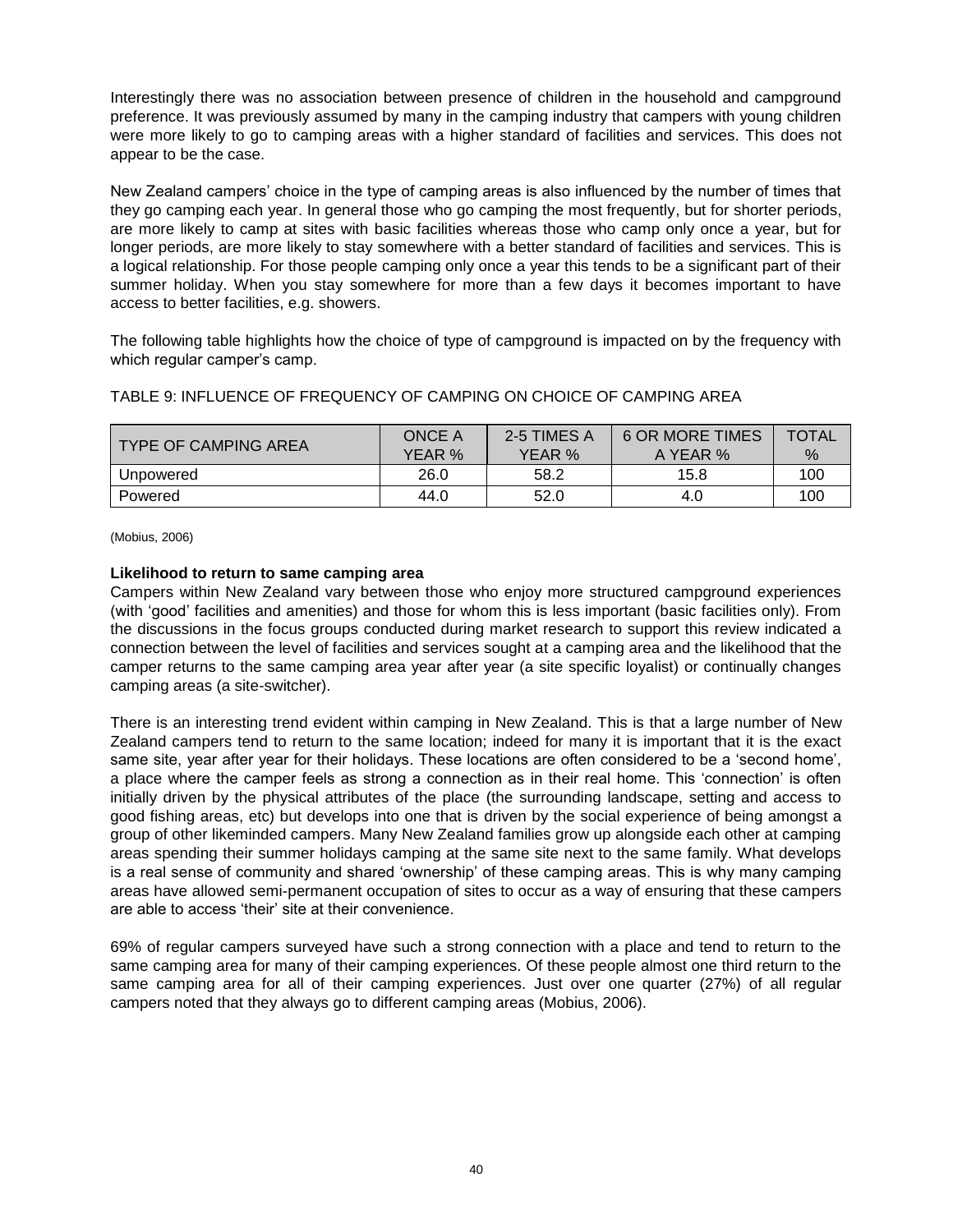### TABLE 10: LIKELIHOOD OF NEW ZEALAND CAMPERS TO RETURN TO THE SAME CAMPING AREA

| <b>LIKELIHOOD</b>                                                       | $\%$           | OF | <b>REGULAR</b> |
|-------------------------------------------------------------------------|----------------|----|----------------|
|                                                                         | <b>CAMPERS</b> |    |                |
|                                                                         |                |    |                |
| I mainly go back to the same campground each time                       | 22.2           |    |                |
| I often go back to the same campground but sometimes also try different | 46.5           |    |                |
| campgrounds                                                             |                |    |                |
| I always go to different campgrounds                                    | 26.9           |    |                |
| Other                                                                   | 4.4            |    |                |

#### (Mobius, 2006)

It is obvious that people with such a strong connection to a place will be severely affected if they are unable to access that place i.e. the camping area closes. For these people the loss of "their" camping area is not something that can be simply offset by moving to another camping area because the same physical and social characteristics are not likely to be able to be replicated.

A similar situation is not likely to occur for those campers who are always seeking out new places to camp. These campers do not have the same strong connection to a particular place but rather have a strong connection to the activity of camping and a desire to experience new places.

Consequently the closure of one camping area may not have any significant impact of these people so long as a diverse range of opportunities to camp are maintained into the future.

The following information is drawn from the market research report. It characterises site specific loyalists and site switchers. In the focus groups, the Regular Campers who said they often returned to the same campground tended to be once a year campers (usually during the Christmas / New Year period), camping with children. Camping in this respect was treated as an annual family holiday – and often there was considerable enjoyment experienced from going back to a familiar campground and seeing many of the same people there year after year. Through this camping experience, many of these people had built long-term friendships with other campers, particularly those at a similar life-stage.

Those Regular Campers who identified themselves as site-specific loyalists:

- Tended to prefer more structured campgrounds with more in the way of facilities and amenities.
- Enjoyed the community aspect and familiarity of the experience of returning to the same campground and seeing the same other campers - "our kids have grown up together at this camp site".
- Were more likely to be camping with children (including older children / teenagers over 15) for these people, a more structured campgrounds made for an easier and more relaxing camping experience.
- $\bullet$   $\Box$  Were more likely to enjoy a few home comforts many of these people had extremely wellequipped "tents" which sometimes included freezers, and often included double air beds.
- Were more likely to take longer trips, but less frequently for example, one week, 10 days and up to two weeks. □
- Were more likely to utilise private campgrounds mainly because of the facilities and amenities available.
- Were more likely (but not exclusively) to be once a year campers (often during the Christmas / New Year period).
- The site switchers in the focus groups:
- Were more likely to be slightly younger and more likely to camp with friends fewer of these Regular Campers camped with children.
- Used a mix of private and non-private campgrounds private campgrounds tended to be used for longer holidays when more facilities and amenities are preferred, while non-private campgrounds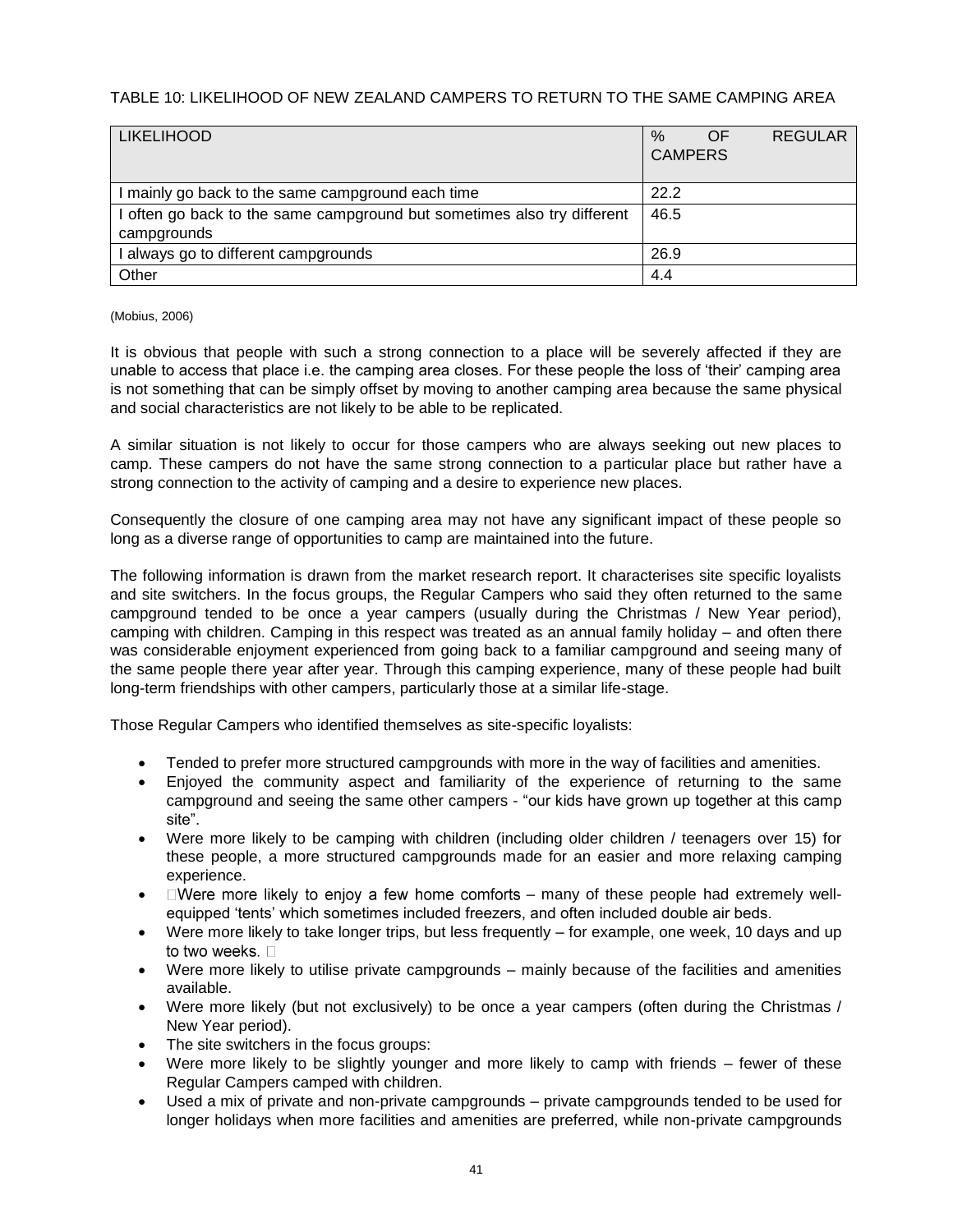and more basic campgrounds were more likely to be used for shorter holidays and weekends when facilities and amenities were considered less important -

- *"I can last for a few days without a hot shower"*
- Were more likely to camp two to three times or more each year often taking one longer trip as well as a number of shorter breaks.

(Mobius, 2006)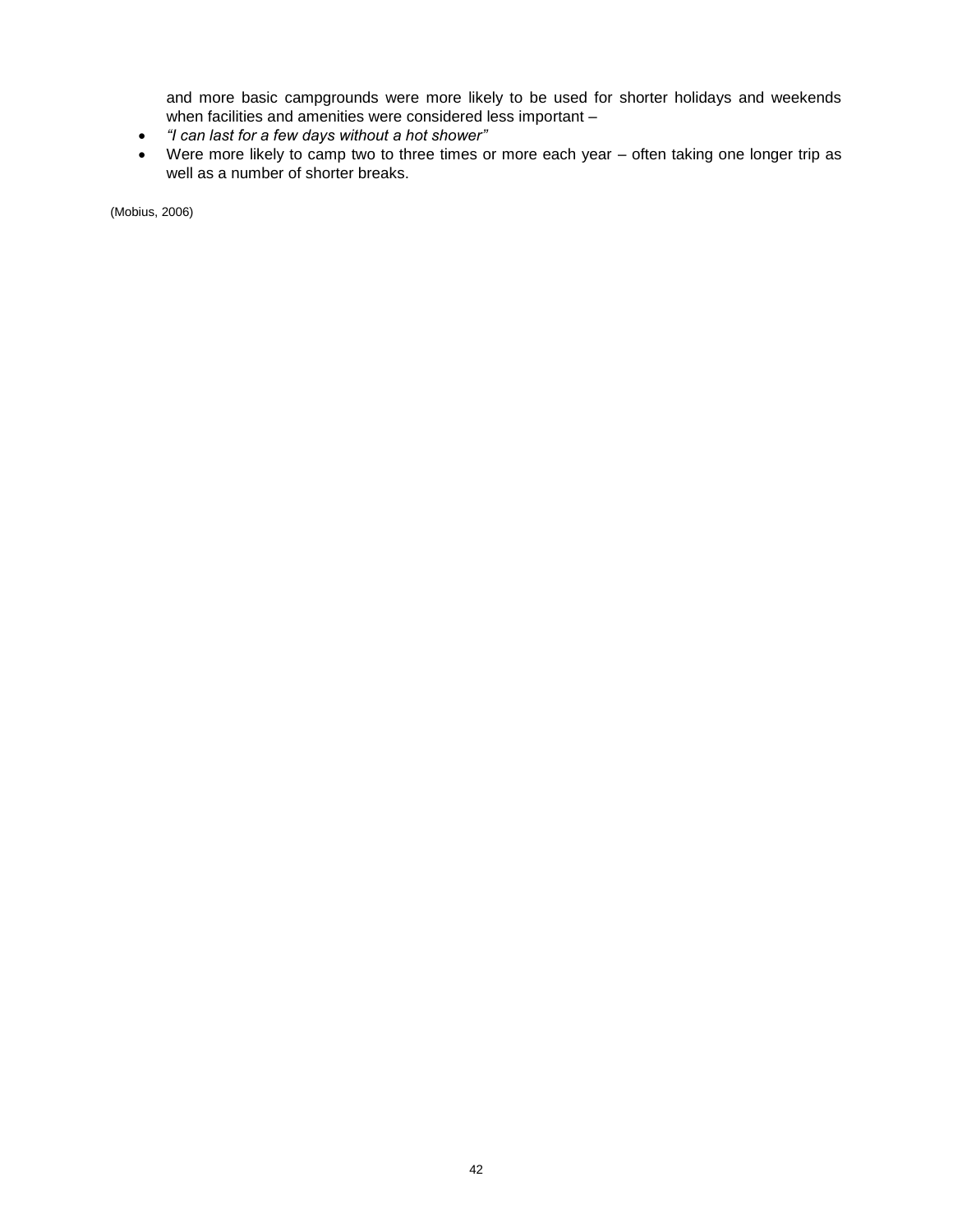### **Appendix Two DOC camping code**

*Be a careful camper and practice "no trace" camping.*

- *Choose your campsite carefully; set up your camp on firm, high or sandy ground. Only camp in designated areas.*
- *Be tidy and always leave campsites clean. Take your rubbish with you if bins are not provided. Food scraps attract vermin.*
- *Use a cooker, fireplace or BBQ. Light fires only where permitted, collect dead wood and keep the fire small. Soak the fire with water before you go.*
- *Detergents, soap and toothpaste can harm aquatic and marine life. Use biodegradable products and wash in a container well away from the water.*
- *Always use toilets provided.*
- *Campgrounds are social places but everyone needs some rest and relaxation. Please respect the rights of others for quiet enjoyment of the outdoors.*
- *Pay your fees to help keep campsites available in the future.*
- *Always thoroughly clean your equipment before and after trips to minimise spreading weeds and diseases.*
- *Protect native plants and animals.*

*Toitu te whenua/leave the land undisturbed.*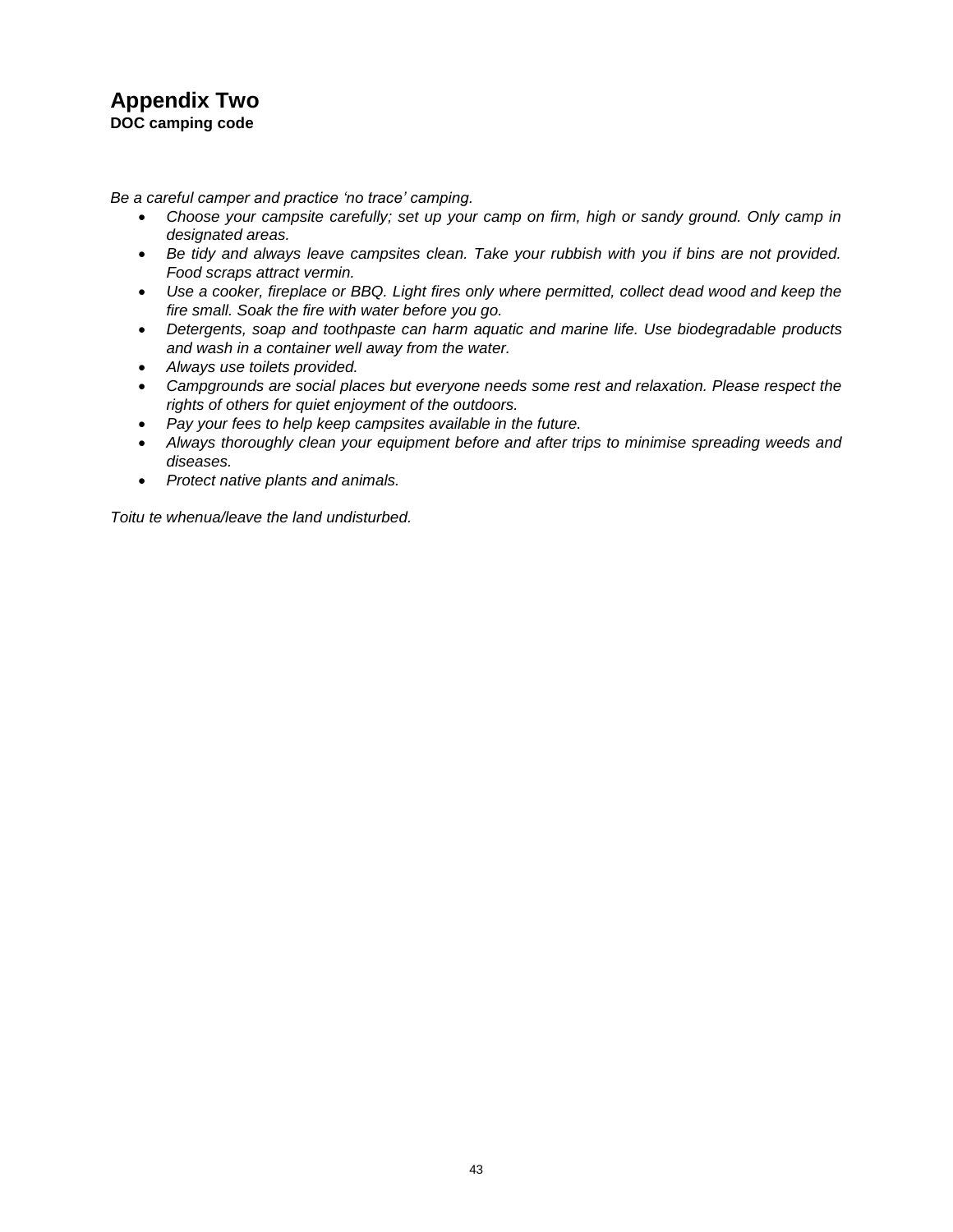# **Appendix Three**



# NEW ZEALAND ECO-WISE TRAVEL GUIDE

New Zealand is a beautiful country. Help keep our towns, cities, parks, beaches and native bush free from pollution and waste. Please also respect our unique flora and fauna. Be active and get involved in caring for the environment. It is everyone's responsibility.

Here are some tips on how to be eco-wise and leave gentle footprints when travelling in New Zealand.



www.mfe.govt.nz/eco-wise



Litter-free places are healthy places. Waste is hazardous if disposed of incorrectly and can attract pests and disease. Reduce the amount of waste you make and dispose of it responsibly.

#### Don't litter

. Always put all your rubbish in the bin provided or take it away with you when you leave.

#### Reuse and recycle

- Reuse plastic bags or try not to use them at all.
- Seek out recycling centres for paper, glass, plastic and cans.
- \* Ask your local I-SITE for the nearest recycling station.
- Reuse your water bottles.

#### Dispose of waste sensibly

- Use only a designated dump station.
- Get a list of dump stations from the i-SITE.



Lakes, rivers, beaches and harbours are our treasures and the habitat of many plants, fish and bird species. When enjoying our waterways, please be sure to keep them free of rubbish, spills and introduced species, so that they can be enjoyed by generations to come. You can help by:

. washing and drying your gear between waterways to prevent the spread of unwanted pests like didymo (freshwater algae).

Water is a precious resource and many New Zealand towns and cities experience water shortages during the summer months. You can help by:

- using water sparingly
- taking shorter showers.



Using less energy helps reduce the amount of greenhouse gases in our air. This is because fewer fossil fuels are being burnt to produce electricity. You can help by:

- switching off your electrical equipment when not in use
- turning off the lights when you leave the room
- asking tourism operators about their environmentally friendly practices.



Around 20 percent of New Zealand's greenhouse gas emissions come from transport. You can help reduce this and save fuel by:

- walking and cycling instead of driving
- using public transport
- reducing your speed on the open road
- switching off your engine when stopped ٠
- choosing to buy or hire a fuel-efficient vehicle
- offsetting your emissions by buying individual carbon credits.

#### **Travel safely**

- . New Zealand's weather changes rapidly so be prepared. Tell someone where you are going and when you plan
- to return.
- Be firewise observe fire bans and always check before lighting fires.
- Ask your local Department of Conservation visitor centre or i-SITE for safety information and advice.

Published by the Ministry for the Environment in March 2007. INFOSIA. Proudly supported<br>by Tourism Industry Association, Tourism NZ, Ministry of Tourism, Holiday Parks Association and other tourism sector groups. We welcome your feedback and comments<br>on this guide. Please ereal eco-wise@mfc.govt.nr.

FEEL INSPIRED AND LEAVE REFRESHED BY THE PLACES YOU VISIT.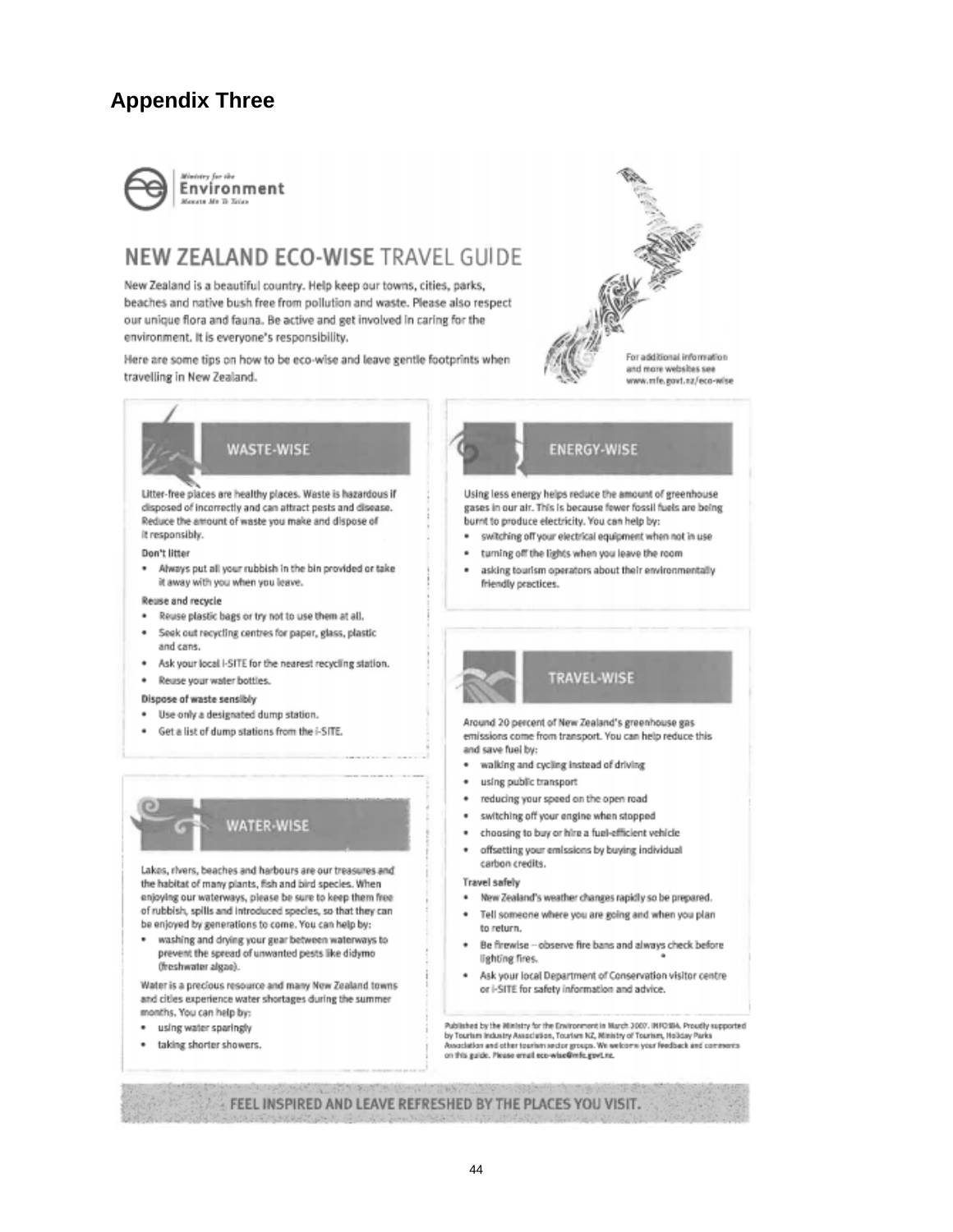## **Appendix Four Campervans and Motorhomes – Self Contained**

Current and future use:

| Camping:<br><b>Camper Van/Buses -</b><br>Self contained                               | $\mathbf{I}$<br>International  | anyone from<br>Domestic<br>National<br>overseas |     | visitors from rest<br>of NZ | <b>Local Domestic</b><br>CO and Otago<br>holidaymakers |        |                                                                                                                                                                                                              |
|---------------------------------------------------------------------------------------|--------------------------------|-------------------------------------------------|-----|-----------------------------|--------------------------------------------------------|--------|--------------------------------------------------------------------------------------------------------------------------------------------------------------------------------------------------------------|
|                                                                                       | currently<br>happening<br>Now- | good place<br>to develop activity<br>Future -   | now | future                      | now                                                    | future | Suggested ideas and product improvement.                                                                                                                                                                     |
| St Bathans Domain                                                                     | y                              | у                                               | y   | у                           | у                                                      | y      | Recreation Reserve. Limited ability to cater for<br>large motorhomes in St Bathans due to narrow<br>street and limited parking for large vehicles.<br>Large vehicles would need to be left at the<br>domain. |
| Lindis River - Ardgour                                                                |                                |                                                 |     |                             | у                                                      | у      | Marginal Strip.                                                                                                                                                                                              |
| Nevis Valley - adjoining<br>rivers and conservation<br>areas                          | n/a                            | n/a                                             | n/a | n/a                         | n/a                                                    | n/a    | Various - Marginal Strip and Pastoral Lease.<br>Difficult road access. Not appropriate.                                                                                                                      |
| Conroy's Dam                                                                          | n/a                            | n/a                                             | n/a | n/a                         | n/a                                                    | n/a    | Marginal Strip. Difficult access and narrow.                                                                                                                                                                 |
| Hawksburn                                                                             | n/a                            | n/a                                             | n/a | n/a                         | n/a                                                    | n/a    | Marginal Strip. Narrow gravel access.                                                                                                                                                                        |
| <b>Fraser Domain</b>                                                                  | У                              | у                                               | У   | у                           | у                                                      | У      | Recreation Reserve with Toilet.                                                                                                                                                                              |
| <b>Teviot River</b>                                                                   | n/a                            | n/a                                             | n/a | n/a                         | n/a                                                    | n/a    |                                                                                                                                                                                                              |
| Danseys Pass<br><b>Recreation Reserve</b>                                             |                                |                                                 |     |                             | у                                                      | У      | Recreation Reserve, Toilet. Narrow gravel road.<br>Wouldn't actively promote.                                                                                                                                |
| Lake Dunstan                                                                          |                                | у                                               |     | у                           |                                                        | У      | <b>LINZ Toilets.</b>                                                                                                                                                                                         |
| Clutha River - Lindis<br>Crossing/Maori point                                         |                                | y                                               |     | у                           | у                                                      | y      | Marginal Strip.                                                                                                                                                                                              |
| Lindis River - Lindis<br>Hotel                                                        |                                | у                                               |     | у                           | у                                                      | У      | Historic<br>Reserve. Narrow access.<br>Wouldn't<br>actively promote. Difficult access during wet<br>conditions.                                                                                              |
| State Highway Reserve<br>Goodger Flat adjoins<br>Lindis River.                        | у                              | у                                               | У   | у                           | У                                                      | y      | Road Reserve. Requires toilets. Currently well<br>used.                                                                                                                                                      |
| <b>Taieri River</b>                                                                   |                                |                                                 |     |                             | у                                                      | У      | Marginal Strip.                                                                                                                                                                                              |
| Manuherkia River -<br>Galloway, Olrig, Chatto<br>Ck, Omakau, Loop<br>Road St Bathans. |                                |                                                 | У   | У                           | У                                                      | У      | Marginal Strip and private land. Small campers<br>only. Wouldn't actively promote.                                                                                                                           |
| Homestead - Oteake<br><b>Conservation Park</b>                                        |                                |                                                 |     | у                           | у                                                      | У      | Part of Oteake Conservation area.<br>Need to<br>cross a ford. Off Hawkduns Run Rd. Has toilet                                                                                                                |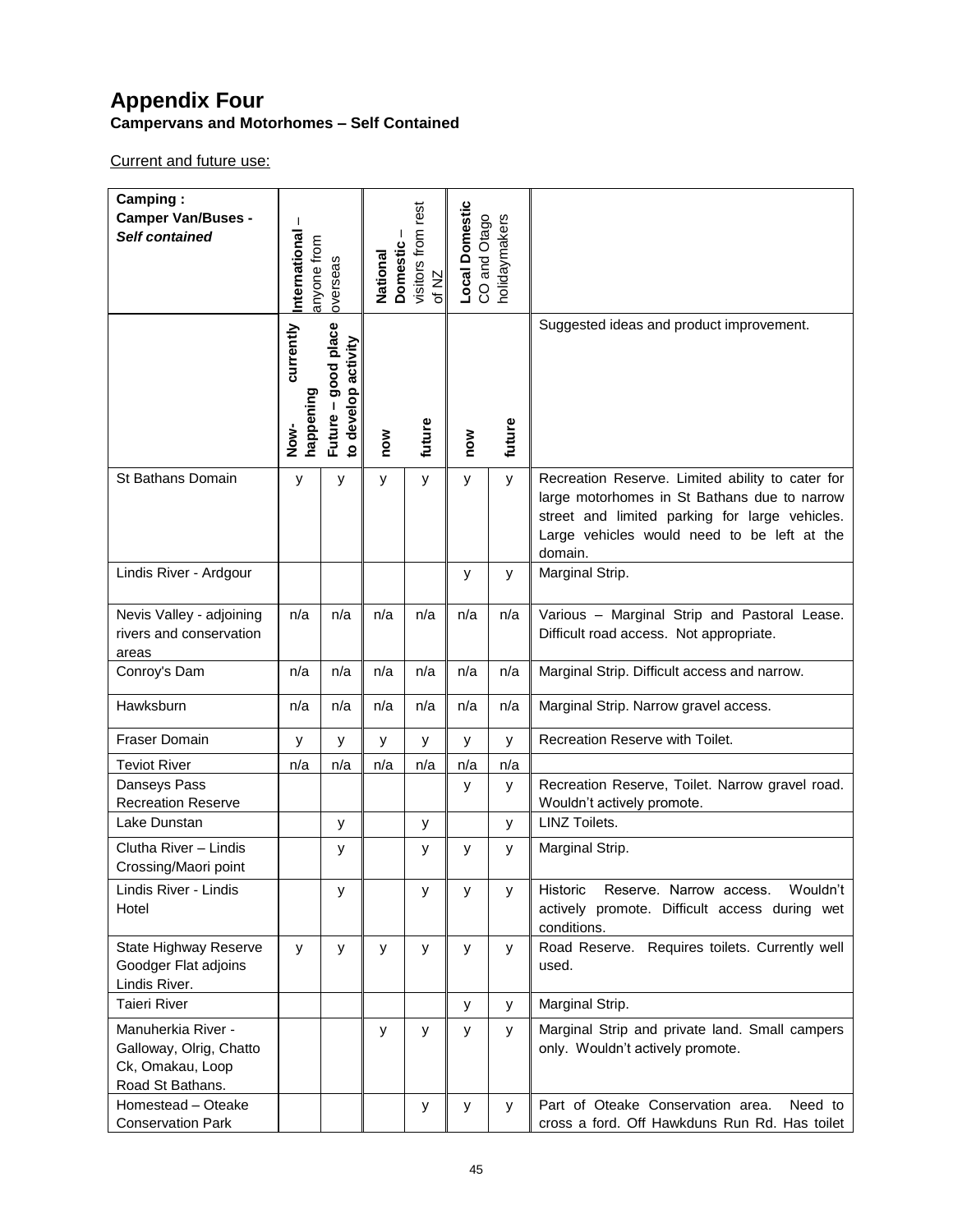|                                                              |     |     |     |     |     |     | and water.                                                                                             |
|--------------------------------------------------------------|-----|-----|-----|-----|-----|-----|--------------------------------------------------------------------------------------------------------|
| Beaumont Millennium tk<br>- Clutha River                     | n/a | n/a | n/a | n/a | n/a | n/a | Marginal Strip and Road Reserve, Contact Land.                                                         |
| Pinders pond                                                 |     | у   |     | y   | y   | у   | Stewardship Land – similar status to marginal<br>strip.                                                |
| Onslow                                                       | n/a | n/a | n/a | n/a | n/a | n/a | Pioneer Generation;<br>Original<br>lake;<br>Central<br>Electric; Beaumont Station. Narrow gravel road. |
| Waikerikeri - Marginal<br>Strip - Lilico Spur track<br>start | n/a | n/a | n/a | n/a | n/a | n/a | Marginal Strip and Conservation Area Wouldn't<br>actively promote.                                     |
| Poolburn Dam                                                 | n/a | n/a | n/a | n/a | n/a | n/a | Irrigation Reserve, Narrow gravel road.                                                                |
| Kyeburn River                                                |     |     |     |     |     | y   | Marginal Strip. Wouldn't actively promote.                                                             |
| Upper Manorburn                                              |     |     |     |     | у   | у   | Irrigation Reserve. Narrow gravel road. Wouldn't<br>actively promote.                                  |
| Wedderburn Domain                                            |     | у   |     | y   |     | у   | Development potential.                                                                                 |
| Waipiata Recreation<br>Reserve                               |     | y   |     | y   | y   | у   | Development potential.                                                                                 |
| Tarras Domain                                                |     | y   |     | y   |     | y   | Development potential.                                                                                 |
| Pateroa School                                               |     | у   |     | У   |     | у   | Development potential.                                                                                 |

n/a – Not appropriate – not appropriate for this activity to occur in the area.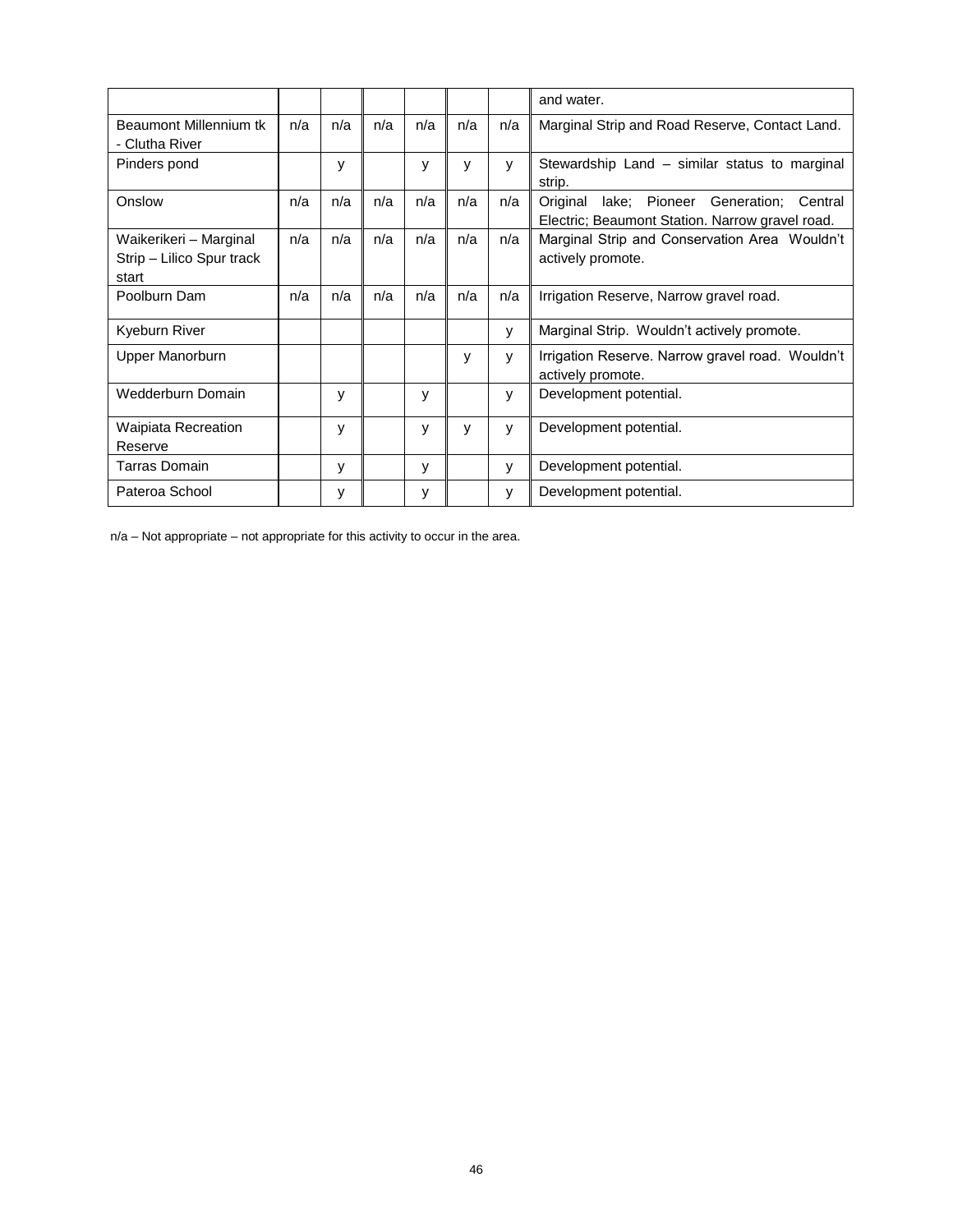## **Appendix Five Campervans and Motorhomes – Not Self Contained**

Current and future use:

| <b>Camping: Camper</b><br>Van/Buses -<br><b>Not self contained</b>                    | International<br>visitors from<br>anyone from<br>Domestic<br>$\frac{N}{2}$<br>National<br>overseas<br>$\mathcal{Q}$<br>tse |                                            | holidaymakers<br>Domestic CO<br>and Otago<br>Local |        |     |        |                                                                                                                                                                            |
|---------------------------------------------------------------------------------------|----------------------------------------------------------------------------------------------------------------------------|--------------------------------------------|----------------------------------------------------|--------|-----|--------|----------------------------------------------------------------------------------------------------------------------------------------------------------------------------|
|                                                                                       | currently<br>happening<br>Now-                                                                                             | Future - good place<br>to develop activity | now                                                | future | Now | future | Suggested ideas and product improvement.                                                                                                                                   |
| St Bathans Domain                                                                     | у                                                                                                                          | у                                          | у                                                  | y      | у   | y      | Recreation Reserve, Toilet. Limited ability to cater<br>for in St Bathans due to narrow street and limited<br>parking for large vehicles. Need to remain at the<br>domain. |
| Lindis River - Ardgour                                                                |                                                                                                                            |                                            |                                                    |        | у   | y      | Marginal Strip.                                                                                                                                                            |
| Nevis Valley - adjoining<br>rivers and conservation<br>areas                          | n/a                                                                                                                        | n/a                                        | n/a                                                | n/a    | n/a | n/a    | Various - Marginal Strip and Private Land.                                                                                                                                 |
| Conroy's Dam                                                                          |                                                                                                                            |                                            |                                                    |        | y   | y      | Marginal Strip. Permanent toilet required. Difficult<br>access and narrow.                                                                                                 |
| Hawksburn                                                                             | n/a                                                                                                                        | n/a                                        | n/a                                                | n/a    | n/a | n/a    | Marginal Strip Narrow gravel access                                                                                                                                        |
| Fraser Domain                                                                         | У                                                                                                                          | У                                          | У                                                  | У      | у   | y      | Recreation Reserve, Toilet.                                                                                                                                                |
| <b>Teviot River</b>                                                                   | n/a                                                                                                                        | n/a                                        | n/a                                                | n/a    | n/a | n/a    |                                                                                                                                                                            |
| <b>Homestead Oteake</b><br><b>Conservation Park</b>                                   |                                                                                                                            |                                            |                                                    |        | у   | y      | Recreation Reserve, Toilet. Narrow gravel road.<br>Not actively promoted.                                                                                                  |
| Lake Dunstan                                                                          |                                                                                                                            | у                                          |                                                    | У      | у   | У      | <b>LINZ Toilets.</b>                                                                                                                                                       |
| Clutha River - Lindis<br>Crossing/Maori point                                         |                                                                                                                            |                                            |                                                    | у      | у   | y      | Marginal Strip.                                                                                                                                                            |
| Lindis River - Lindis<br>Hotel                                                        |                                                                                                                            | у                                          |                                                    | у      | у   | У      | Historic Reserve. Narrow access. Toilet onsite.                                                                                                                            |
| State Highway Reserve<br>Goodger Flat adjoins<br>Lindis River.                        | у                                                                                                                          | у                                          | у                                                  | У      | У   | y      | Requires toilets. Currently well<br>Road Reserve.<br>used.                                                                                                                 |
| <b>Taieri River</b>                                                                   |                                                                                                                            |                                            |                                                    |        | y   | y      | Marginal Strip.                                                                                                                                                            |
| Manuherkia River -<br>Galloway, Olrig, Chatto<br>Ck, Omakau, St<br>Bathans loop road, |                                                                                                                            |                                            | y                                                  | y      | у   | y      | Marginal Strip and private land. Small campers<br>only. Toilet system required.                                                                                            |
| Homestead Campsite -<br><b>Oteake Conservation</b><br>Park                            |                                                                                                                            |                                            |                                                    | у      | у   | У      | Part of Oteake Conservation area. Need to cross a<br>ford. Off Hawkduns Run Rd. Has toilet and water.                                                                      |
| Beaumont Millennium tk<br>- Clutha River                                              |                                                                                                                            |                                            |                                                    |        | у   | У      | Marginal Strip and Road Reserve, Contact Land.<br>Toilets required.                                                                                                        |